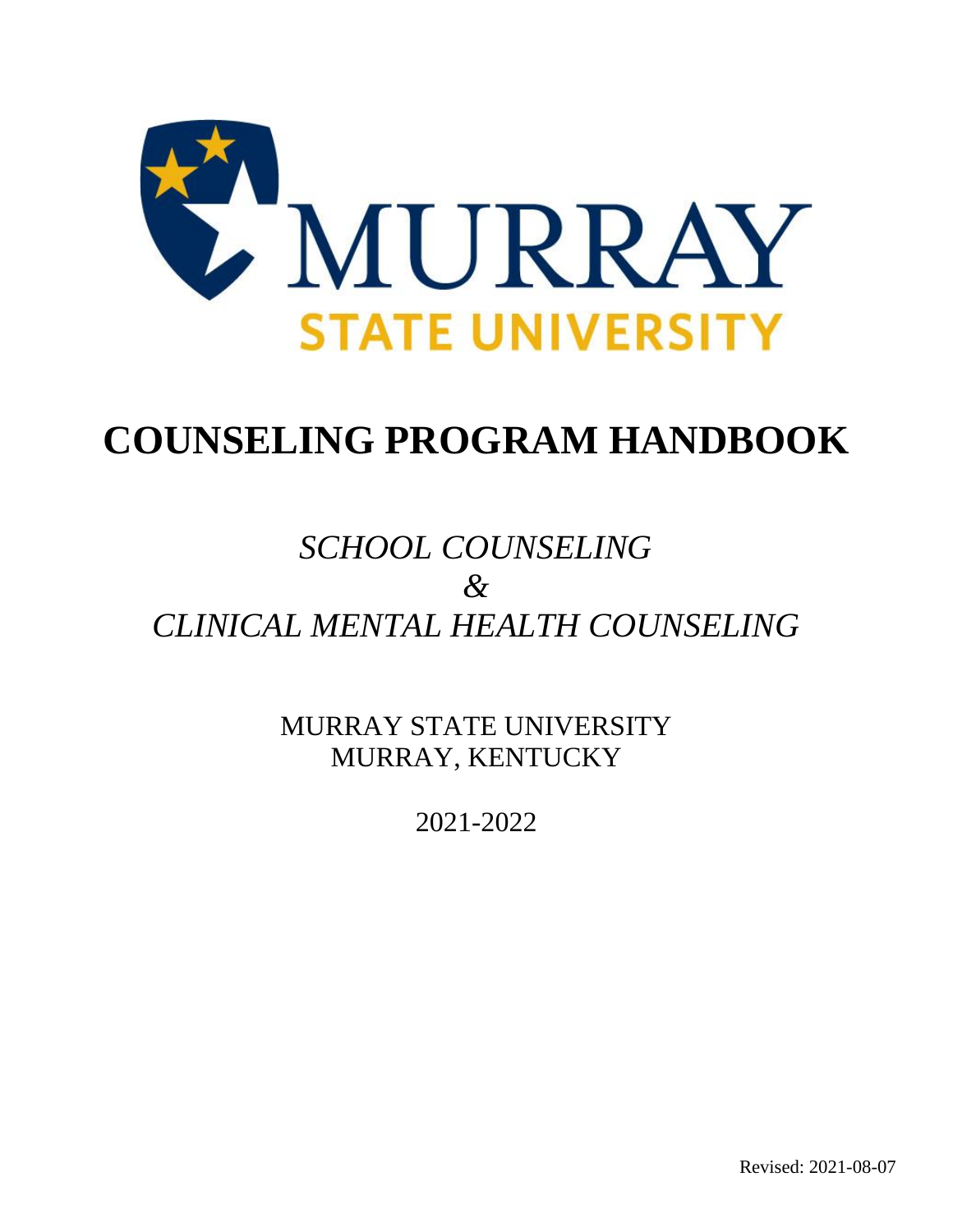# **Table of Contents**

| <b>SECTION I: INTRODUCTION AND DEPARTMENT OVERVIEW</b><br><b>Mission Statement</b><br><b>Program Objectives</b><br><b>Program Philosophy</b><br><b>Counseling Programs</b><br><b>CACREP Accreditation Standards</b>                                                                                                                                                                                                                                                                                                                                                                                                                                                                                   | $\mathbf{1}$<br>$\mathbf{1}$<br>$\mathbf{1}$<br>$\mathbf{1}$<br>$rac{2}{3}$ |
|-------------------------------------------------------------------------------------------------------------------------------------------------------------------------------------------------------------------------------------------------------------------------------------------------------------------------------------------------------------------------------------------------------------------------------------------------------------------------------------------------------------------------------------------------------------------------------------------------------------------------------------------------------------------------------------------------------|-----------------------------------------------------------------------------|
| <b>Counseling Faculty</b>                                                                                                                                                                                                                                                                                                                                                                                                                                                                                                                                                                                                                                                                             | $\overline{4}$                                                              |
| <b>SECTION II: COUNSELING PROGRAM REQUIREMENTS</b><br><b>Professional Development</b><br><b>Dispositions</b><br><b>Student Performance Evaluation</b><br><b>Plan of Study Procedures</b><br><b>Program Requirements and Course Sequence</b><br>Practicum (CNS 790) and Internship (CNS 794, 795, 796, 797) Requirements                                                                                                                                                                                                                                                                                                                                                                               | 5<br>5<br>5<br>5<br>6<br>$\overline{7}$<br>$\overline{7}$                   |
| <b>Research Requirements</b>                                                                                                                                                                                                                                                                                                                                                                                                                                                                                                                                                                                                                                                                          | 8                                                                           |
| <b>Comprehensive Examinations</b><br><b>Oral Defense</b>                                                                                                                                                                                                                                                                                                                                                                                                                                                                                                                                                                                                                                              | 9<br>9                                                                      |
|                                                                                                                                                                                                                                                                                                                                                                                                                                                                                                                                                                                                                                                                                                       |                                                                             |
| <b>SECTION III: DEPARTMENT AND UNIVERSITY POLICIES AND PROCEDURES</b><br><b>General Student Complain Procedure and Request to Amend an Educational Record</b><br><b>New Student Application Deadlines</b><br><b>Transfer Procedures within ELC Department</b><br><b>Transferring from other Institutions or Departments</b><br><b>Attendance Policy</b><br>Professional Liability Insurance & Professional Membership<br><b>Campus Resources</b><br><b>Student Retention Policy</b><br><b>Continuous Evaluation</b><br><b>Student Learning Outcomes and Key Performance Indicators for Core Competencies</b><br><b>Student Learning Outcomes and Key Performance Indicators for CMHC Competencies</b> | 11<br>11<br>12<br>12<br>13<br>13<br>14<br>14<br>14<br>15<br>15<br>20        |
| SECTION IV: PROGRAM COMPLETION AND GRADUATION                                                                                                                                                                                                                                                                                                                                                                                                                                                                                                                                                                                                                                                         | 22                                                                          |
| <b>MSU Counseling Program</b><br><b>Communication of Concerns Procedure</b>                                                                                                                                                                                                                                                                                                                                                                                                                                                                                                                                                                                                                           | 22<br>22                                                                    |
| <b>Progress toward Graduation</b>                                                                                                                                                                                                                                                                                                                                                                                                                                                                                                                                                                                                                                                                     | 23                                                                          |
| <b>Endorsement Policy for Credentialing and Employment</b>                                                                                                                                                                                                                                                                                                                                                                                                                                                                                                                                                                                                                                            | 24                                                                          |
| <b>SECTION V: CERTIFICATION AND LICENSURE</b><br><b>School Counseling Certification and Rank Change Procedure</b><br>Licensed Professional Clinical Associate / Licensed Professional Clinical Counselor in Kentucky                                                                                                                                                                                                                                                                                                                                                                                                                                                                                  | 25<br>25<br>26                                                              |

| <b>SECTION VI: PROFESSIONAL ASSOCIATIONS IN COUNSELING</b> |    |
|------------------------------------------------------------|----|
| <b>Counseling Associations</b>                             | 27 |
| <b>Active Participation</b>                                |    |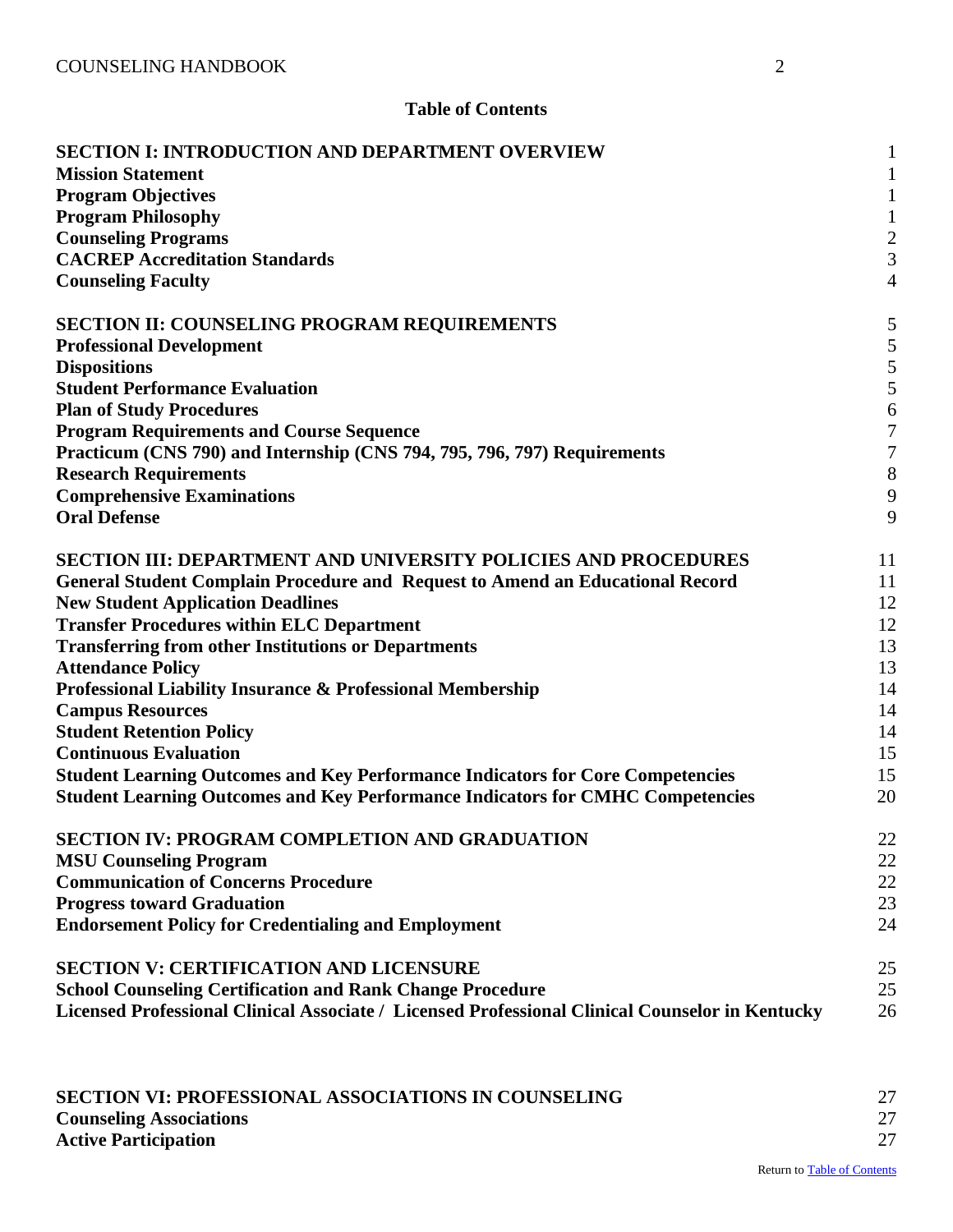| <b>SECTION VII: APPENDICES</b>                                               | 28 |
|------------------------------------------------------------------------------|----|
| <b>Appendix A: Student Review Form</b>                                       | 29 |
| <b>Appendix B: Range of Responses to Student Concerns</b>                    | 32 |
| Appendix C: Rubric for Case Conceptualization, Ethics, and Skills Assessment | 33 |
| Appendix D: Informed consent for Murray State University Counseling Students | 35 |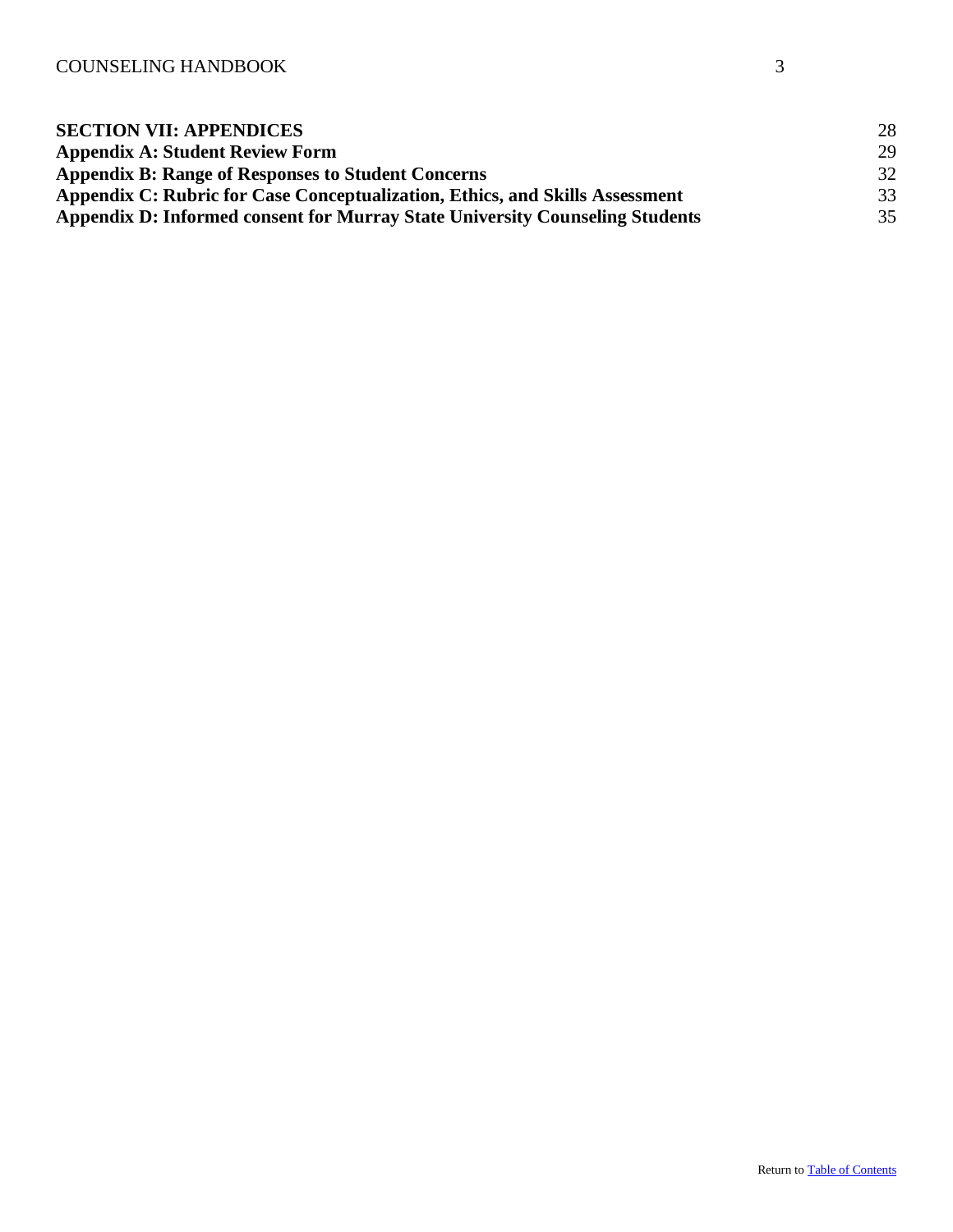# **SECTION I: INTRODUCTION AND DEPARTMENT OVERVIEW**

# **Mission Statement**

<span id="page-3-1"></span><span id="page-3-0"></span>The mission of the Murray State University Counseling Program is to promote and advocate for mental health through the preparation of theoretically grounded, clinically skilled and culturally competent counselors. By applying these principles, graduates of our program will have a strong professional identity and be prepared for careers as professional counselors in school and/or mental health settings in western Kentucky and other regions.

# **Program Objectives**

<span id="page-3-2"></span>The Objectives of the MSU Counseling Program are:

- To advocate and enhance the professional role of counselors in schools and clinical mental health settings.
- To exemplify strong professional identities as counselors in the mental health field through continued professional growth and research.
- To prepare competent professional counselors to work in schools and various mental health settings.
- To prepare competent professional counselors to have strong professional identities in the field of counseling.
- To prepare competent professional counselors to advocate for the profession and demonstrate leadership in counseling.
- To prepare competent professional counselors to work with diverse clientele.

<span id="page-3-3"></span>To prepare professional counselors who are grounded in ethical principles and trained in ethical decision-making models.

# **Program Philosophy**

The general philosophy of the counseling program at Murray State University is based upon the following beliefs:

- People have the ability to change.
- The counseling relationship is instrumental to empower clients to change.
- All individuals should be treated with respect, dignity, and worth.
- Through counseling, clients can gain personal awareness.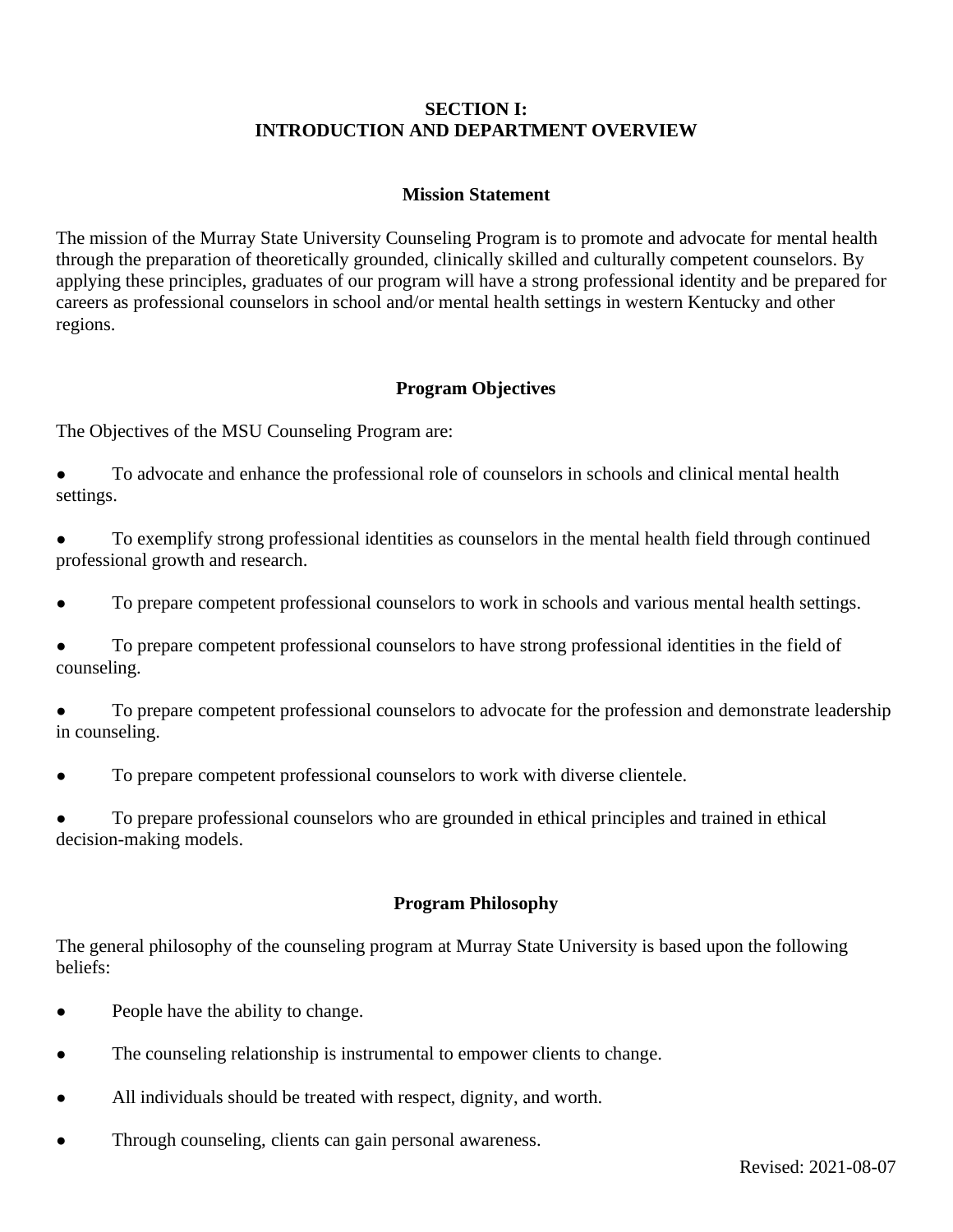● Counselors should base their professional practice within the framework of a conceptualized theoretical perspective.

<span id="page-4-0"></span>• Counselors recognize the significance of clients' environments and cultures in the counseling process.

## **Counseling Programs**

Murray State University offers three counseling options: (a) Master of Arts in School Counseling, (b) Specialist in Education in School Counseling (requires completion of master's in school counseling), and (c) Specialist in Education in Clinical Mental Health Counseling. While the three programs have different requirements and emphases, administrative procedures for all programs are identical, except in the few cases noted in this manual. The information presented in this handbook is an attempt to communicate as clearly as possible the salient features and procedures of the Murray State University Counseling Program, Department of Educational Studies, Leadership and Counseling (ELC) and general Murray State University Policies. NOTE: School Psychology is also available as an Education Specialist option.

# **Master of Arts in Education in School Counseling**

The Master of Arts in Education in School Counseling is a 42-hour program designed to prepare individuals to work in mental health, consultative, and leadership positions in P-12 school settings. Upon completion of coursework students will need to apply for school counseling certification via the CoEHS Teaching Education Service Office.

Total Course Requirements .....................................42 hours ADM 630 Methods of Research CNS 619 Foundational Counseling Techniques CNS 624 Theories of Counseling CNS 635 Human Development CNS 671 Multicultural Counseling CNS 676 Clinical Diagnosis and Treatment Planning CNS 683 Tests and Measurements CNS 686 Career Counseling CNS 692 Group Counseling CNS 720 Elementary School Counseling CNS 725 Middle/Secondary School Counseling CNS 752 Trauma and Crisis Counseling CNS 790 Practicum CNS 794 Internship I

# **Specialist in Education in School Counseling**

This degree is designed to build on the Master of Arts in Education in School Counseling program. Students will complete an additional 18 credit hours to earn the Specialist in Education Degree (60 credit hours total). NOTE: This is a non-license track. If you seek to obtain your counseling license, please complete the Ed.S. in Clinical Mental Health Counseling.

Total Course Requirements......................................60 hours 42 credit hours transferred from MAED in School Counseling, plus the following courses: CNS 625 Legal and Ethical Issues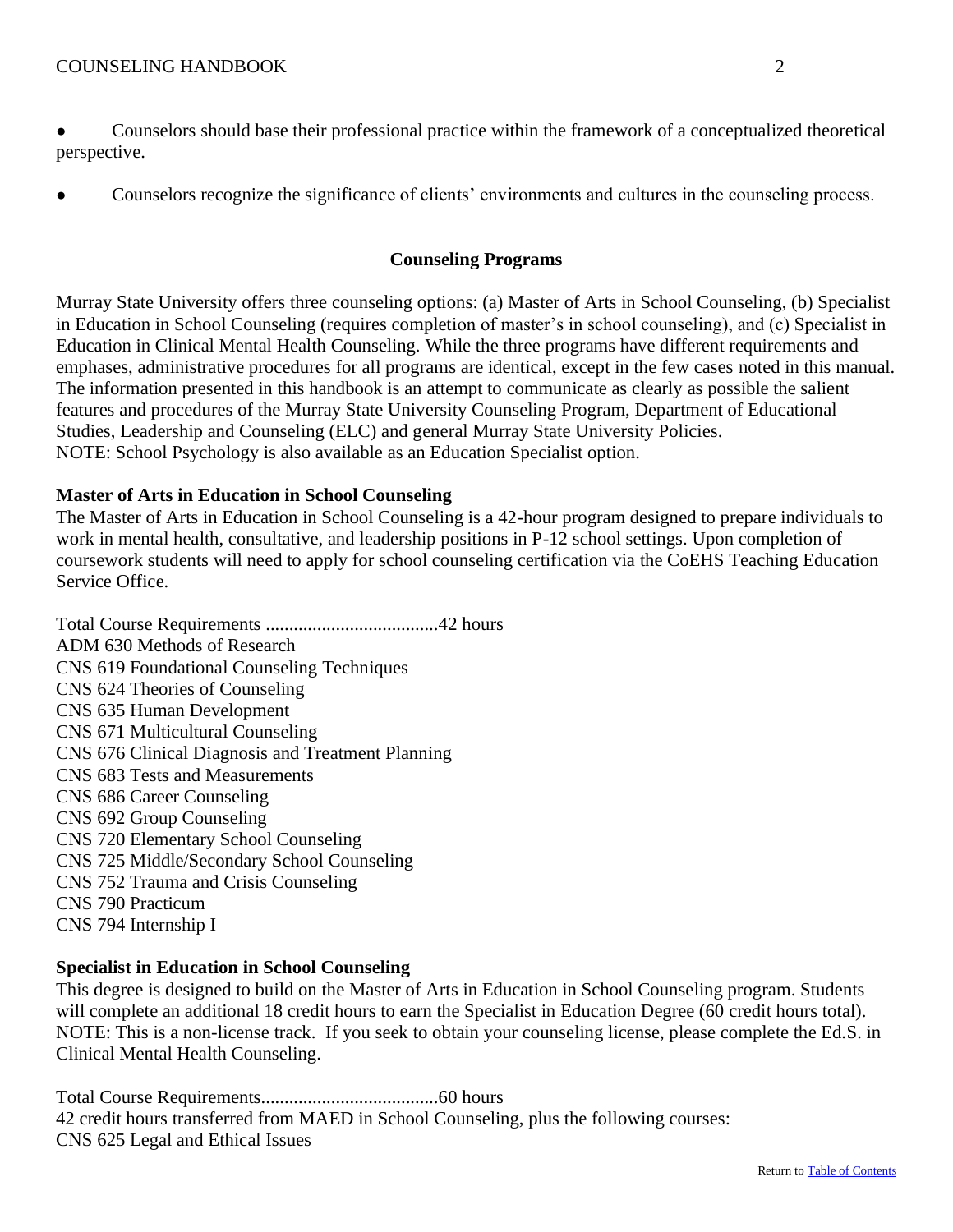CNS 689 Individual Testing CNS 694 Advanced Counseling and Supervision CNS 710 Counseling Children and Adolescents CNS 722 Substance Use and Addictions Counseling CNS 734 Marriage, Couples and Family Counseling

# **Specialist in Education in Clinical Mental Health Counseling**

The Specialist in Education Degree (Ed.S.) in Clinical Mental Health Counseling is a 60-hour program that allows graduates of this program to be eligible for the National Counselor Exam (NCE). In addition, graduates will also become eligible for the Licensed Professional Counselor Associate status (LPCA) in the state of Kentucky.

Total Course Requirements......................................60 hours ADM 630 Methods of Research CNS 618 Issues in Mental Health Counseling CNS 619 Foundational Counseling Techniques CNS 624 Theories of Counseling CNS 625 Legal and Ethical Issues CNS 635 Human Development CNS 671 Multicultural Counseling CNS 676 Clinical Diagnosis and Treatment Planning CNS 683 Tests and Measurements CNS 686 Career Counseling CNS 692 Group Counseling CNS 694 Advanced Counseling and Supervision CNS 710 Counseling Children and Adolescents CNS 722 Substance Use and Addictions Counseling CNS 734 Marriage, Couples and Family Counseling CNS 752 Trauma and Crisis Counseling CNS 790 Practicum CNS 794 Internship I CNS 795 Internship II Approved Elective (3 hrs) chosen from the following: CNS 746 Wellness and Prevention Approaches CNS 748 Expressive Activities Counseling CNS 760 Eating Disorders and Body Image Counseling

# **CACREP Accreditation Standards**

<span id="page-5-0"></span>The Master of Arts in School Counseling and the Specialist in Education in Clinical Mental Health Counseling programs are accredited by the Council for the Accreditation of Counseling and Related Educational Programs (CACREP) through October 31, 2022, under the 2009 CACREP Standards.

The CACREP accredited School Counseling program is a 48-hour program. The 2016 CACREP standards will require school counseling programs to be 60 credit hours. However, the Kentucky Education Professional Standards Board (EPSB) does not require a degree from a CACREP accredited program. Thus, the Counseling Program will not pursue a reaccreditation for the school counseling program after it expires on October 31, 2022 (please note, that the Counseling Program is seeking reaccreditation for the Ed.S. in Clinical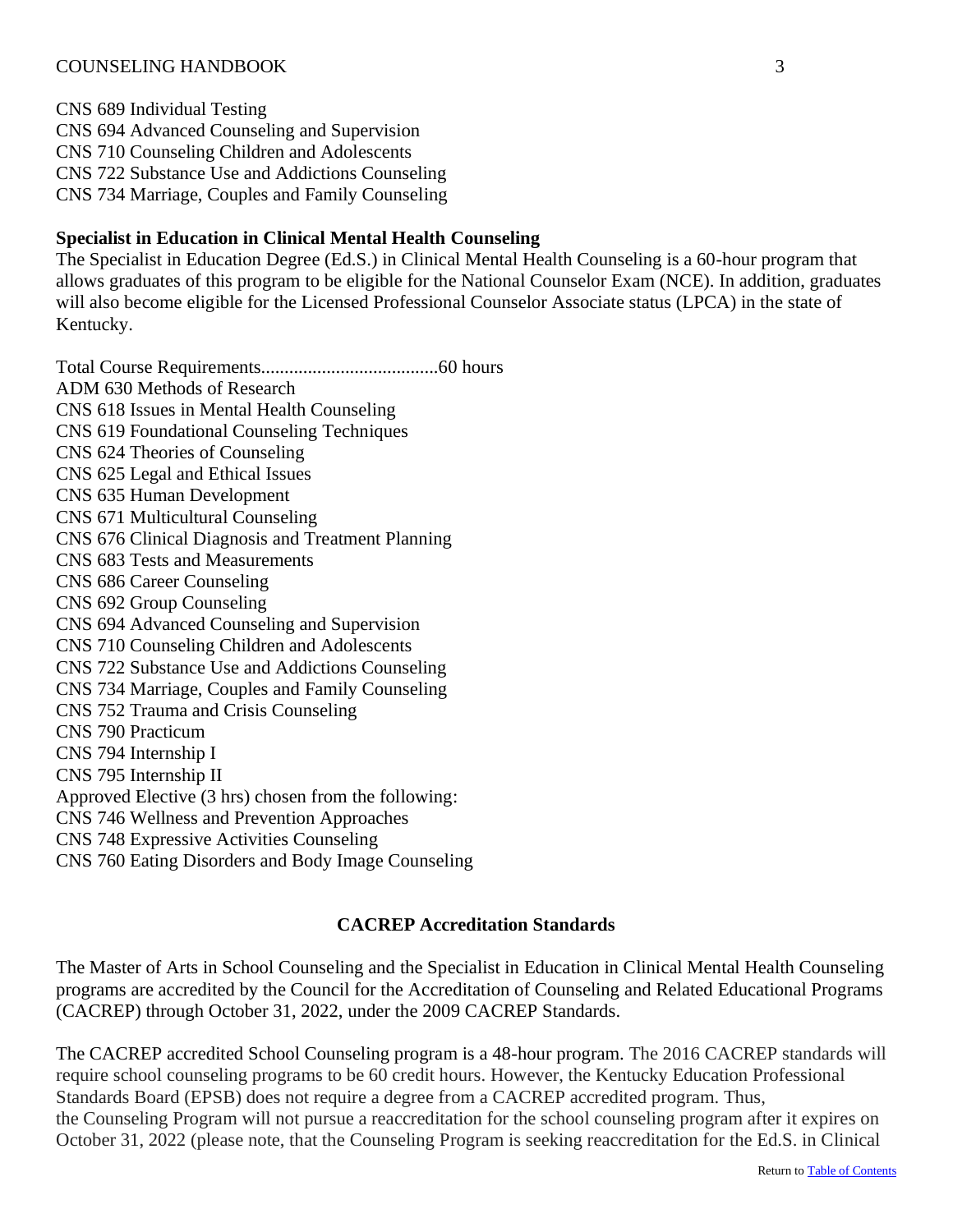Mental Health Counseling). As such, students who are currently in the CACREP-accredited, 48-hour, School Counseling Program must graduate by August 2022 in order to receive a degree from a CACREPaccredited School Counseling program. Students who were admitted into the School Counseling Program after the Spring 2020 semester will automatically be enrolled in the 42-hour degree program.

If you have any questions or concerns regarding this notice, please contact your advisor at your earliest convenience.

In accordance with CACREP requirements, the counseling program will prepare students in the following core areas specified by CACREP:

- 1. Professional Counseling Orientation & Ethical Practice
- 2. Social & Cultural Diversity
- 3. Human Growth & Development
- 4. Career Development
- 5. Counseling & Helping Relationships
- 6. Group Counseling & Group Work
- 7. Assessment & Testing
- <span id="page-6-0"></span>8. Research & Program Evaluation

# **Counseling Faculty**

#### **Dr. Samir Patel (spatel4@murraystate.edu/270-809-6123)**

ELC Department Chair & School Counseling Coordinator

# **Dr. Rebecca Pender Baum (rpender@murraystate.edu/270-809-6905)**

CNS Program Coordinator & Practicum and Internship Coordinator

#### **Dr. Justin Brogan (jbrogan@murraystate.edu/270-809-2797)**

<span id="page-6-1"></span>Clinical Mental Health Counseling Coordinator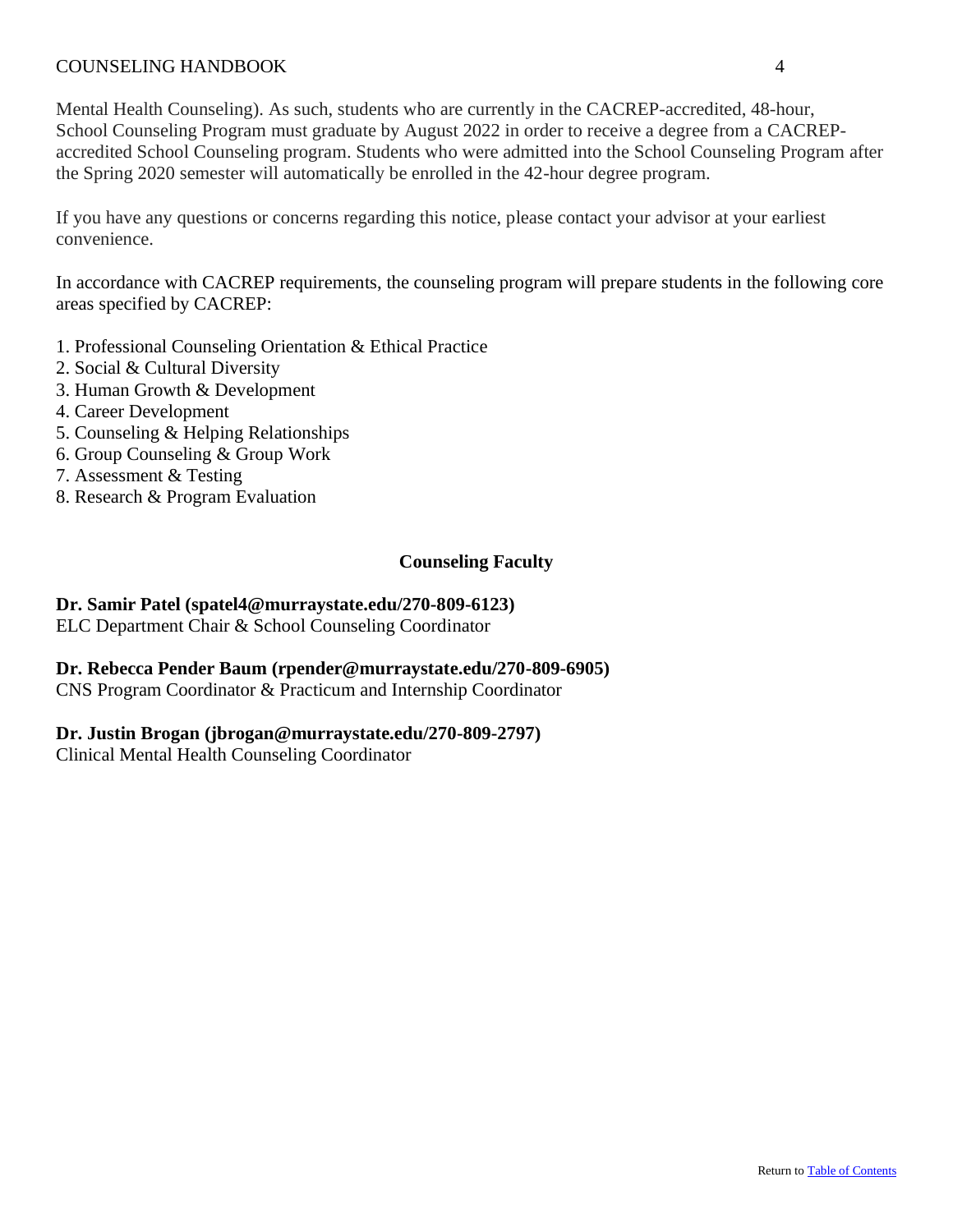# **SECTION II: COUNSELING PROGRAM REQUIREMENTS**

#### **Professional Development**

<span id="page-7-0"></span>The counseling program places great value on both academic and personal growth during the course of student enrollment. The counseling faculty are dedicated to maintaining continuing evaluation of each student's progress and potential. Faculty may meet occasionally with students to discuss the student's program experience and faculty perceptions of their professional development.

#### **Dispositions**

<span id="page-7-1"></span>In order to support student development and professional growth, counseling dispositions are assessed during admissions, throughout the educational program, and upon program completion. Student dispositions are assessed during the program through documentation of behaviors that reflect the dispositions. Graduates of the Murray State University Counseling Program are expected to develop and demonstrate the following:

**Inclusiveness** – Is able to work with and advocate for an inclusive community of people with varied characteristics, ideas, and worldviews.

**Responsibility** – Considers consequences and makes decisions in a rational and thoughtful manner for the welfare of others; acts with integrity to pursue an objective with thoroughness and consistency. Takes responsibility for one's own feelings, emotions and interpersonal issues through healthy activities and relationships.

**Enthusiasm**– Is eager and passionately committed to the profession of counseling (e.g., involvement with Chi Sigma Iota - Mu Sigma Chi, member of American Counseling Association, attending/presenting at counseling conferences, etc.).

**Caring** – Demonstrates empathy for others and the ability to establish meaningful professional and personal relationships.

**Confident** – Exhibits certainty about possessing the knowledge, interpersonal and emotional skills needed to succeed as a counselor.

<span id="page-7-2"></span>**Ethical** – Adheres to accepted professional standards of conduct and decision making based on standards and ethical principles established in the Code of Ethics of the American Counseling Association.

#### **Student Performance Evaluation**

#### **Professional Dispositions and Ethical Standards**

The counseling faculty meet regularly during the fall/spring semesters and discuss student dispositions. Additionally, professional behavior and dispositions are evaluated in each counseling course. Students must demonstrate commitment and adherence to the professional dispositions identified as critical for MSU counseling students and program-specific ethical standards. An essential part of this evaluation concerns the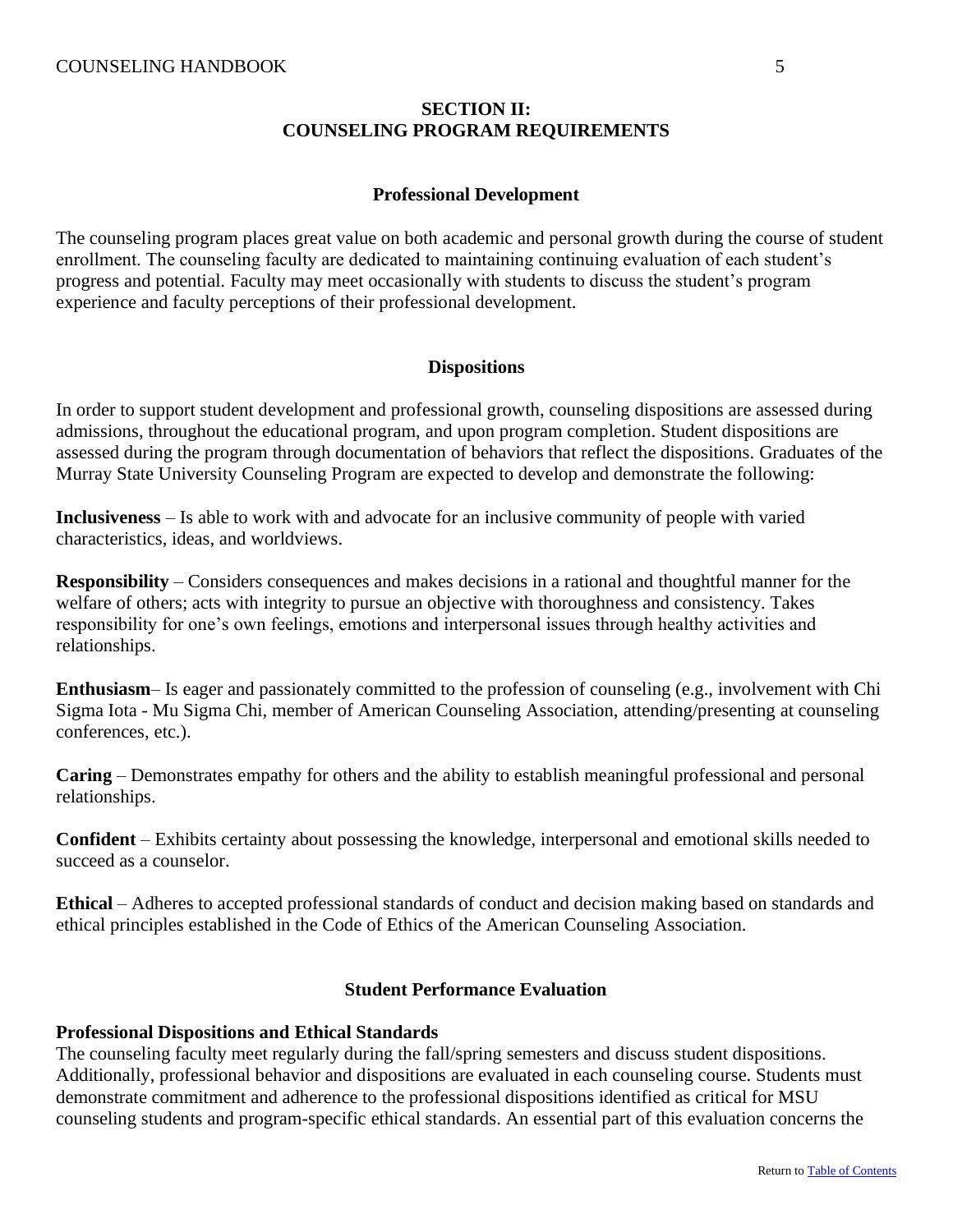student's ability to interact and communicate professionally with colleagues, clientele, administrative assistants, and faculty.

Students should also show emotional maturity and sensitivity in a variety of cultural, social, and professional settings. In addition, students must demonstrate the potential to continue developing the competencies and commitments required of professionals in the field. This area is assessed on a continuing basis as well as at the noted formal evaluation periods.

If students who do not perform satisfactorily, then faculty will follow the recommended guidelines as outlined in the [Range of Responses to Student Concerns.](#page-33-0) Additionally, a student assistance plan, which outlines intervention strategies designed to remediate the problem identified, may be developed. The assistance plan will also specify any limitations or prohibitions on the student's ability to enroll in subsequent courses or internship experiences prior to meeting all conditions of the plan.

#### **Academic Achievement**

Students must maintain at least 3.0 GPA for the program. Students cannot earn more than two Cs in the program. In addition, students must earn at least a B in (a) CNS 619 (Foundational Counseling Techniques), (b) CNS 790 (Practicum), (c) CNS 794/796 (Internship I/Advanced Internship I), and (d) CNS 795/797 (Internship II/Advanced Internship II).

#### **Practicum/Internship Experiences**

Students' application of effective professional skills, content knowledge, and ability to adhere to professional dispositions and ethical standards for the profession is further evaluated in the practicum/internship experiences. Students must earn a passing grade to move forward through the practicum/internship sequence of their program (i.e., unsatisfactory completion of the Practicum course excludes a student from admission to Internship I).

# **Plan of Study Procedures**

<span id="page-8-0"></span>Upon admission, the student will meet with their advisor to complete a Planned Program of Study for his/her graduate program. This will include a listing of all courses needed to complete the program. In conjunction with completing the Planned Program Form, the student and advisor will complete an advising sheet.

In addition to the student's advisor, the Planned Program Form will be signed by the Department Chair, Graduate Coordinator, Dean of the College of Education and Human Services, Graduate Admissions/Certificate Specialist.

NOTE: The Planned Program Form must be submitted by the end of the student's first semester.

#### **Part-time Students**

The Counseling Program at MSU is dedicated to working with part-time students. Part-time students are encouraged to complete the program in a minimum amount of time – four years or less, if possible. Completion of at least two courses per semester during the academic year and 3-6 credits each summer is the desired schedule for part-time students.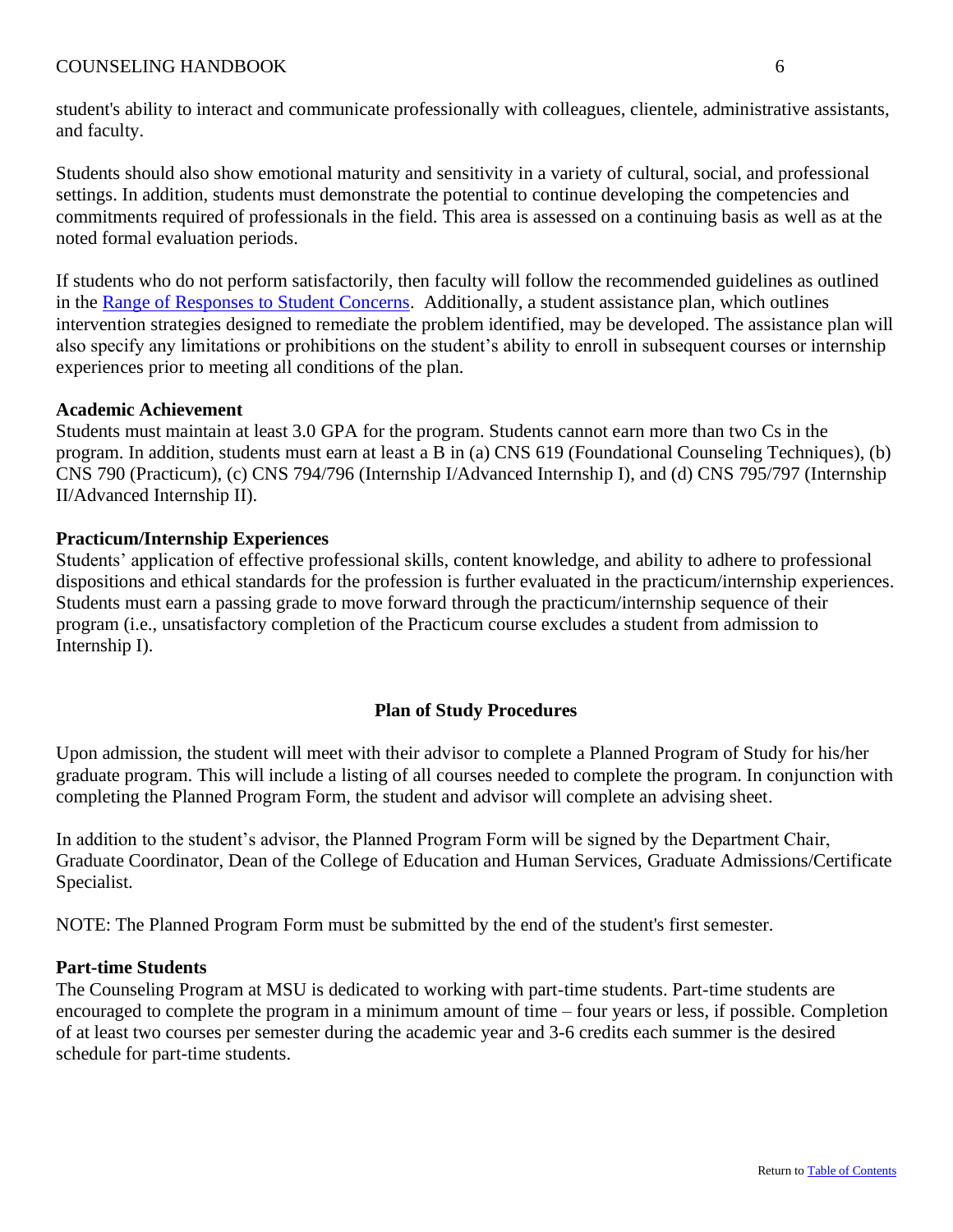#### **Full-time Students**

Those students who plan to attend on a full-time basis (completion of at least 9 credits per semester and 6-9 credits in a total summer session) should plan on approximately two to two and half years for completion of the program (including summer 1 and possible summer 2).

#### **Program Requirements and Course Sequence**

<span id="page-9-0"></span>All incoming counseling students will be required contact their advisor upon admission into the counseling program. Additionally, since student situations are unique, each student will be responsible for contacting and maintaining contact with his/her identified advisor through the course of his/her tenure as a graduate student with regards to questions concerning course sequence and scheduling. Please note that both CNS 619 (Foundational Counseling Techniques) and CNS 624 (Theories of Counseling) are prerequisites for CNS 790 (Practicum). CNS 790 is a prerequisite for both CNS 794 (Internship I) and CNS 795 (Internship II). For the 48-hour school counseling program CNS 683 (Test and Measurements) is a prerequisite for CNS 689 (Individual Testing).

# **Practicum (CNS 790) and Internship (CNS 794, 795, 796, 797) Requirements**

<span id="page-9-1"></span>The Practicum (CNS 790) and Internships (CNS 794, CNS 795, CNS 796, CNS 797) are considered a significant and vital part of the counseling program. Students must successfully complete CNS 619 and CNS 624 before becoming eligible for enrollment in CNS 790. Prior to being enrolled in the CNS 790, students will need to submit the Practicum Application, Field Setting Approval Form, and Field Setting Information Form. These forms and detailed discussion regarding the application process can be found on the MSU Counseling Program website under [Field Experience and Supervision Materials.](http://murraystate.edu/academics/CollegesDepartments/CollegeOfEducationandHumanServices/coehsacademicunits/EducationalStudiesLeadershipandCounseling/CounselingPrograms/fieldexpsupervisionmaterials/index.aspx)

As you are looking for a practicum/internship site please keep the following things in mind:

- All practicum and internship sites are required to have a memorandum of agreement on file with the counseling program.
- You must be allowed to tape (preferably video) your client session.
- Your site supervisor must agree to conduct one hour of individual or triadic (not group) supervision a week. You can attend group supervision, but must also get individual or triadic supervision.

Your site supervisor must provide the MSU counseling program documentation supervision training. If your site supervisor does not have documentation of supervision training, then he/she will need to complete a supervision training. The MSU Counseling Program currently offers an online training.

Students must earn a letter grade of a B or higher in Practicum and Internship. Grades or performance below the expectations of the counseling program or performance that may negatively affect the student's functioning with clientele will require: (a) remediation of deficiency under the guidance of the program and/or ELC Department, and/or (b) retaking the specific Practicum and/or Internship sequence in which the substandard performance occurred. Failure to perform effectively during the Practicum and/or Internship sequence may result in one or more of the following: (a) delay of completion of degree (b) designation of a remediation plan necessary to correct the professional development concern, including (but not limited to) additional coursework; (c) failure to complete the degree or certification; and (d) failure to be recommended for degree.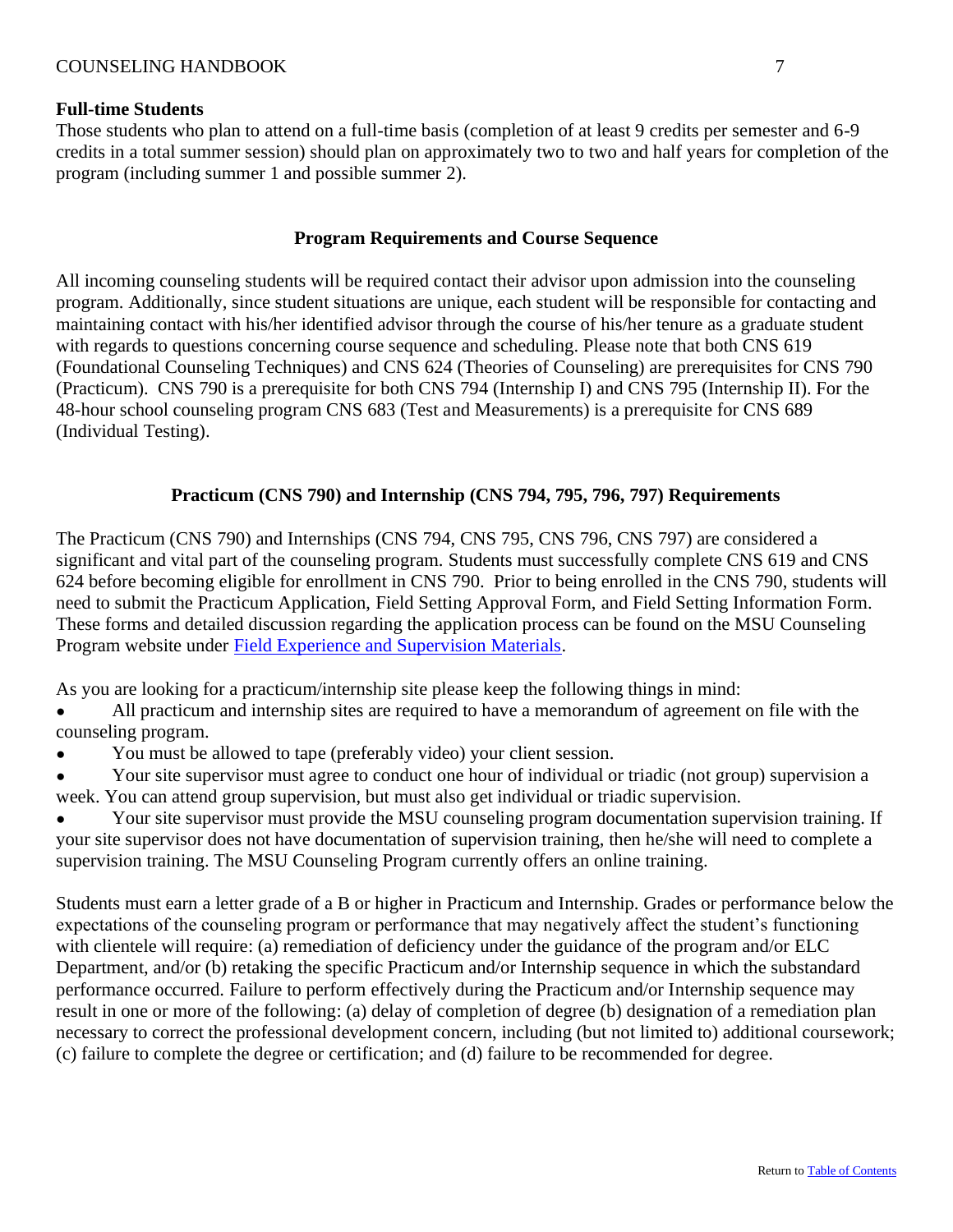# **Incomplete Clinical Hours Policy**

**Practicum** – If a student does not complete clinical hours in practicum, but completes all other requirements for the course, the student will receive an I. The student must complete all requirements for practicum in the following semester, inclusive of clinical hours, by the incomplete grade submission deadline, as established by University policy. If clinical hours are not completed by the deadline for incomplete grade submissions, as established by University policy, the student will receive a non-passing grade (i.e., C or lower), and she/he must enroll in practicum in a subsequent semester. Clinical hours from the non-passing semester can rollover into the subsequent semester. If clinical hours cannot be completed in that subsequent semester of practicum, then the student will be dismissed from the program, as CNS 790 can only be repeated for a maximum of six credit hours.

**Internship** – If clinical hours are not completed in Internship I, and if a student received a passing grade, the student can enroll in Internship II (3 credit hours). Obtained clinical hours from Internship I will rollover into Internship II. If the student does not complete total required Internship I and II hours, in Internship II, but completes all other requirements with a passing grade, then the student can register for Internship II (1 credit hour) in subsequent semesters until hours are completed.

**Advanced Internship** – If clinical hours are not completed in Advanced Internship I, and if a student received a passing grade, the student can enroll in Advanced Internship II (3 credit hours). Obtained clinical hours from Advanced Internship I will rollover into Advanced Internship II. If the student does not complete total required Advanced Internship I and II hours, in Advanced Internship II, but completes all other requirements with a passing grade, then the student can register for Advanced Internship II (1 credit hour) in subsequent semesters until hours are completed.

# **Clinical Mental Health Counseling**

Students will complete a minimum of 150 clock hours in Practicum (CNS 790), with a minimum of 40 hours of direct contact. An additional 600 clock hours, with a minimum of 240 direct hours must be completed for internship (CNS 794 and 795). In order to be exposed to varied clinical experiences, students are encouraged to complete their field hours at two or more sites. Practicum/internship placement should be discussed with the advisor and final approval by internship coordinator and agency must be completed several months in advance. *Clinical mental health counseling students may need to complete a background check prior to being allowed to work in some mental health settings.* 

# **Professional School Counseling**

<span id="page-10-0"></span>Practicum (CNS 790) and Internship (CNS 794 and 795) will provide clinical counseling and other appropriate experiences for the student in a school setting. Students will complete a minimum of 150 clock hours in Practicum (CNS 790), with a minimum of 40 hours of direct contact. An additional 300 clock hours, with a minimum of 120 direct hours must be completed at each internship level (CNS 794 and 795). In order to be exposed to varied age groups, students are encouraged to complete their field hours in two or more school settings (i.e., elementary school setting, middle school setting, and/or high school setting). Practicum/internship placement should be discussed with the advisor and final approval by internship coordinator and school must be completed several months in advance. (NOTE) *School counseling students will need to complete a background check prior to being allowed to work in P-12 school settings.*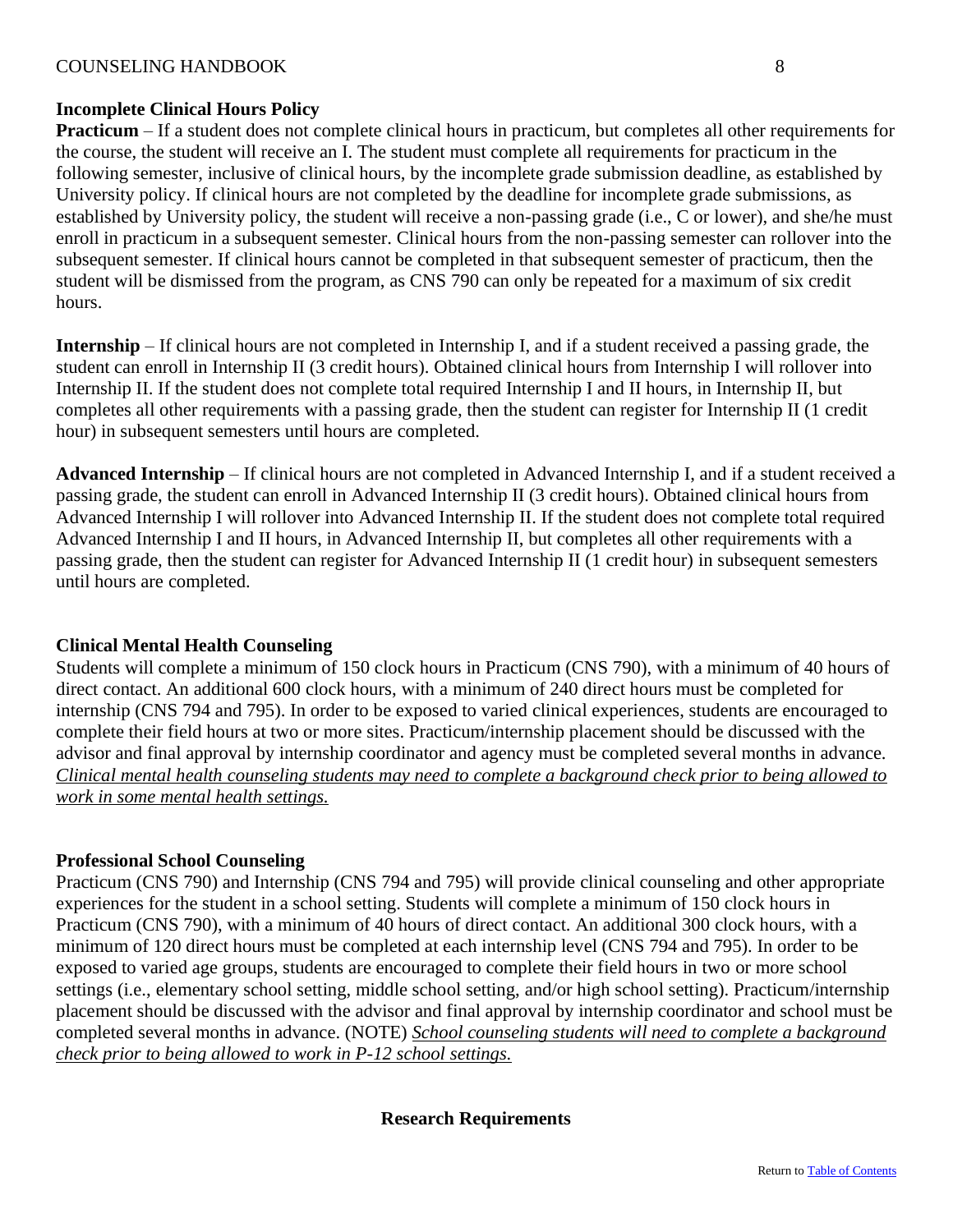<span id="page-11-0"></span>ADM 630 Methods of Research is required for all students seeking degrees in counseling. The purpose of the course is to develop the ability to critically analyze and evaluate research, with an emphasis on research in the student's area of expertise.

# **Comprehensive Examinations**

The comprehensive examinations consist of two separate tests, the *Case Conceptualization, Ethics, and Skills Assessment* (CESA) and the *Counselor Preparation Comprehensive Exam* (CPCE). These exams are an opportunity for students to demonstrate their counseling knowledge at varied points during the course of their graduate program.

1. Students enrolled in the Master's in School Counseling or the Education Specialist degree in Clinical Mental Health Counseling must pass both the CESA and the CPCE. It will be each student's responsibility to register for the exams by contacting the counseling program coordinator via email. Note, the CPCE has transitioned from a traditional paper/pencil exam to electronic exam to be given on campus or at a Pearson testing site; all students are responsible for CPCE costs.

2. Students who have already completed their practicum experience, but have yet to pass the CESA are eligible to register for the CESA immediately after receiving the open registration email from the program. For all other students, you will be automatically registered for the CESA in the semester in which you are enrolled in practicum.

3. The CESA is a case study-style exam that will assess student understanding of foundational counseling principles. The CESA is a pass/fail assessment and will not be associated with a grade; thus, practicum grade will not be impacted by the CESA. However, students must pass the CESA for Internship I enrollment eligibility. The CESA will be offered once per semester, including summer semesters. The CESA is read independently and anonymously by a minimum of two counseling program faculty and scored using the [CESA](#page-34-0)  [rubric.](#page-34-0)

4. The MSU Counseling Program uses the *Counselor Preparation Comprehensive Examination* (CPCE) as the exit exam. The CPCE is a comprehensive, nationally normed, multiple choice exam that is designed to assess counseling students' knowledge of counseling information. Information regarding the CPCE can be found at [http://www.cce-global.org/Org/CPCE.](http://www.cce-global.org/Org/CPCE) The MSU Counseling Program has defined passing as obtaining a total score that is within one standard deviation of the national mean score.

5. Students can register for the CPCE during their last semester of the counseling program or during the semester prior to their graduating semester.

6. If a student fails the CESA, he/she will have to postpone enrollment for Internship I. The student can register for the CESA after receiving the open registration email from the program.

7. If a student fails the CPCE, he/she will be required to retake the exam. The student can register for the CPCE after receiving the open registration email from the program.

<span id="page-11-1"></span>8. Specific dates of testing will be emailed to students during the beginning weeks of the fall and spring semesters.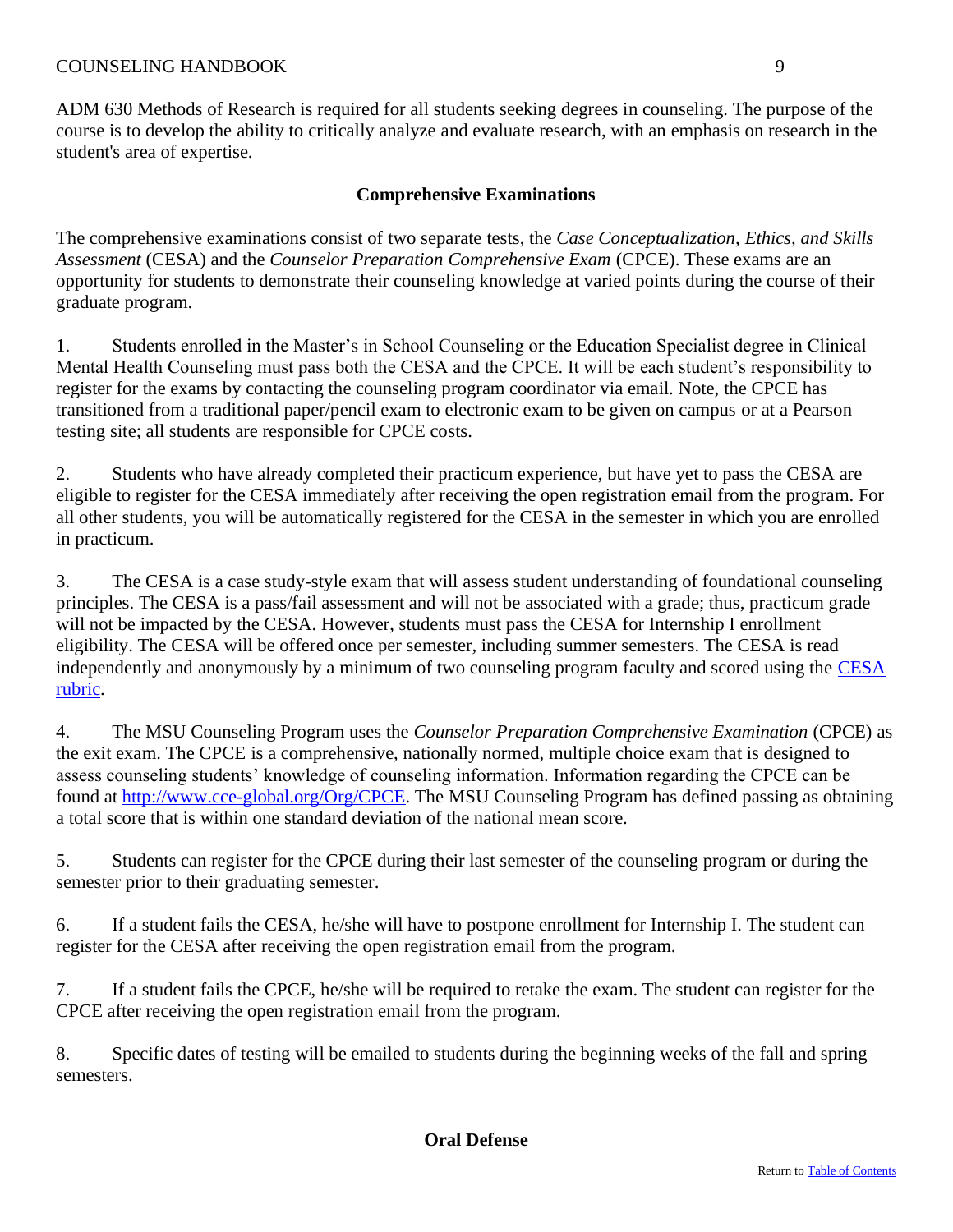The oral defense is a capstone experience of the counseling program and a component of CNS 795 (Internship II) and CNS 797 (Advanced Internship II). The oral defense will take place in front of a panel of ELC faculty members/department representatives designated by counseling faculty. The oral defense will assess a student's application of counseling theory during his/her clinical field work via a three step process: (a) demonstration of one's knowledge of the counseling professions, inclusive of professional organizations and avenues to being credentials; (b) an oral defense of his/her understanding of the counseling theory; and (c) showing of a videorecorded, internship session that highlights the application of the counseling theory.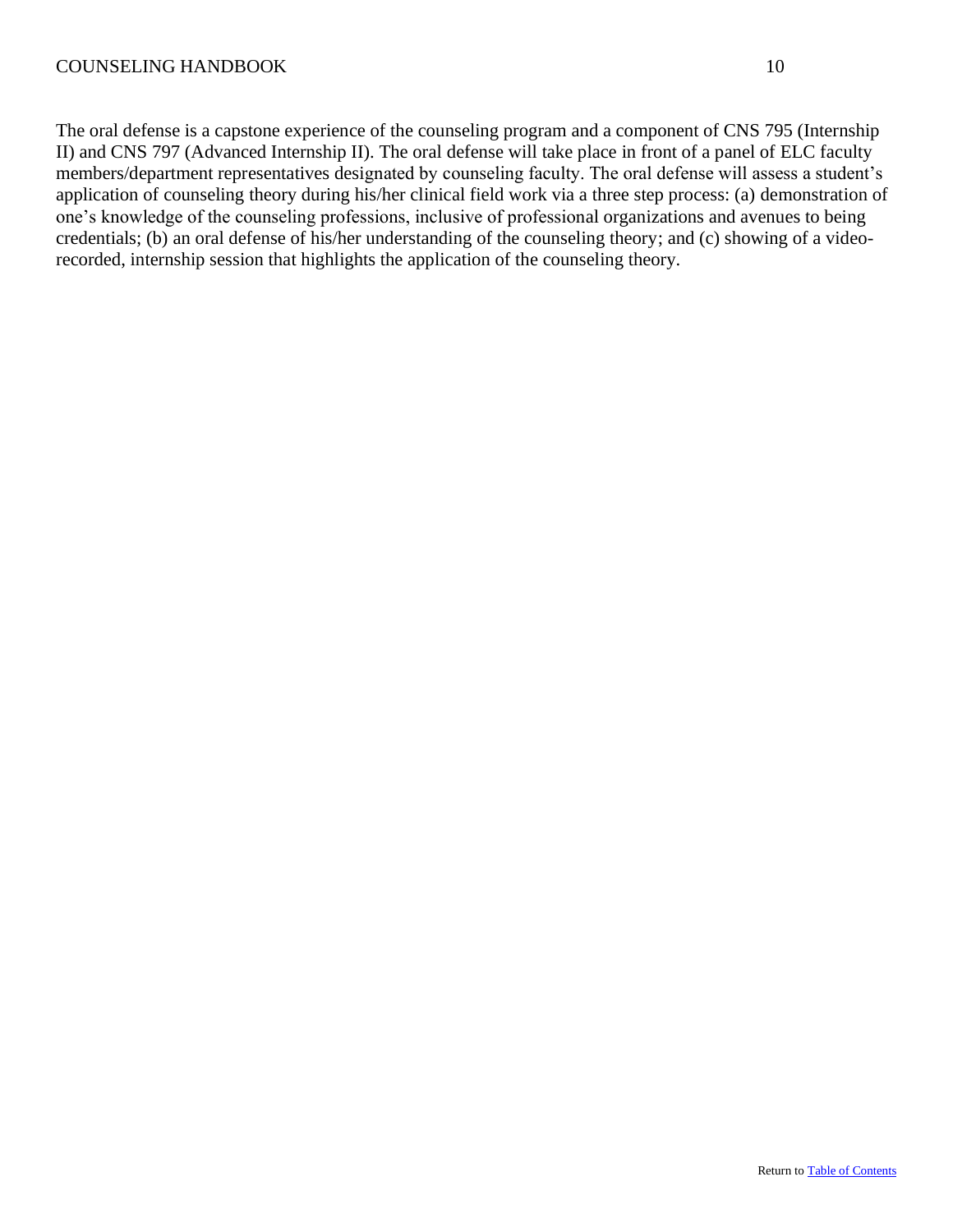# **SECTION III: DEPARTMENT AND UNIVERSITY POLICIES AND PROCEDURES**

## **General Student Complain Procedure and Request to Amend an Educational Record**

<span id="page-13-0"></span>As outlined in the 2021-2022 [Academic Bulletin,](https://murraystate.edu/academics/registrarsoffice/catalog.html#/home) MSU recognizes that there are times in which a student might have a grievance with a University staff or faculty, whereby *grievance* is defined as an allegation of improper treatment or of violation, misinterpretation, or improper application of existing policies, rules, regulations, practices, and/or procedures which the student believes to be unfair, inequitable, or a hindrance to that student's effective performance.

*A grievance procedure must be initiated within 45 days of the most recent alleged incident giving rise to the grievance.* Any special circumstance or request involving the time limitation set forth above will be considered and evaluated by the appropriate academic dean.

**Step 1.** Before a formal grievance may be filed, the student should first seek resolution through informal discussion with the faculty or staff with whom the grievance exists. A decision regarding the informal grievance must be made, in writing, within three days of the meeting.

**Step 2.** Should the matter not be resolved to the satisfaction of the student, and within in five days of Step 1, informal discussion should be sought with the appropriate department chair. In the event that the chair is the respondent of the grievance, informal discussion will be held with the academic dean. A decision regarding the informal grievance must be made, in writing, within three days of the meeting.

**Step 3.** Should the informal discussions as outlined in Steps 1 and 2 not prove satisfactory to the student, then the student must provide the complaint in writing to the appropriate academic dean. The written statement shall include the following details: (a) the nature of the complaint and date of occurrence(s); (b) how the student has been affected; (c) which University policies were involved (if applicable); (d) how the faculty/staff is involved in the grievance; (e) the facts upon which the complaint is based, and (f) the relief requested by the student.

**Step 4.** The academic dean will immediately forward a copy of the complaint to the faculty/staff with whom the grievance exists. The faculty/staff may then submit a written response to the dean within 7 days from the time the complaint is hand delivered or 10 days from the date the complaint is mailed to him/her. A copy of any response from the faculty/staff will be provided to the student.

**Step 5.** The academic dean will proceed with the review of the complaint. The dean will conduct such review as is believed is warranted. This may include meeting with the student and the faculty/staff to gather additional facts and information about the allegations in the complaint. At any such meeting, the parties may be allowed to present other documents and individuals who may have relevant information. If the parties are able to reach an agreement regarding the grievance, the agreement will be reduced to writing.

The parties will be kept informed as to the progress of the review and will be advised of, and given the chance to respond to, any new information.

Once the review is finished, a report will be prepared by the dean and distributed to the student and faculty/staff. The report will review the allegations in the complaint and any response and the factual findings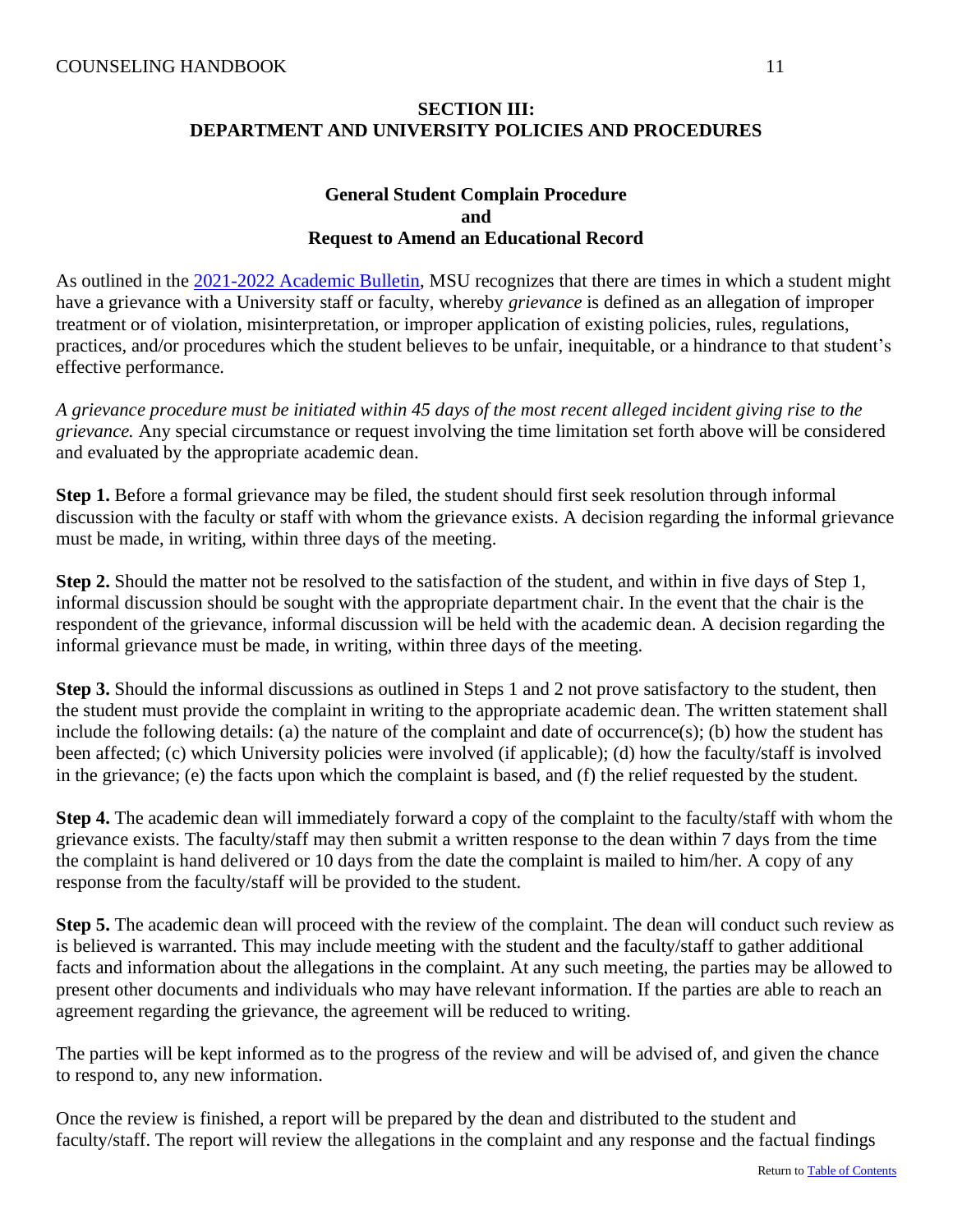from the review. The report will be based on assertions and allegations to which the parties have had the opportunity to respond. The report will also state the dean's conclusions as to whether the complaint is valid. If the complaint is supported, the dean will determine the relief, if any, to be provided to the student.

**Step 6.** If the report of the dean is unsatisfactory to either party, that party may appeal to the Vice President of the area in which the faculty/staff is employed. That party will have seven days from the time the report is hand delivered or 10 days from the date the report is mailed to submit an appeal.

The appeal will be instituted by the appealing party's presenting to the Vice President a detailed written statement of the grounds for appeal; the party appealing will also provide the Vice President with a copy of the decision from the dean.

The Vice President will review the appeal and may determine from the statement of appeal and response that the appeal can be decided based upon the previous decision and the documents from the parties. In that case, the Vice President will review the decision and the arguments presented, and will submit a decision with supporting reasons to the parties and the dean. If the Vice President believes that additional proceedings are warranted in order to consider the appeal fully he/she will develop rules or procedures consistent with this policy which shall be provided to the student and faculty/staff no later than 14 days prior to the scheduled proceeding/hearing.

The final decision in all such appeals will be made by the Vice President. If the complaint is supported the Vice President will determine the relief, if any, to be provided to the Complainant. The decision of the Vice President shall be made within 20 days of the last date of submission or, if applicable, the hearing. The decision shall be based solely on the evidence presented and shall include a summary of the evidence and the reasons for his/her decision.

<span id="page-14-0"></span>**NOTE:** If at any point in this process, it is determined that the grievance is covered by any other University policy or procedure, then such other policy or procedure will be followed.

# **New Student Application Deadlines**

<span id="page-14-1"></span>Interviews are conducted regularly during the fall and spring semesters via an online conferencing platform. All application material must be submitted in full prior to online interview being scheduled.

# **Transfer Procedures within ELC Department**

Transfer between programs within the ELC department is not automatic; students must make formal application to the new program and meet all application requirements and deadlines.

● A new Personal Statement Form should be completed and submitted to the department, requesting admission to the new program and providing the applicant's rationale for making the change.

<span id="page-14-2"></span>Three new Reference Letters should be submitted to the department. The professionals who provided references in the applicant's first admission may be used in the new application; however, new Reference Letters should provide feedback specifically related to the applicant's skills and potential for the newly chosen professional area.

# **Transferring from other Institutions or Departments**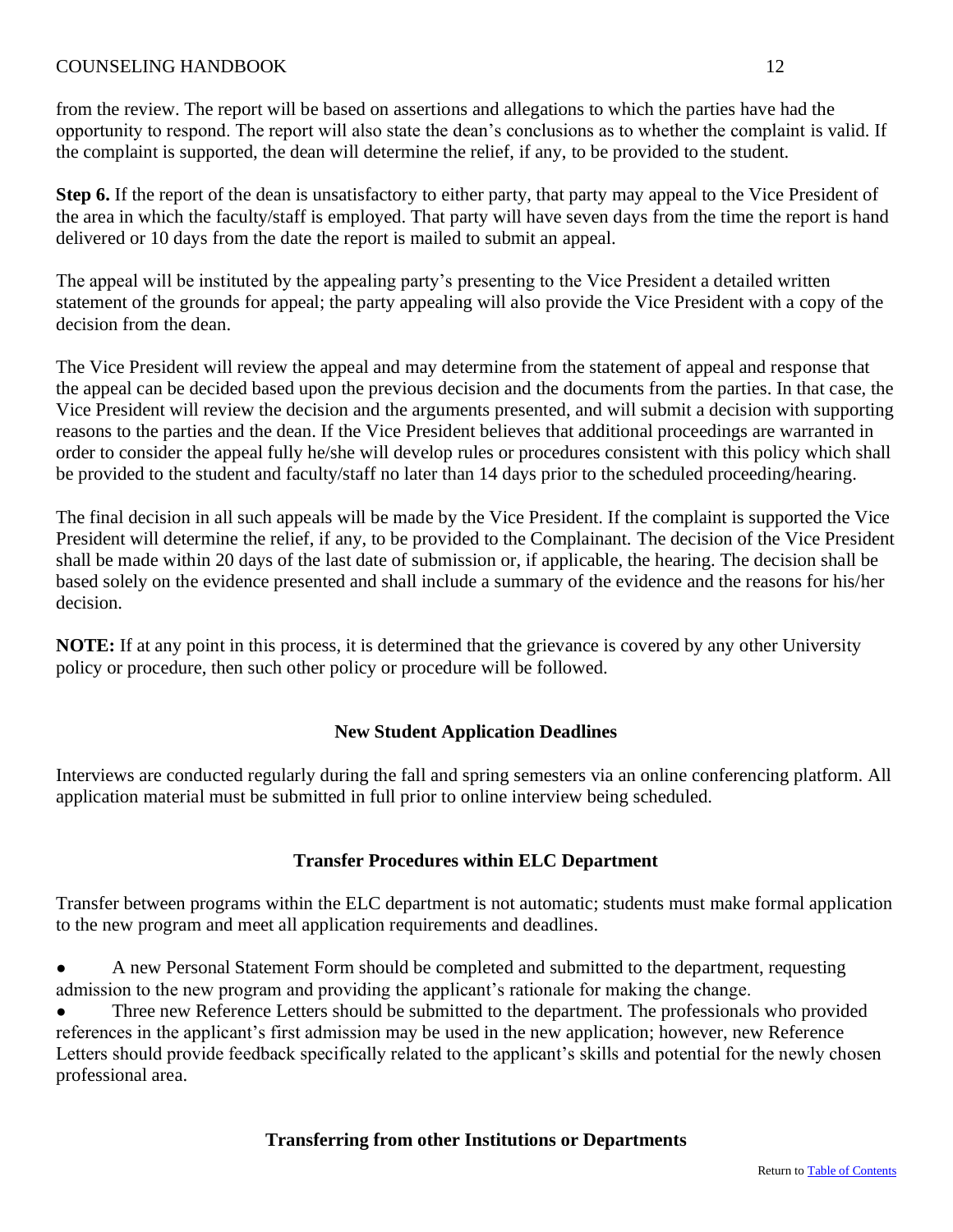A maximum of 12 graduate hours may be transferred from a regionally accredited graduate school after a student has been admitted. All transfer credit must be approved by the student's advisor and collegiate graduate coordinator. Departments and colleges may set more restrictive policies concerning the kind and amount of transfer hours they will accept. All transfer credit must have been earned within the eight-year period allowed for the degree. The student must have an overall GPA of at least 3.00 on graduate work at Murray State University and a grade of B or better in any course that the student wishes to transfer to Murray State. It is the responsibility of the student to initiate a request for transfer of credit. Graduate transfer credit will not be posted to the student's transcript or included in the calculation of the student's GPA until the point of graduation.

If a graduate student takes a course at Murray State and chooses to repeat that course at another institution, permission from the student's graduate advisor and collegiate graduate coordinator must be secured. A repeated transfer course is added to the student's degree GPA calculation. A course substitution form must be forwarded to Graduate Admissions in Sparks Hall to document departmental approval of transfer credit.

# **Attendance Policy**

<span id="page-15-0"></span>Students are expected to attend all classes in which they are enrolled for credit or audit purposes. An instructor may establish attendance policies for each class as long as they: (a) are clearly published in the course syllabus, (b) distinguish between excused and unexcused absences, and (c) are consistent with university policies as outlined in Academic Bulletin.

# **Responsibilities of Students**

Students missing class(es) as a result of university sanctioned activities, as covered in the Academic Bulletin, shall notify the instructor in writing at the beginning of the semester and, in the case of scheduled events, this notification shall not be less than one week prior to the absence. Students with excused absences are excused from class attendance but are not excused from work assigned or expected as a part of that class period. Students, in conjunction with each course instructor, are required to develop a plan for alternative assignments or the make-up of all work missed and must complete this work within a time frame mutually agreed upon with the instructor.

# **Responsibilities of Faculty**

Faculty are expected to plan with students who have excused absences to develop alternatives and make-up assignments. Such alternatives are not expected to diminish faculty expectations of students, nor may they reduce opportunities for students to demonstrate performance.

# **Questions and Appeals**

In the event of questions or concerns regarding the implementation of this policy in specific classroom situations, students and faculty should be guided by the following:

1. If there is a question regarding whether a specific activity is an officially sanctioned event for which terms of this policy might apply, the inquiry should be addressed to the Office of the Provost.

2. In the event a student is concerned with the implementation of this policy in a specific course, the student should try to resolve the matter by discussing it first with the instructor, then with the department chair, and if resolution is still not reached, then with the collegiate dean. If the matter is not settled through this process, the student may seek resolution through the appropriate collegiate appeal process.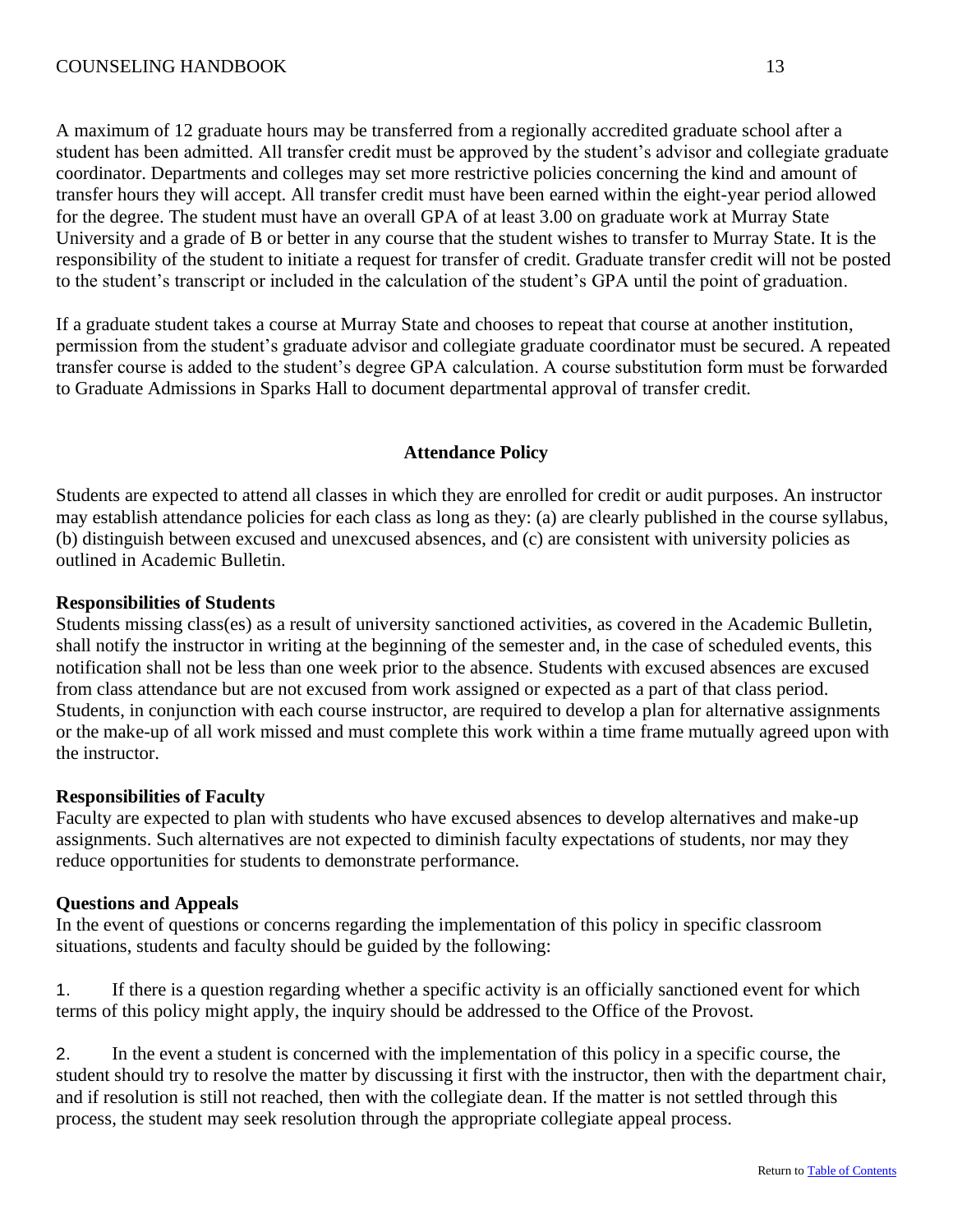<span id="page-16-0"></span>NOTE: An absence in an extended class session (e.g., summer classes that meet for four hours or all-day class sessions) may count for 2-3 absences.

# **Professional Liability Insurance & Professional Membership**

The counseling program at Murray State University requires each student to carry professional liability insurance during the practicum/internship experiences in their graduate program, and recommends that students continue carrying such professional liability insurance throughout their professional careers.

Joining at least one professional counseling organization (e.g., American Counseling Association, American School Counseling Association, American Mental Health Counselors Association, etc.) is strongly encouraged as it may be advantageous for graduate students on many levels. For instance, liability insurance is included in membership for ACA master's level students.

NOTE: Practicum/Internship students are required to submit evidence that they are carrying professional liability insurance that covers them in the capacity of a student-counselor prior to providing clinical services to clients.

# **Campus Resources**

# <span id="page-16-1"></span>**Offices that serve students at both campuses (Murray & Madisonville)**

Counseling & Testing Center: (270) 809-6851 Office of institutional Diversity, Equity, and Access: (270) 809-3155 Title IX Coordinator: (270) 809-3155 Student Affairs: (270) 809-6832 Women's Center: (270) 809-3140 Health Services: (270) 809-3809

**Offices that primarily serve the students at the Murray campus** Public Safety: (270) 809-2222 Purchase Area Sexual Assault Child Advocacy Center: (270) 753-5777

**Offices that primarily serve the students at the Madisonville campus** Madisonville Police Department: (270) 821-1720 Sanctuary, Inc: (270) 885-4572

# **Student Retention Policy**

<span id="page-16-2"></span>Students in the Counseling Program at Murray State University are expected to demonstrate satisfactory progress in academic achievement and professional development, including, but not limited to, performance in clinical experiences and development of dispositions.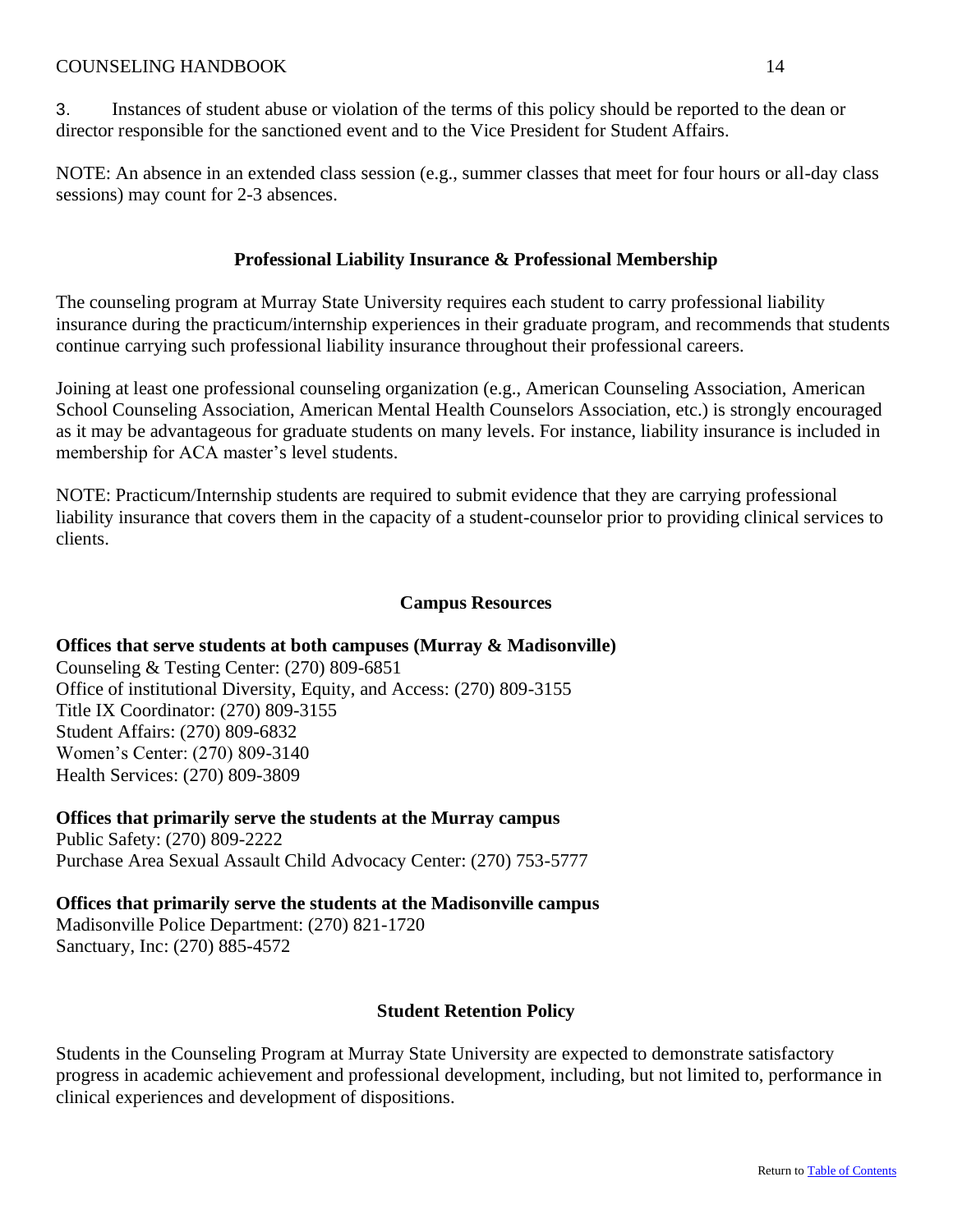Along with course grades, students' demonstration of effective professional skills, content knowledge, professional dispositions, and ability to adhere to ethical standards for the profession will be evaluated. The description that follows explains the process of evaluation used for entry, continuance, and completion in the MSU Counseling Program. In cases where a student is not performing at a satisfactory level in any of the areas described below, a student assistance plan will be developed. The student assistance plan may be initiated as a result of an instance of inappropriate or inadequate performance or an identification of a pattern of inappropriate or inadequate performance. A student assistance plan may also be initiated as part of the communication of concerns procedure at any point. The purpose of the process is to identify student needs and articulate needed support.

# **Continuous Evaluation**

# <span id="page-17-0"></span>**Student Learning Outcomes and Key Performance Indicators for Core Competencies**

<span id="page-17-1"></span>Student Learning Outcomes (SLOs) for the Counseling Curriculum are assessed at various points in the program with the use of Key Performance Indicators (KPIs). KPIs are based on the eight CACREP core areas (Professional Counseling Orientation & Ethical Practice, Social & Cultural Diversity, Human Growth & Development, Career Development, Counseling & Helping Relationships, Group Counseling & Group Work, Assessment & Testing, and Research & Program Evaluation).

# **SLO 1 – Students will demonstrate the knowledge and dispositions of an ethical and professional counselor**

| When assessment occurs              | <b>Assessment Tool</b>                   | <b>Criteria for Success</b>                                                                                    | <b>Implication of Analysis</b>                                                                                    |
|-------------------------------------|------------------------------------------|----------------------------------------------------------------------------------------------------------------|-------------------------------------------------------------------------------------------------------------------|
| Admission                           | <b>Admission Interview</b><br>Rubric     | The student will " <i>meet</i> "<br>standards" on the<br>admissions rubric                                     | Demonstration of<br>counseling dispositions at<br>time of interview                                               |
| Conclusion of each<br>semester      | <b>Student Disposition</b><br>Evaluation | The student will "meet"<br><i>standards</i> " on disposition<br>evaluation for each course<br>he/she completed | Demonstration of<br>academic integrity at the<br>conclusion of each course                                        |
| At the conclusion of CNS<br>790     | Formal disposition review                | The student will "meet"<br><i>standards</i> " on disposition<br>evaluation for CNS 790                         | Demonstration of<br>professional dispositions at<br>the conclusion of his/her<br>practicum experience             |
| At the conclusion of CNS<br>794/796 | Formal disposition review                | The student will "meet"<br><i>standards</i> " on disposition<br>evaluation for CNS<br>794/796                  | Demonstration of<br>professional dispositions at<br>the conclusion of his/her<br>initial internship<br>experience |
| At the conclusion of CNS<br>795/797 | Formal disposition review                | The student will "meet"<br><i>standards</i> " on disposition<br>evaluation for CNS<br>795/797                  | Demonstration of<br>professional dispositions at<br>the conclusion of his/her<br>final internship experience      |

KPI 1.1: Students who complete the program will demonstrate inclusiveness, responsibility, enthusiasm, professionalism, and ethical standards (associated CACREP Core Standard – Professional Orientation and Ethical Practice)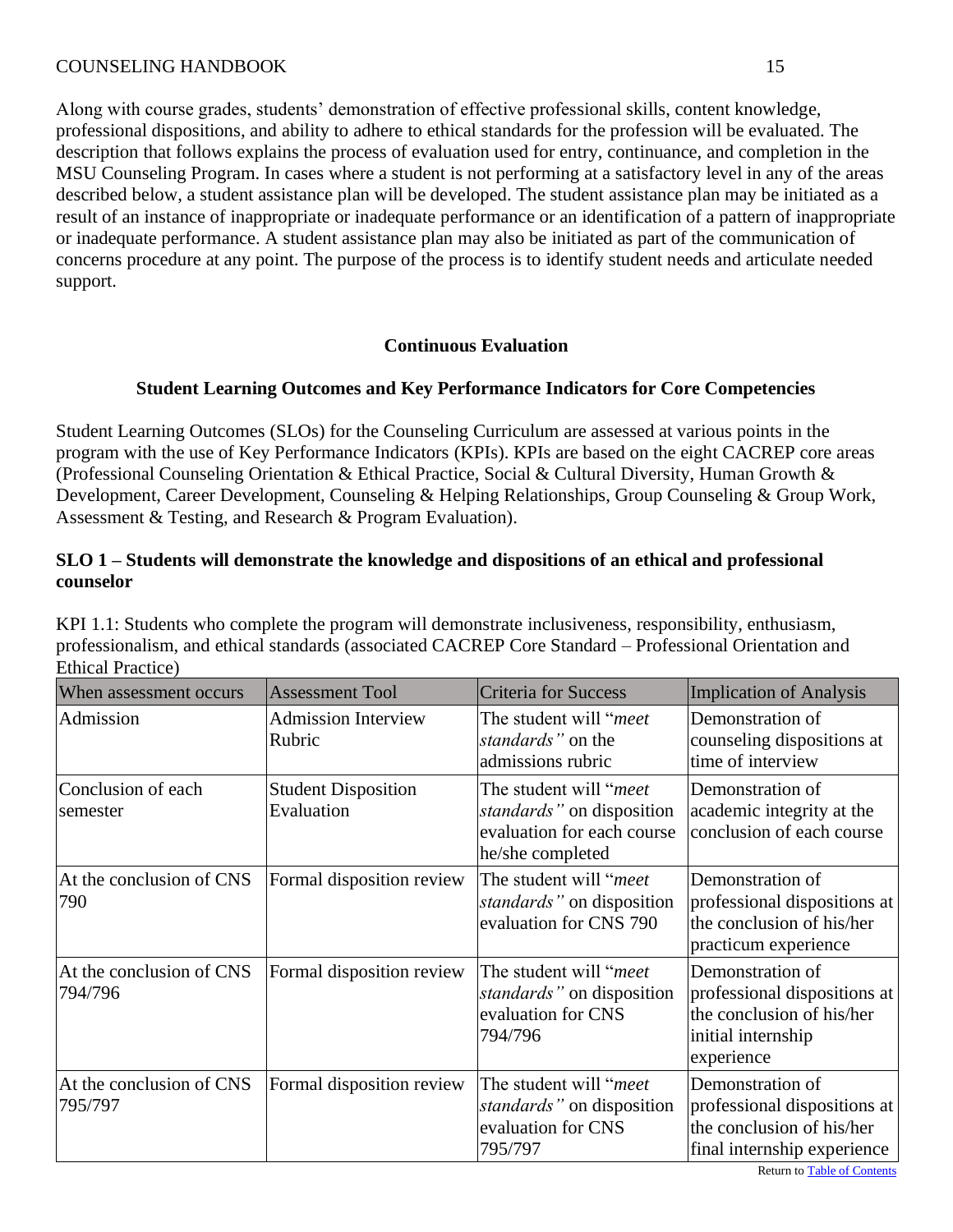| When assessment occurs                                         | <b>Assessment Tool</b>               | <b>Criteria for Success</b>                                                                                                                                                                         | Implication of Analysis                                                                                                            |
|----------------------------------------------------------------|--------------------------------------|-----------------------------------------------------------------------------------------------------------------------------------------------------------------------------------------------------|------------------------------------------------------------------------------------------------------------------------------------|
| $CNS$ 625 – Legal and<br><b>Ethical Dilemmas</b><br>Assignment | Legal and Ethical<br>Dilemmas Rubric | The student will " <i>meet</i> "<br><i>standards</i> " on the Legal<br>and Ethical Dilemmas<br>project                                                                                              | Development of<br>foundational knowledge<br>regarding ACA Code of<br>Ethics and KY Law<br>pertaining to Professional<br>Counselors |
| <b>CNS 790 - CESA</b>                                          | <b>CESA Rubric</b>                   | The student will " <i>meet</i> "<br>standards" on the criteria<br>specific to <i>ethical and legal</i> apply potential ethical<br>considerations on the<br><b>CESA</b>                              | Demonstration of one's<br>ability to recognize and<br>issues via a case study                                                      |
| Semester prior to final<br>semester or final semester          | <b>CPCE</b>                          | The student will<br>demonstrate competence<br>by scoring within one<br>standard deviation of the<br>national average on the<br><b>Professional Orientation</b><br>and Ethics portion of the<br>exam | Demonstration of one's<br>summative knowledge<br>regarding professional<br>orientation and counseling<br>ethics                    |

# **SLO 2 – Students will practice reflective, theoretically-grounded counseling**

KPI 2.1: Students who complete the program will demonstrate knowledge and understanding of counseling theory (associated CACREP Core Standard – Counseling and Helping Relationships)

| When assessment occurs            | <b>Assessment Tool</b>       | <b>Criteria for Success</b>                                                                                                                                                               | <b>Implication of Analysis</b>                                                              |
|-----------------------------------|------------------------------|-------------------------------------------------------------------------------------------------------------------------------------------------------------------------------------------|---------------------------------------------------------------------------------------------|
| $\vert$ CNS 624 – Theories Paper  | <b>Theories Paper Rubric</b> | The student will " <i>meet</i> "<br>standards" on the Theories [foundational knowledge]<br>Paper                                                                                          | Development of<br>regarding one's theoretical<br>orientation                                |
| CNS 790 - CESA                    | <b>CESA Rubric</b>           | The student will " <i>meet</i> "<br>standards" on the criteria<br>specific to <i>counseling</i><br><i>theories</i> on the CESA                                                            | Demonstration of one's<br>ability to conceptualize a<br>case via one's counseling<br>theory |
| $\textsf{CNN}$ 795 – Oral Defense | Oral Defense rubric          | The student will " <i>meet</i> "<br>standards" on the criteria<br>specific to the <i>oral</i><br><i>presentation of his/her</i><br>counseling theory for the<br>Oral Defense presentation | Demonstration of one's<br>ability to articulate one's<br>theoretical orientation            |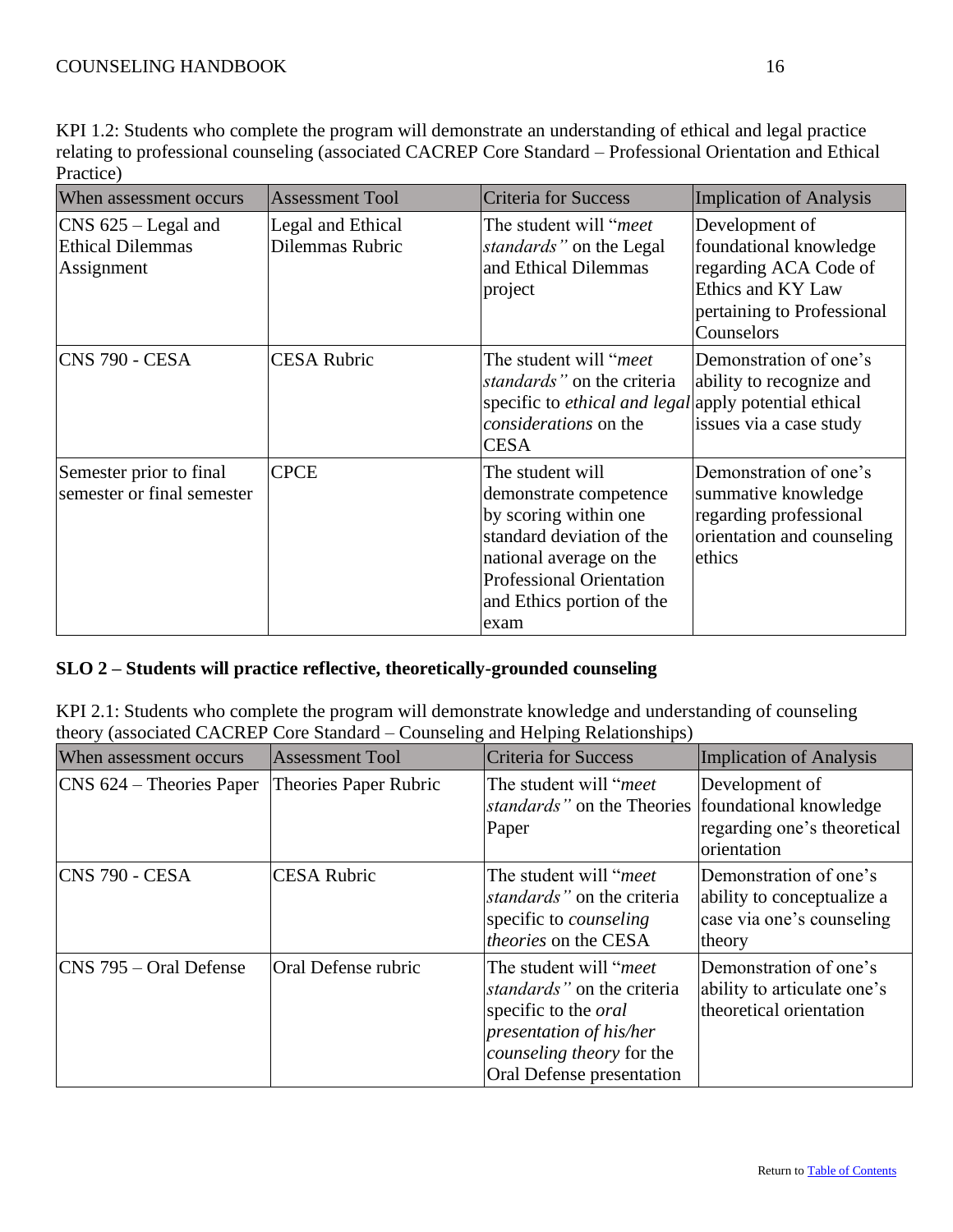| When assessment occurs                                                             | <b>Assessment Tool</b>                                                  | Criteria for Success                                                                                                                                                                                                                            | Implication of Analysis                                                           |
|------------------------------------------------------------------------------------|-------------------------------------------------------------------------|-------------------------------------------------------------------------------------------------------------------------------------------------------------------------------------------------------------------------------------------------|-----------------------------------------------------------------------------------|
| $\vert$ CNS 619 – Foundational<br><b>Working Stage Counseling</b><br><b>Skills</b> | <b>Foundational Working</b><br><b>Stage Counseling Skills</b><br>Rubric | The student will " <i>meet</i> "<br>standards" on the<br><b>Foundational Working</b><br><b>Stage Counseling Skills</b>                                                                                                                          | Demonstration of one's<br>ability to exhibit basic<br>listening skills            |
| $CNS$ 790 – Case<br>Presentation                                                   | <b>Case Presentation Rubric</b>                                         | The student will " <i>meet</i> "<br>standards" on the criteria<br>specific to <i>counseling skills</i>                                                                                                                                          | Demonstration of one's<br>ability to exhibit<br>foundational counseling<br>skills |
| $\textsf{CNS}$ 795 – Oral Defense                                                  | Oral Defense rubric                                                     | The student will " <i>meet</i> "<br><i>standards</i> " on the criteria<br>specific to the <i>video</i><br>demonstration that<br>highlights relationship<br>building and working stage<br>counseling skills for the<br>Oral Defense presentation | Demonstration of one's<br>ability to exhibit advanced<br>counseling skills        |

# KPI 2.3: Students who complete the program will design and facilitate group interventions (associated CACREP Core Standard – Group Counseling and Group Work)

| When assessment occurs                                      | <b>Assessment Tool</b> | Criteria for Success                                                                                                                                                                                                     | Implication of Analysis                                         |
|-------------------------------------------------------------|------------------------|--------------------------------------------------------------------------------------------------------------------------------------------------------------------------------------------------------------------------|-----------------------------------------------------------------|
| CNS 692 – Group Proposal Group Proposal                     | Rubric                 | The student will " <i>meet</i> "<br><i>standards</i> " on the Group<br>Proposal                                                                                                                                          | Development of<br>foundational knowledge of<br>group counseling |
| Clinicals (CNS 790, 794, or Group Verification Form<br>795) |                        | The student will complete<br>group sessions as verified<br>by site supervisor                                                                                                                                            | Demonstration of active<br>facilitation of group<br>sessions    |
| Semester prior to final<br>semester or final semester       | <b>CPCE</b>            | The student will<br>demonstrate competence by summative knowledge<br>scoring within one standard regarding group work<br>deviation of the national<br>average on the Group<br>Counseling and Group<br><b>Work Domain</b> | Demonstration of                                                |

# **SLO 3 – Students will demonstrate multicultural competency and be prepared to work with diverse clientele across the lifespan**

KPI 3.1: Students who complete the program will demonstrate an ability to understand diverse cultural attitudes, beliefs, understandings, and acculturative experiences, including specific experiential learning activities (associated CACREP Core Standard – Social and Cultural Diversity)

| When assessment occurs   | Assessment Tool | Criteria for Success | <b>Implication of Analysis</b> |
|--------------------------|-----------------|----------------------|--------------------------------|
| $CNS$ 671 – at start and | <b>MAKSS</b>    | The student will     | Demonstration of               |
| conclusion of course     |                 | demonstrate growth   | foundational knowledge         |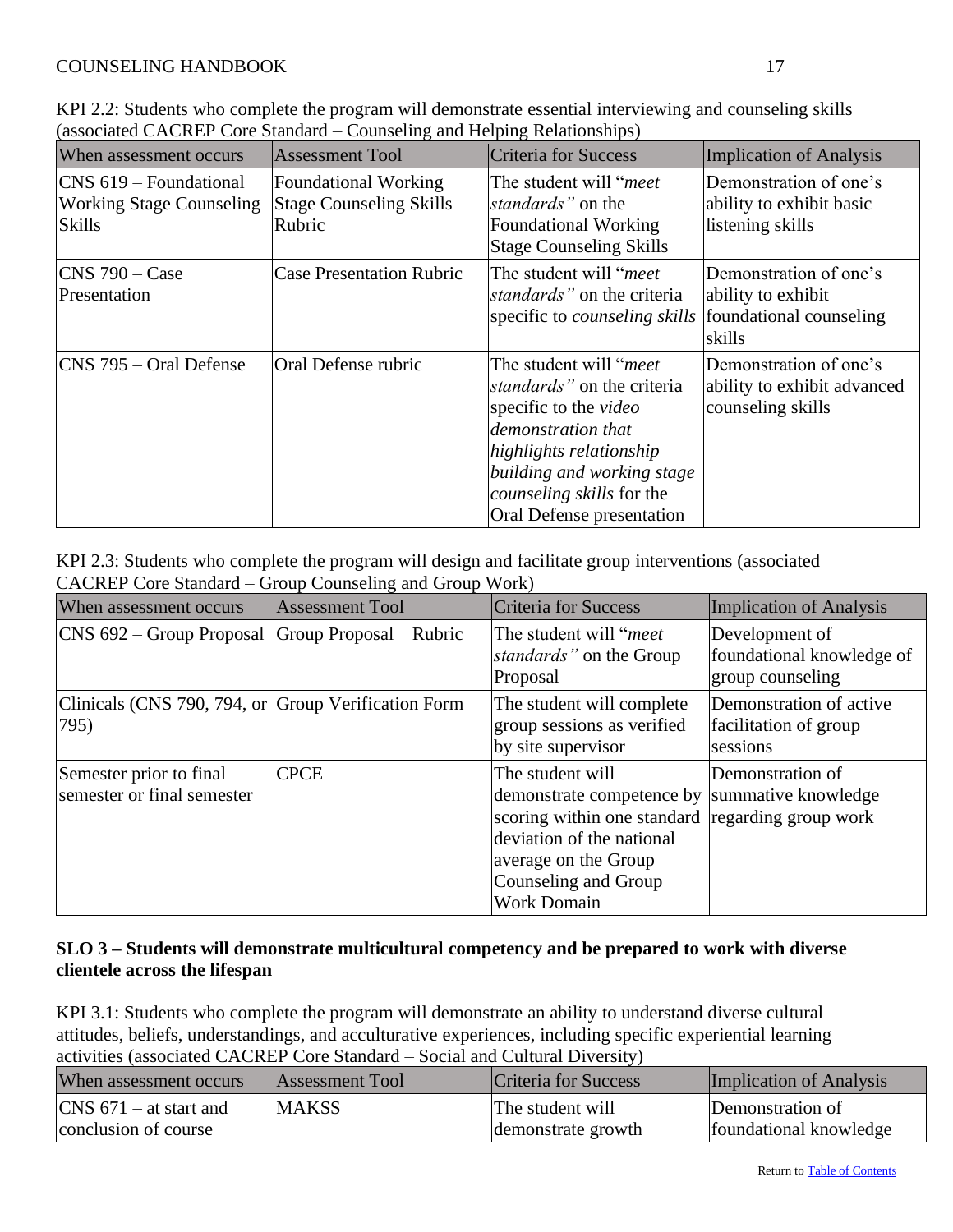|                                                                  |                                                                         | (improved post-test score)<br>in the subtest areas of the<br><b>MAKSS</b>                                                                                                  | regarding multicultural<br>counseling competencies                                                                                       |
|------------------------------------------------------------------|-------------------------------------------------------------------------|----------------------------------------------------------------------------------------------------------------------------------------------------------------------------|------------------------------------------------------------------------------------------------------------------------------------------|
| $CNS$ 671 – Cultural<br><b>Exposure Assignment</b>               | <b>Cultural Exposure Rubric</b>                                         | The student will " <i>meet</i> "<br>standards" on the Cultural<br>Exposure project                                                                                         | Demonstration of self-<br>awareness, and<br>understanding of diversity,<br>and comprehension of<br>systemic maintenance of<br>oppression |
| $\textsf{ICNS}$ 790 – Final Site<br><b>Supervisor Evaluation</b> | <b>Final Site Supervisor</b><br>Evaluation – Diversity $\&$<br>Advocacy | The average score from the<br>Diversity & Advocacy<br>section of the Final Site<br>Supervisor Evaluation will<br>be at "meet standards"<br>mark                            | Demonstration of<br>foundational multicultural<br>counseling competency<br>skills                                                        |
| Semester prior to final<br>semester or final semester            | <b>CPCE</b>                                                             | The student will<br>demonstrate competence by<br>scoring within one standard<br>deviation of the national<br>average on the Social and<br><b>Cultural Diversity Domain</b> | Demonstration of<br>summative knowledge<br>regarding social and<br>cultural diversity                                                    |

KPI 3.2: Students who complete the program will demonstrate an understanding of behaviors and issues across the lifespan (associated CACREP Core Standard – Human Growth and Development)

| When assessment occurs                                | <b>Assessment Tool</b> | Criteria for Success                                                                                                                                                         | Implication of Analysis                                                                          |
|-------------------------------------------------------|------------------------|------------------------------------------------------------------------------------------------------------------------------------------------------------------------------|--------------------------------------------------------------------------------------------------|
| <b>CNS 635</b>                                        | Case Study             | The student will " <i>meet</i> "<br>standards" on the Case<br>Study project                                                                                                  | Development of formative<br>knowledge regarding<br>biopsychosocial issues<br>across the lifespan |
| <b>CNS 790 - CESA</b>                                 | <b>CESA Rubric</b>     | The student will " <i>meet</i> "<br><i>expectations</i> " on the criteria ability to conceptualize a<br>specific to human<br>development on the CESA                         | Demonstration of one's<br>case via a lifespan<br>developmental theory                            |
| Semester prior to final<br>semester or final semester | <b>CPCE</b>            | The student will<br>demonstrate competence by<br>scoring within one standard<br>deviation of the national<br>average on the Human<br><b>Growth and Development</b><br>Domain | Development of summative<br>knowledge regarding<br>biopsychosocial issues<br>across the lifespan |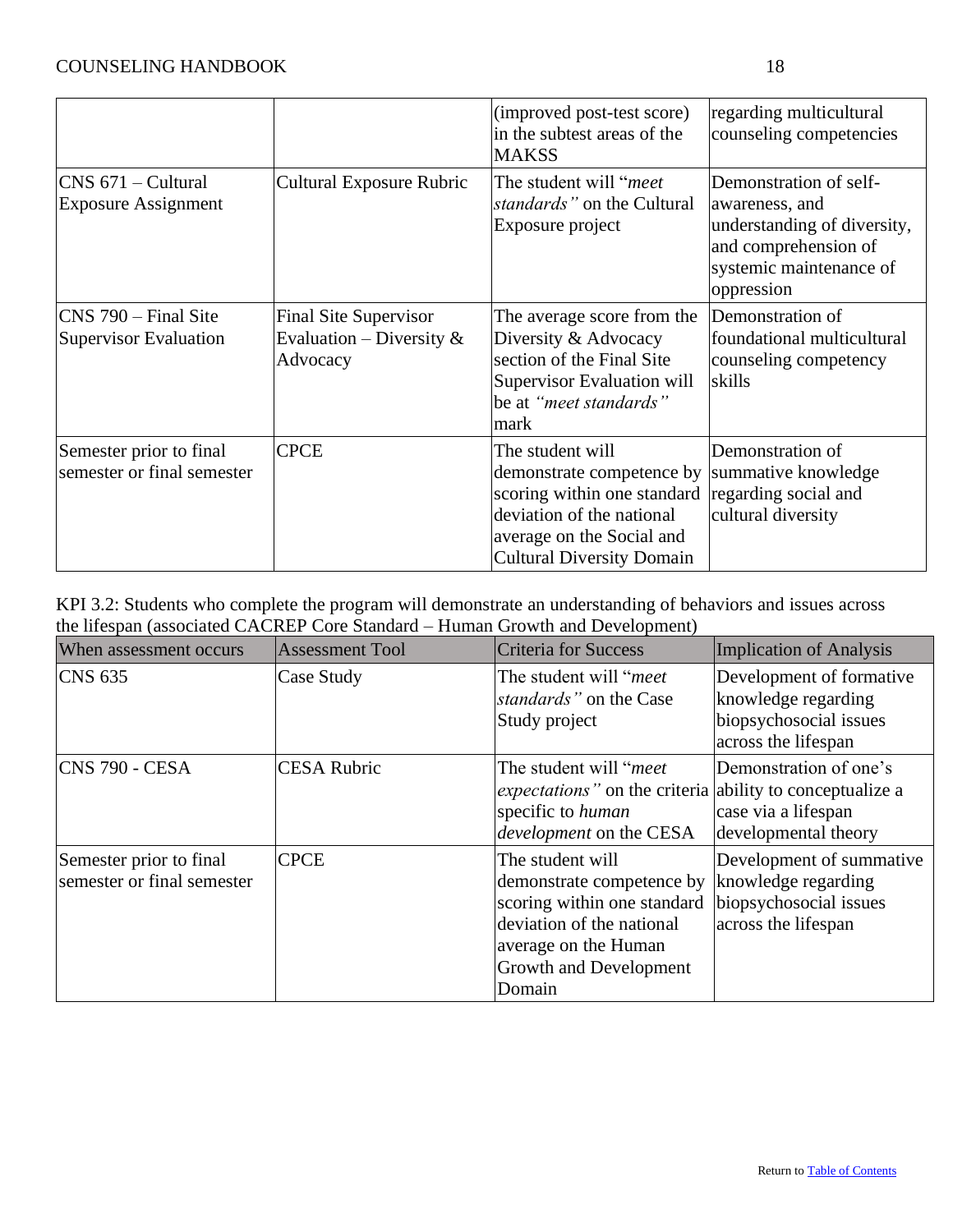# **SLO 4 – Students will demonstrate a readiness to work within the spectrum of mental health settings**

KPI 4.1: Student demonstrates knowledge of the helping process, including assessment tools, psychometric constructs, and diagnosing and treatment planning (associated CACREP Core Standard – Assessment and Testing)

| When assessment occurs                                     | <b>Assessment Tool</b>                         | Criteria for Success                                                                                                                                         | <b>Implication of Analysis</b>                                                                                            |
|------------------------------------------------------------|------------------------------------------------|--------------------------------------------------------------------------------------------------------------------------------------------------------------|---------------------------------------------------------------------------------------------------------------------------|
| CNS 676 – Case Study<br>Assignment                         | Case Study Assignments<br>Rubric               | The student will " <i>meet</i> "<br>standards" on the Case<br>Study project                                                                                  | Students demonstrate<br>knowledge regarding<br>diagnosing and treatment<br>planning                                       |
| $CNS$ 676 – Diagnostic and<br><b>Assessment Role Plays</b> | Diagnostic and Assessment<br>Role Plays Rubric | The student will " <i>meet</i> "<br>standards" on the<br>Plays                                                                                               | Students demonstrate use of<br>assessment for diagnostic and<br>Diagnostic Assessment Role intervention planning purposes |
| CNS 683 – Midterm Exam                                     | Midterm Exam                                   | The student will pass the<br>midterm exam with a C<br>grade or better                                                                                        | Students will demonstrate<br>foundational knowledge<br>regarding psychometric<br>constructs                               |
| CNS 722 – Movie Paper                                      | Movie Paper Rubric                             | The student will " <i>meet</i><br>standards" on the Movie<br>Paper Assignment                                                                                | Student will identify<br>appropriate addictions<br>assessments for a fictional<br>case study                              |
| Semester prior to final<br>semester or final semester      | <b>CPCE</b>                                    | The student will<br>demonstrate competence by<br>scoring within one standard<br>deviation of the national<br>average on the Assessment<br>and Testing Domain | Demonstration of<br>summative knowledge of<br><b>Assessment and Testing</b>                                               |

KPI 4.2: Students will demonstrate knowledge related to providing counseling in career and vocational development of clients (associated CACREP Core Standard – Career Development)

| When assessment occurs                                | <b>Assessment Tool</b>        | Criteria for Success                                                                                                                                            | Implication of Analysis                                                                                  |
|-------------------------------------------------------|-------------------------------|-----------------------------------------------------------------------------------------------------------------------------------------------------------------|----------------------------------------------------------------------------------------------------------|
| CNS 686 - Savickas<br>Interview                       | Savickas Interview Rubric     | The student will "meet"<br>standards" on the Savickas<br>Interview Assignment.                                                                                  | Development of formative<br>knowledge of career<br>counseling                                            |
| $\vert$ CNS 683 – Self-Directed<br>Search             | <b>Self-Directed Research</b> | The student will score at<br>least 20 out 25 on the SDS<br><b>Scoring Guide</b>                                                                                 | Student will demonstrate<br>efficacy in helping<br>individuals plan for their<br>future career endeavors |
| Semester prior to final<br>semester or final semester | <b>CPCE</b>                   | The student will<br>demonstrate competence by<br>scoring within one standard<br>deviation of the national<br>average on the Career<br><b>Development Domain</b> | Demonstration of<br>summative knowledge of<br>career counseling                                          |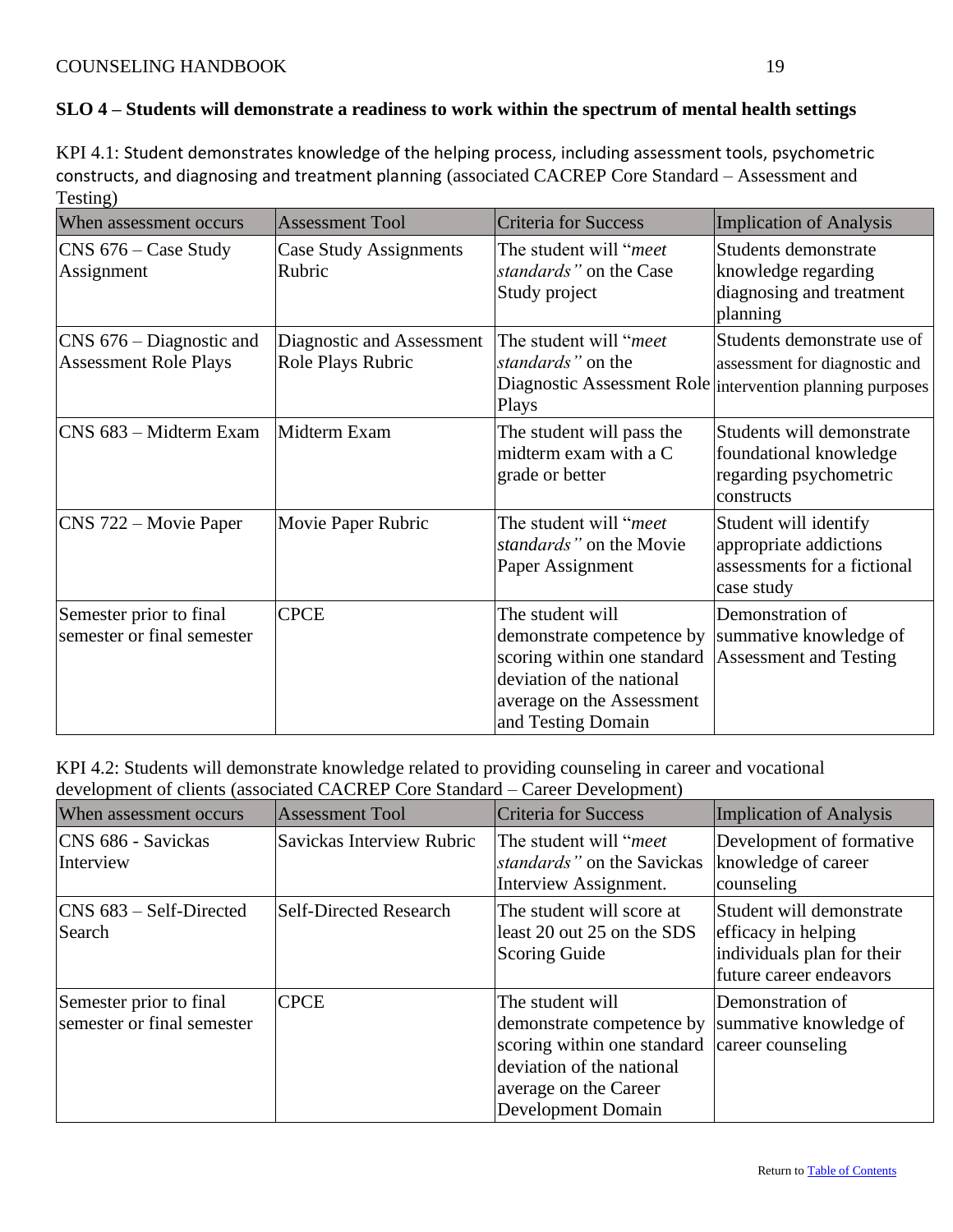KPI 4.3: Students will demonstrate the ability to comprehend professional research and literature, especially as it relates to program evaluation and evidence-based practices (associated CACREP Core Standard – Research and Program Evaluation)

<span id="page-22-0"></span>

| When assessment occurs                                   | <b>Assessment Tool</b>                        | <b>Criteria for Success</b>                                                                                                                                                                                                 | Implication of Analysis                                                                                                                                              |
|----------------------------------------------------------|-----------------------------------------------|-----------------------------------------------------------------------------------------------------------------------------------------------------------------------------------------------------------------------------|----------------------------------------------------------------------------------------------------------------------------------------------------------------------|
| <b>ADM 630</b>                                           | <b>Literature Review Paper</b>                | Earn a grade of C or better                                                                                                                                                                                                 | Demonstration of ability to<br>analyze information found<br>in educational journal<br>articles, and synthesize new<br>knowledge into a written<br>literature review. |
| $\textsf{CNS}$ 790 – Final Site<br>Supervisor Evaluation | Final Site Supervisor<br>Evaluation – Item 34 | Student will "meet<br><i>standards</i> " on the item that research to inform<br>measures the use of research intervention<br>to inform evidence-based<br>practices                                                          | Demonstration of allowing                                                                                                                                            |
| Semester prior to final<br>semester or final semester    | <b>CPCE</b>                                   | The student will<br>demonstrate competence by summative knowledge of<br>scoring within one standard research and program<br>deviation of the national<br>average on the Research and<br><b>Program Evaluation</b><br>Domain | Demonstration of<br>evaluation                                                                                                                                       |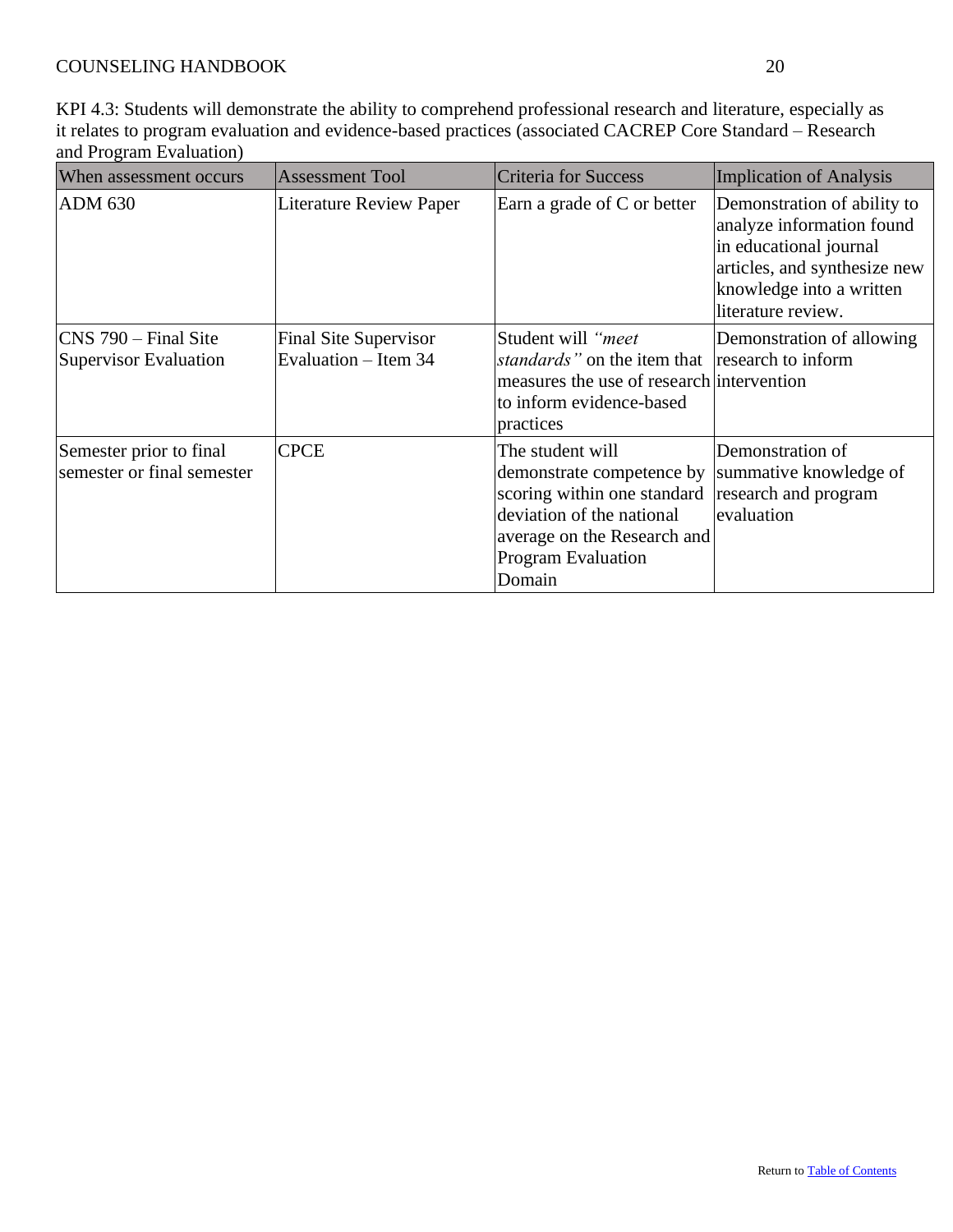# **Student Learning Outcomes and Key Performance Indicators for CMHC Competencies**

Student Learning Outcomes (SLOs) for the Clinical Mental Health Counseling (CMHC) specialty area are assessed at various points in the program with the use of CMHC Key Performance Indicators (KPIs). CMHC KPIs are based on the CACREP Section 5: CMHC standards.

# **CMHC SLO 1 – Students will demonstrate the foundational dispositions and skills of a professional clinical mental health counselor**

CMHC KPI 1.1: Students who complete the program will possess a professional counseling identity (associated CACREP CMHC standards: 5C1a, 5C2a, 5C2k, 5C2l)

| When assessment occurs                                | <b>Assessment Tool</b> | <b>Criteria for Success</b>                                                                                                                                                                                                                              | <b>Implication of Analysis</b>                                                                                                 |
|-------------------------------------------------------|------------------------|----------------------------------------------------------------------------------------------------------------------------------------------------------------------------------------------------------------------------------------------------------|--------------------------------------------------------------------------------------------------------------------------------|
| $CNS$ 619 – Reflection<br>Assignment 2                | Reflection rubric      | The student will "meet"<br><i>standards</i> " on the reflection foundational knowledge<br>rubric                                                                                                                                                         | Development of<br>regarding ACA divisions                                                                                      |
| $CNS$ 625 – Reflection<br>Assignment 3                | Reflection rubric      | The student will " <i>meet</i> "<br>standards" on the reflection understanding of<br>rubric                                                                                                                                                              | Demonstration of one's<br>professional counseling<br>credentialing                                                             |
| CNS 795/797 – Oral<br>Defense                         | Oral Defense rubric    | The student will " <i>meet</i> "<br><i>expectations</i> " on the criteria ability to articulate one's<br>specific to the <i>oral portion</i><br>of his/her counseling<br><i>identity</i> for the Oral Defense inclusive of professional<br>presentation. | Demonstration of one's<br>knowledge of the<br>counseling profession,<br>organizations and avenues<br>to becoming credentialed. |
| Semester prior to final<br>semester or final semester | <b>CPCE</b>            | The student will<br>demonstrate competence by<br>scoring within one standard<br>deviation of the national<br>average on the Professional<br>Counseling Orientation and<br><b>Ethics Domain</b>                                                           | Demonstration of<br>summative knowledge<br>regarding professional<br>orientation                                               |

CMHC KPI 1.2: Students who complete the program will demonstrate the ability to conduct formal interviews, properly diagnose, create treatment plans, document services appropriately, and provide varying techniques to promote wellness (associated CACREP CMHC standards: 5C1c, 5C2d, 5C3a, 5C3b)

| When assessment occurs                            | <b>Assessment Tool</b>                             | <b>Criteria for Success</b>                                                                                             | Implication of Analysis                                                                                                       |
|---------------------------------------------------|----------------------------------------------------|-------------------------------------------------------------------------------------------------------------------------|-------------------------------------------------------------------------------------------------------------------------------|
| $\vert$ CNS 676 – Role Plays and<br>Documentation | Role plays and Case<br><b>Documentation Rubric</b> | The student will " <i>meet</i> "<br><i>standards</i> " on the role plays skill in conducting MSE,<br>and documentation. | Students will demonstrate<br>biopsychosocial, intake and<br>case documentation.                                               |
| $\textsf{CNN}$ 694 – Practice<br>Sessions         | <b>Session Review Form</b><br>Rubric               | The student will " <i>meet</i> "<br>standards" on the session<br>review form rubric                                     | Demonstration of skill to<br>appropriately deliver<br>techniques that promote<br>wellness and prevent mental<br>health issues |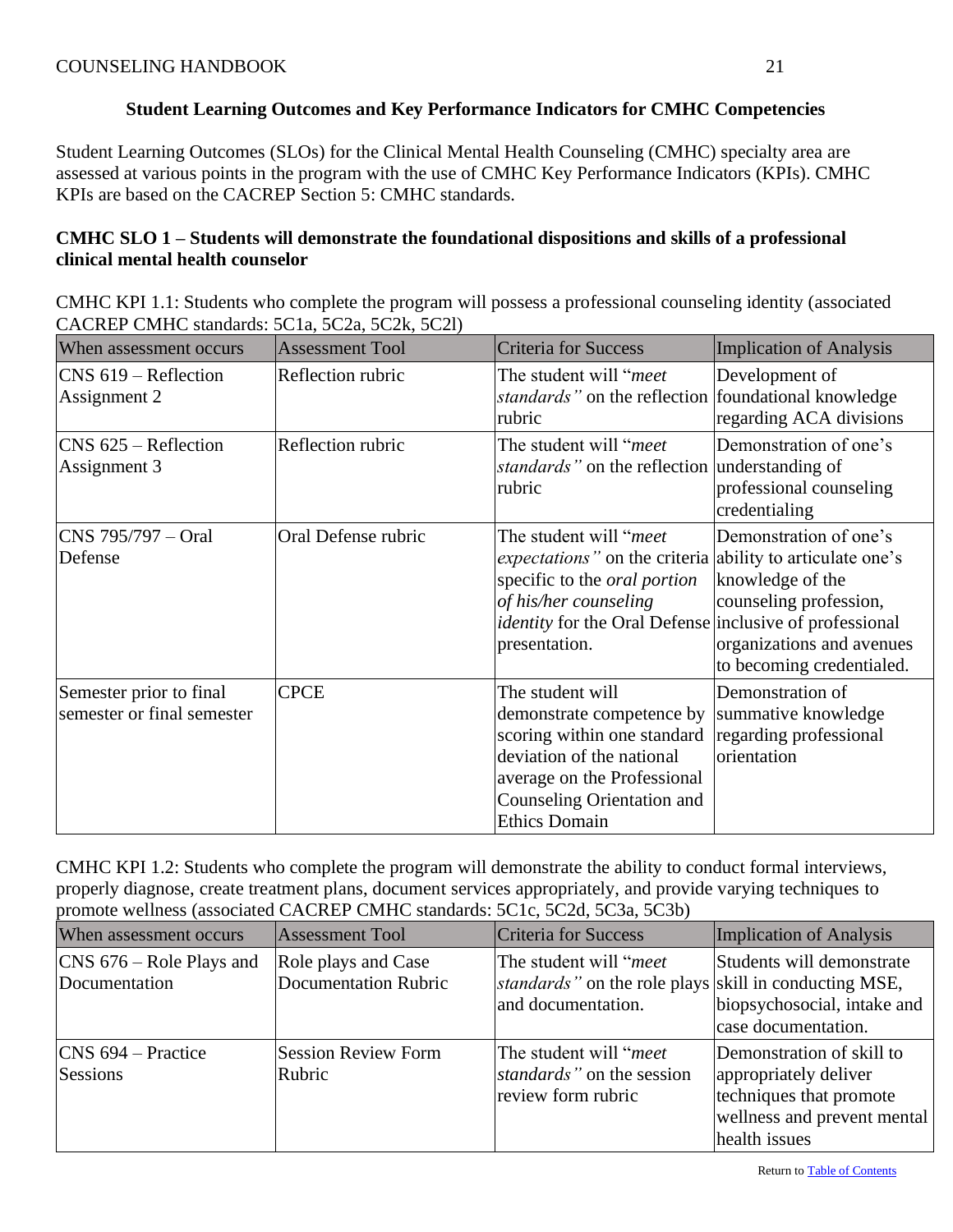<span id="page-24-0"></span>

| $\cos$ 795 – Site Supervisor<br>Evaluation    | Site Supervisor Evaluation – The student will " <i>meet</i> "<br>Final Evaluation | standards" on site<br>supervisor evaluation                                     | Demonstration of one's<br>ability to successfully meet<br>clinical mental health site<br>expectations |
|-----------------------------------------------|-----------------------------------------------------------------------------------|---------------------------------------------------------------------------------|-------------------------------------------------------------------------------------------------------|
| $\cos$ 795 – Faculty<br>Supervisor Evaluation | <b>Faculty Supervisor</b><br>$Exulation - Final$<br>Evaluation                    | The student will " <i>meet</i> "<br>standards" on site<br>supervisor evaluation | Demonstration of one's<br>ability to successfully meet<br>clinical mental health site<br>expectations |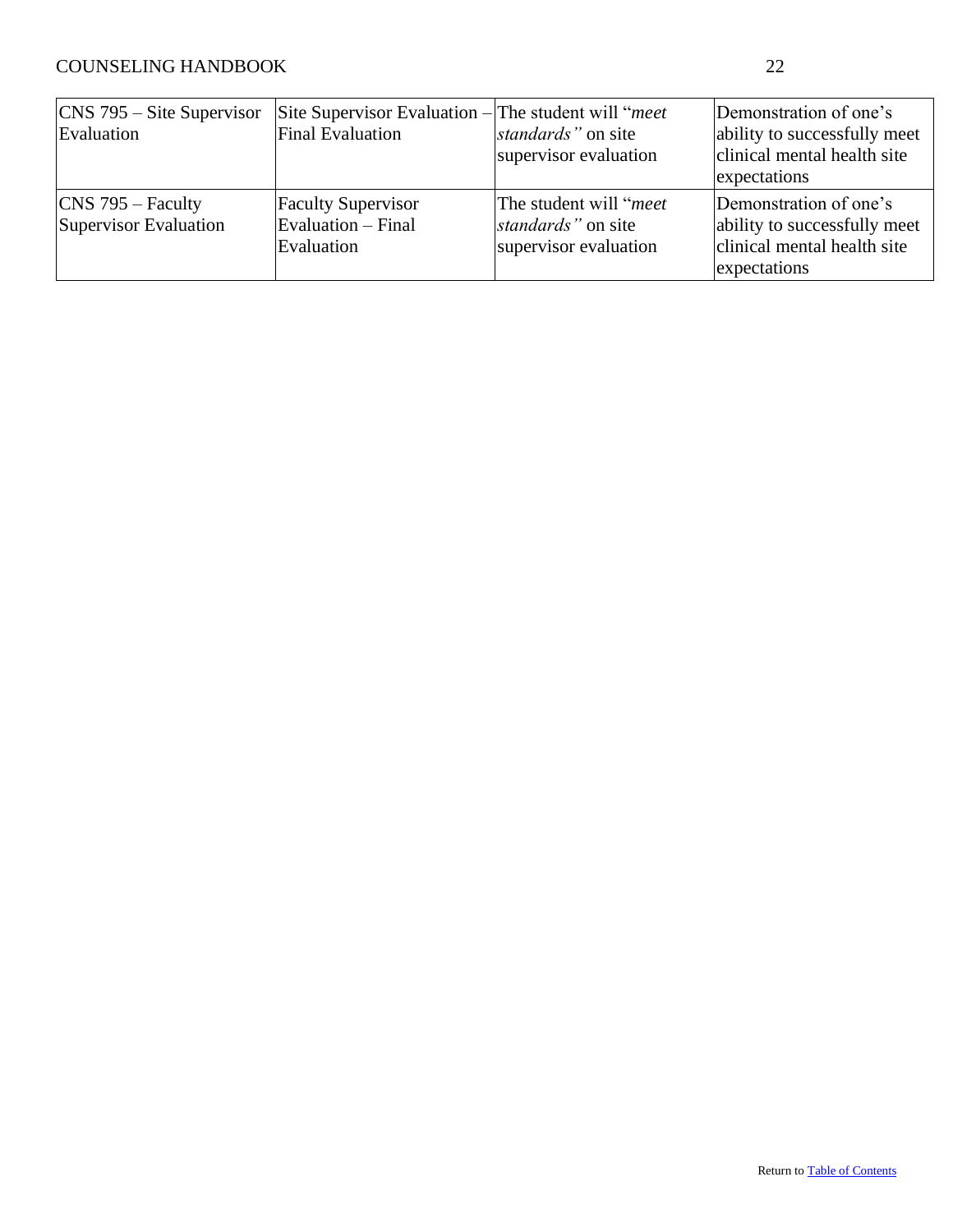# **SECTION IV: PROGRAM COMPLETION AND GRADUATION**

# **MSU Counseling Program Communication of Concerns Procedure**

<span id="page-25-1"></span><span id="page-25-0"></span>As students advance through the preparation program, concerns can arise with regard to academic, interpersonal or professional behaviors. It is the responsibility of the counseling program faculty to serve as gatekeepers to the profession and as advisors to students. Allowing unacceptable behaviors to persist unaddressed, accomplishes neither. The following policy is a framework within which faculty can address problem behaviors in a manner that is developmentally sound and fair.

#### **Process**

1. A concern can be identified at any point from initial enrollment through completion of the program.

2. The Counseling Program will utilize the University's Starfish Student Success Network. Starfish may be used to communicate with you about your academic progress and get you help if you need it. During your experience in the program, you may receive emails regarding your attendance, course grades, and/or academic performance. Through the Starfish system you may be contacted by a system of individuals who care about your success and personal wellbeing. This may include your instructor, academic advisor, department chair, staff from the Student Engagement and Success Center, and other student support offices across campus.

3. Faculty may also submit a Student Review Form (see [Appendix A\)](#page-31-1) at any point a student's performance falls below expectations in academic, interpersonal, or professional behaviors. When possible, the individual faculty member will deal directly with the individual student. This is appropriate for minor concerns that occur on a one-time basis.

4. The Student Review Form must be shared with the student by the faculty member prior to submission. There is space provided for a comment or rebuttal on the part of the student, as well as a signature line. Otherwise, the faculty member will complete the Student Review Form and send it to the ELC Department Chair. The Chair will then convene the program faculty to discuss the concern and determine the appropriate course of action.

5. If further steps are necessary to address student issues, the program faculty will review the Student Review Form and act as appropriate within the range of responses (see [Appendix B\)](#page-33-0). Student behaviors clearly detrimental or harmful to student or client welfare or the welfare of colleagues, supervisors, or faculty could result in immediate non-continuance or expulsion from the program with no prior warning.

6. In cases where a Student Assistance Plan is recommended, the program faculty will set a date to meet with the student to review and process the Student Assistance Plan. The student, program faculty, and department chair will sign the Student Assistance Plan. The Student Review Form, resulting actions, and, if necessary, the Student Assistance Plan, will be filed with the student's advising file, and with the Department Chair.

7. Students wishing to refute an oral and/or written notice of concerns or to challenge resulting decision must submit a written appeal (and if deemed appropriate to the appeal process, additional documentation [e.g., email correspondence] may also be submitted) to the ELC department chair within two weeks of the occurrence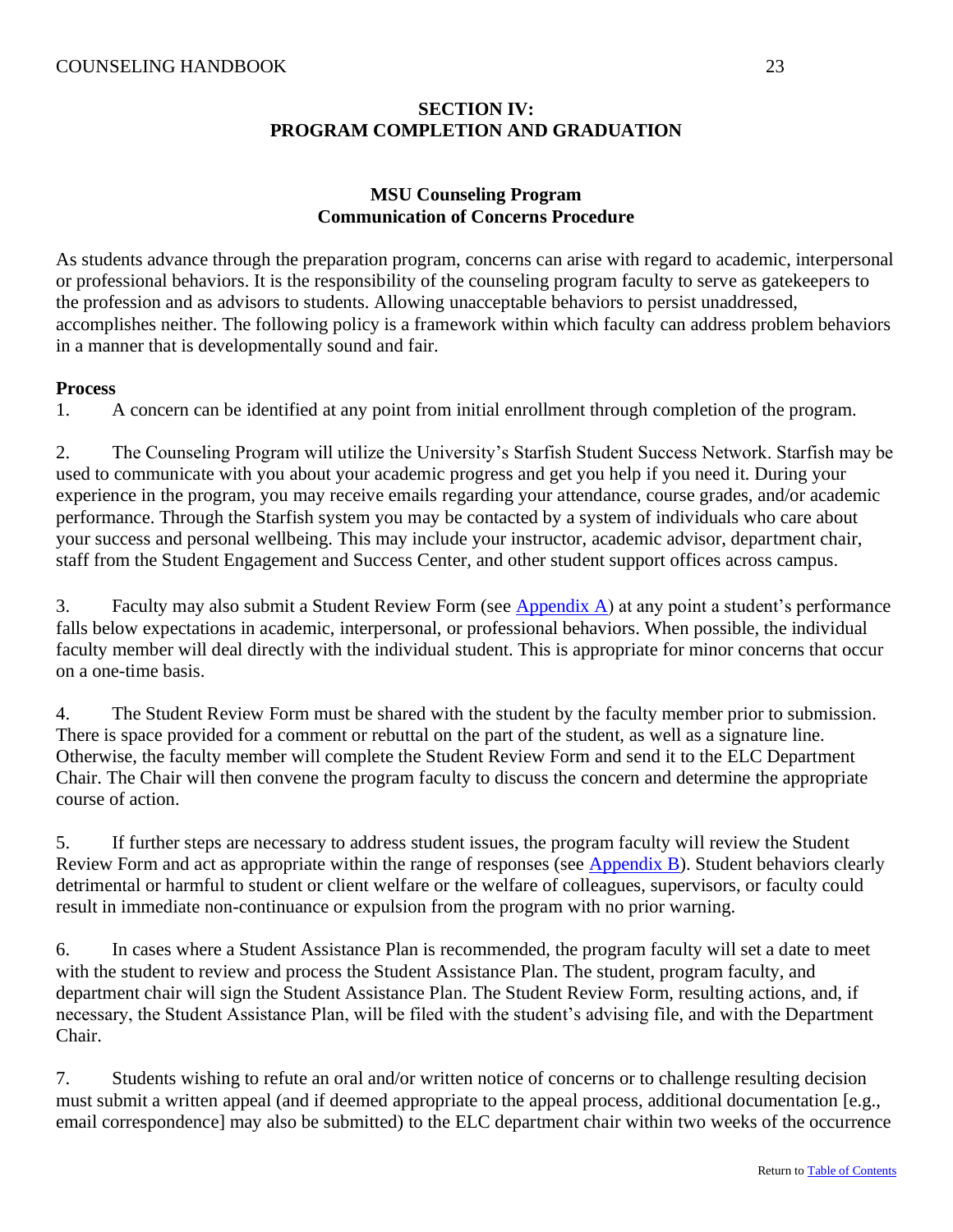8. If the appeal is not resolved, the student my file a formal Grievance in accordance Murray State University grievance procedure.

# **Student Assistance Plans**

Successful completion of the Student Assistance Plan allows the student to continue in the program. Copies of the letter stating successful completion of the plan will be sent to the student, advisor, and ELC department chair.

Students who do not fulfill the terms of their assistance plan by the date specified in the contract may, at the discretion of the MSU counseling program, be given an extension. Students who fail to correct academic and/or professional development deficiencies by the end of the extension period will, upon the recommendation of the student's advisor and concurrence by the counseling program faculty and the ELC department chair, be dismissed from the program.

A student who has been given a non-continuance in a program because of academic and/or professional development deficiencies may not reapply to the program until the following conditions have been met:

1. a full academic year has passed;

2. the student submits a letter petitioning the department for readmission and describing the steps taken during his/her absence to remedy the factors leading to dismissal; and

<span id="page-26-0"></span>3. the student's advisor agrees to provide a letter in support of the student's readmission to the program.

# **Progress toward Graduation**

Although a student has eight years (according to Murray State University policy) from the time the first graduate course is taken until graduation, students are strongly encouraged to complete the program in less time, preferably in two to three years. Students should keep the advisor informed if they are unable to enroll in classes during a given academic year.

Also, students must not earn a grade of C or lower in more than two classes, and must earn a 3.0 grade point average or higher in order to be eligible for graduation. Students will not be allowed to take a class more than twice. Earning a grade of C or lower in three classes and/or failing to pass a class could result in noncontinuance or expulsion from the MSU Counseling Program.

# **Graduation Procedures**

The Application for Graduate Degree is available on the Academics tab in myGate. This application is effective for one semester only. If a student does not graduate after making application, the application will be updated one time at no additional charge. If a student is still unable to complete all degree requirements it is his/her responsibility to submit a new application via myGate by the deadline for the term in which you plan to graduate. The new application will result in another degree fee.

The graduate application and fee are due in Graduate Admissions and Records during the first three weeks of the semester in which the student expects to graduate. Submission deadlines are posted on myGate. Degree Applications may be submitted after the published deadline ONLY with prior approval of Graduate Admissions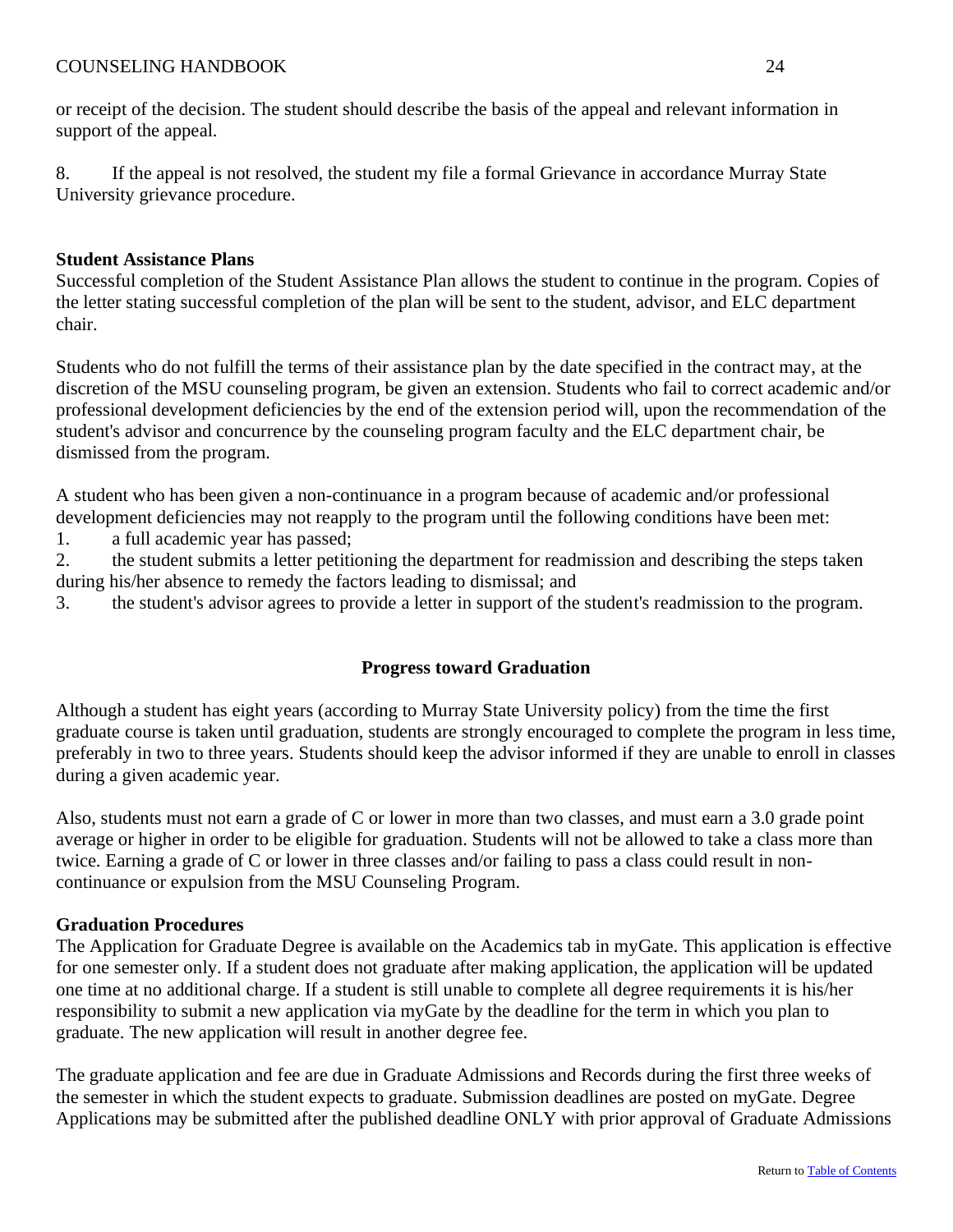<span id="page-27-0"></span>and Records. Late degree applications cannot be submitted through myGate. An additional late fee will be required.

## **Endorsement Policy for Credentialing and Employment**

This policy pertains to the requirements of licensing boards (e.g., the Kentucky Board of Licensure for Professional Counselors) for licensing as a Clinical Mental Health Counselor and to educational boards (e.g., the Education Professional Standards Board) for certification as a School Counselor. The counseling faculty has a professional duty to only endorse or recommend a student or graduate for employment opportunities, licenses, certifications and/or other credentials to which the individual is adequately prepared through knowledge, training and experience. Counseling faculty will advise, teach, supervise, and make every appropriate effort to help the student obtain the knowledge, skills, and experience that would be most beneficial to his/her professional development.

<span id="page-27-1"></span>The MSU counseling faculty will follow procedures of licensing and certifying bodies if students demonstrate the knowledge, skills, and experience outlined by the licensing/certifying body. Therefore, students should not expect any counseling faculty to recommend or verify training or expertise that the individual does not possess or to which the faculty does not have personal knowledge. NOTE: Having a criminal history may impede future licensure and/or employment.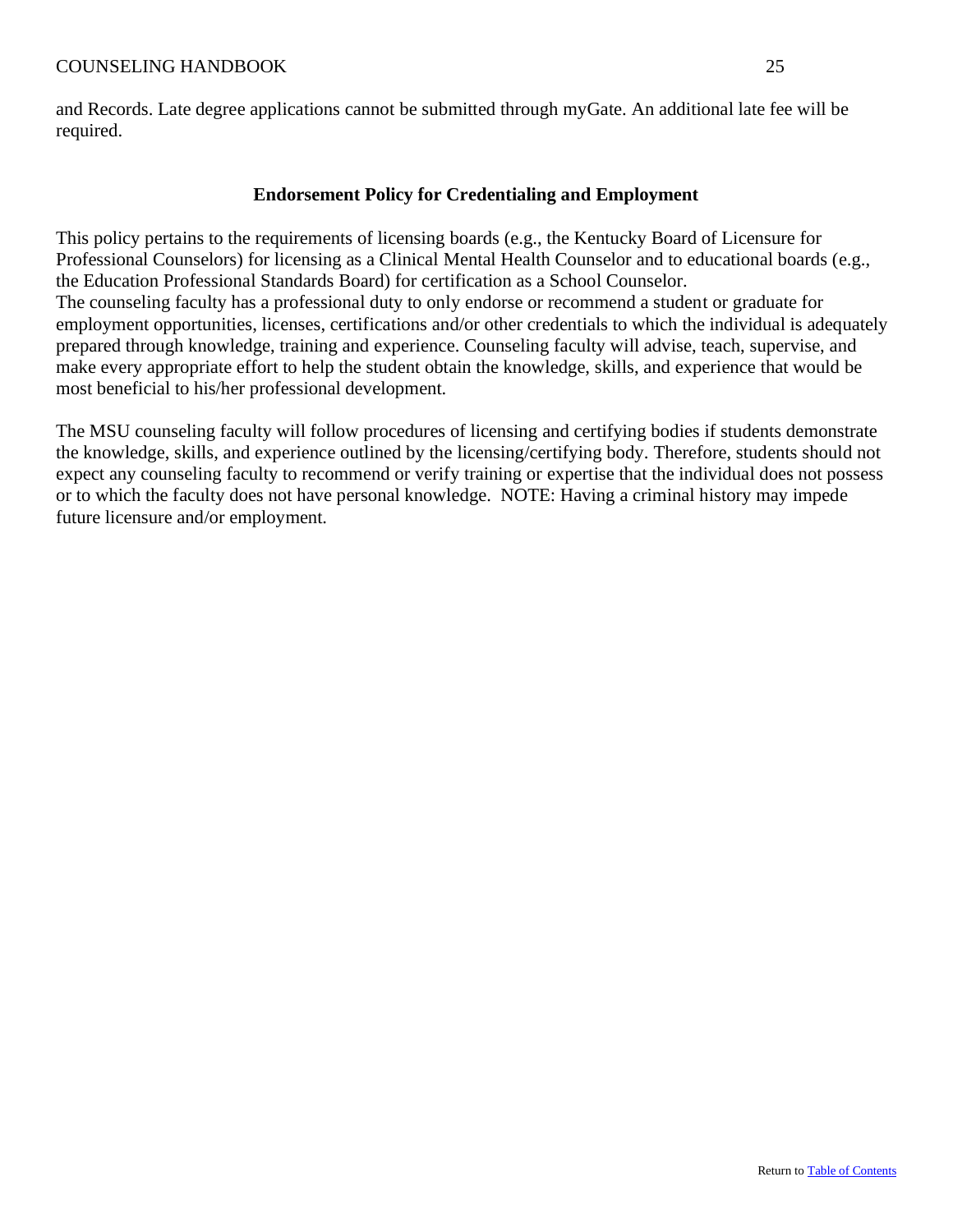# **SECTION V: CERTIFICATION AND LICENSURE**

#### **School Counseling Certification and Rank Change Procedure**

<span id="page-28-0"></span>Provisional School Counseling Certification (P-12) requirement is completion of the M.A. of School Counseling Program. Provisional Certificates must be renewed every five (5) years by taking nine (9) credit hours of counseling coursework, post-masters degree and then reapplying for the certificate.

Standard School Counseling Certification (P-12) requirement is completion of two years school counseling experience (one year for counselors with teaching certification) and six (6) credit hours of approved counseling coursework, post-masters degree. Standard Certificates must be renewed every five (5) years by reapplying for the certificate.

Approved courses........................................6 hours CNS 625 Legal and Ethical Issues *Choose one of the following:*  CNS 676 Clinical Diagnosis and Treatment Planning CNS 694 Advanced Counseling and Supervision CNS 710 Counseling Children and Adolescents CNS 722 Substance Abuse and Addictions Counseling CNS 734 Marriage, Couple and Family Counseling CNS 752 Trauma and Crisis Counseling

Rank change for salary purposes may be received. Students are eligible for Rank II upon completion of 33 credit hours from the school counseling program and successfully passing the CESA. Students are eligible for Rank I upon the successful completion of the Ed.S. degree in School Counseling.

Application for any and each of these, certification or rank change, follows the same procedure:

1) Retrieve the TC-1 Application for Certification or Rank Change. It may be found at your local school board office or online on the Education Professional Standards Board (EPSB) for Kentucky webpage, [www.epsb.ky.gov.](http://www.epsb.ky.gov/)

- 2) Complete all of page 1, page 3 and the top portion of page 5 (part A) of the TC-1 form.
- 3) Mail the form to the Teacher Education Services (TES) office:

Teacher Education Services 2101 Alexander Hall Murray State University Murray, KY 42071

The TES office will complete the form and submit it to the EPSB in Frankfort, KY.

- 4) Pay the certification fee by mailing it directly to EPSB or you may pay online.
- 5) Send an official transcript directly to EPSB.

To renew the Provisional or Standard Certificate:

1) Retrieve the TC-2 Application for Certification Renewal/Duplicate. It may be found at your local school board office or online on the Education Professional Standards Board (EPSB) for Kentucky webpage, [www.epsb.ky.gov.](http://www.epsb.ky.gov/)

2) Complete all sections of the TC-2 form.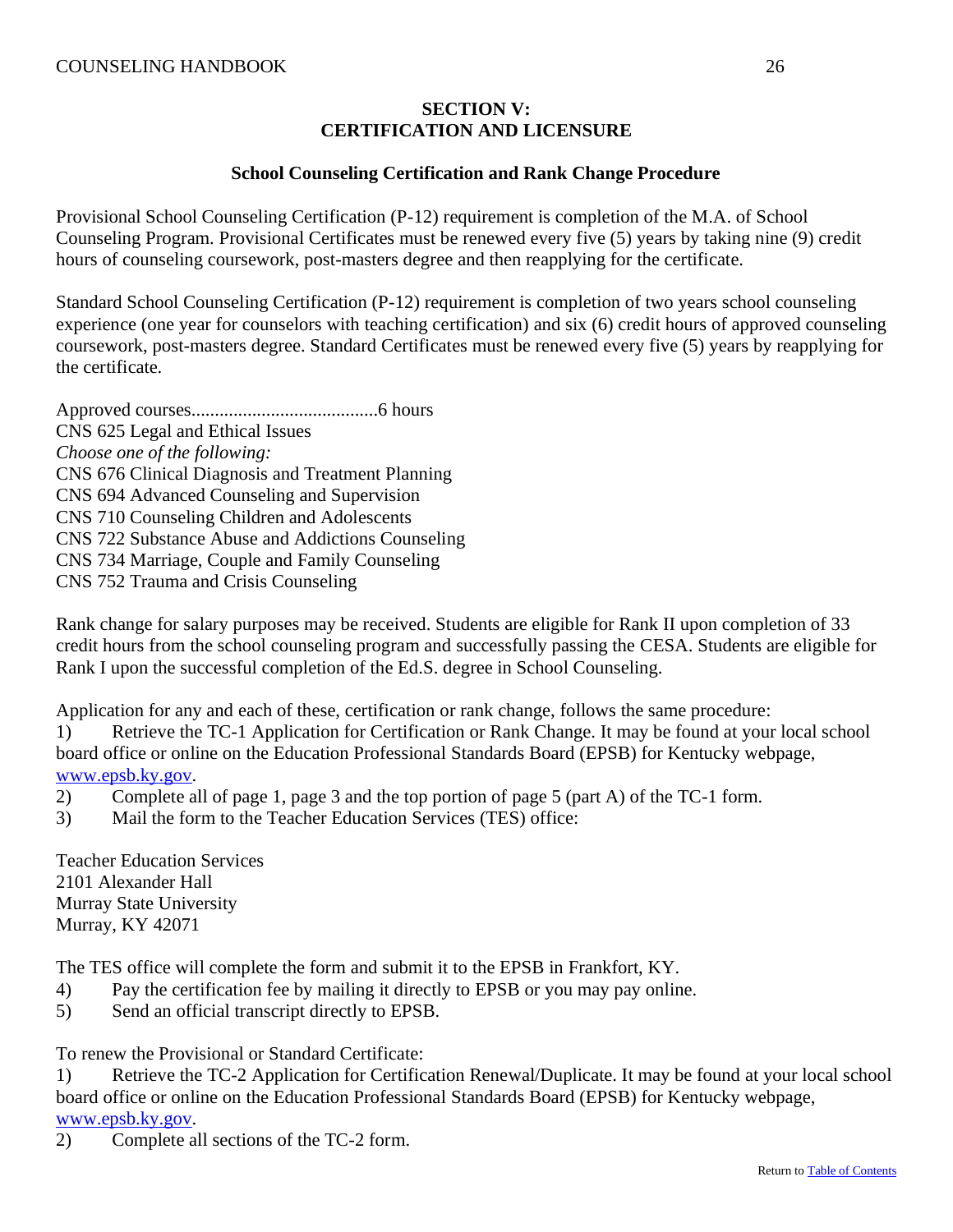- 3) Mail the completed form and an official transcript directly to the EPSB in Frankfort, KY.
- 4) Pay the renewal fee by mailing it directly to EPSB or you may pay online.

# <span id="page-29-0"></span>**For credentialing outside of Kentucky please refer to ASCA's State Certification Requirements**

# **Licensed Professional Clinical Associate (LPCA) / Licensed Professional Clinical Counselor (LPCC) in Kentucky**

The Kentucky Board of Licensed Professional Counselors may issue credentials of Licensed Professional Counselor Associate (LPCA) to an applicant who:

- A. Has paid the application fee and the appropriate examination fee to the board;
- B. Is of good moral character;

C. Has received a master's, specialist, or doctoral degree in counseling or a related field from a regionally accredited institution;

- D. Has completed a minimum of sixty (60) graduate semester hours in the following:
- a. The helping relationship, including counseling theory and practice;
- b. Human growth and development;
- c. Lifestyle and career development;
- d. Group dynamics, process, counseling, and consulting;
- e. Assessment, appraisal, and testing of individuals;
- f. Social and cultural foundations, including multicultural issues;

g. Principles of etiology, diagnosis, treatment planning, and prevention of mental and emotional disorders and dysfunctional behavior;

h. Research and evaluation; and

- i. Professional orientation and ethics;
- E. Has obtained a board-approved supervisor of record.

The [Kentucky Board of Licensed Professional Counselors](http://lpc.ky.gov/) may issue credentials of Licensed Professional Clinical Counselor (LPCC) to an applicant who:

A. Has completed all requirements of sections (A) to (D) for the LPCA

B. Has completed a minimum of four thousand (4,000) hours of experience in the practice of counseling, all of which must have been obtained since obtaining the master's degree and must be under approved supervision and shall include but not be limited to a minimum of one thousand six hundred (1,600) hours of direct counseling with individuals, couples, families, or groups and a minimum of one hundred (100) hours of individual, face-to-face clinical supervision with an approved supervisor. Each applicant is encouraged to include as part of the total hours of experience a minimum of ten (10) hours of direct counseling with individuals in a jail or corrections setting. All applicants shall complete an organized practicum or internship consisting of at least four hundred (400) hours; and

C. Has achieved passing scores on all portions of the examinations required by the board.

Specific and current information regarding Kentucky licensure requirements can be found on their website.

# <span id="page-29-1"></span>**For licensing outside of Kentucky please refer to ACA's listing of State Professional Counselor Licensure Boards**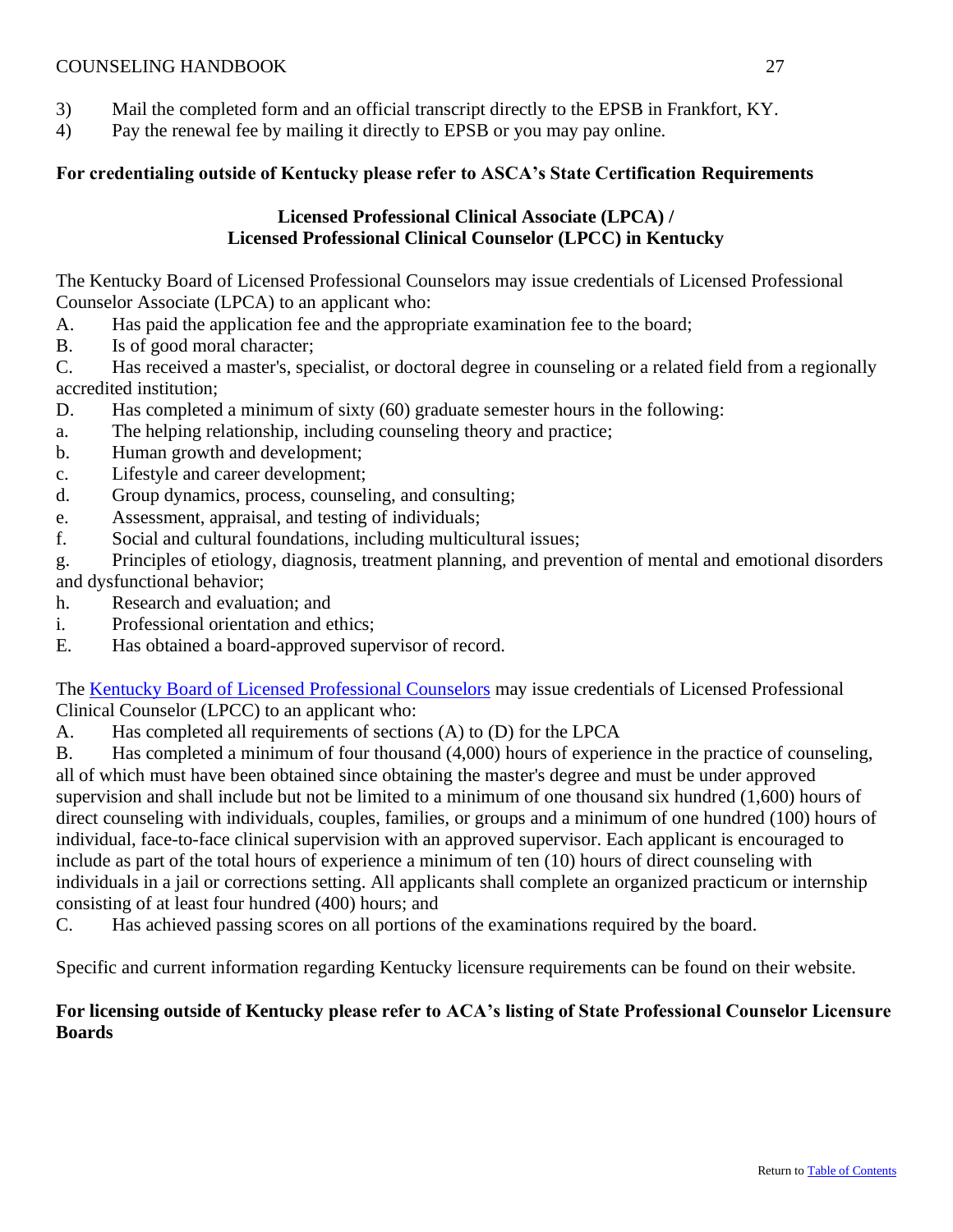# **SECTION VI: PROFESSIONAL ASSOCIATIONS IN COUNSELING**

#### **Counseling Associations**

<span id="page-30-0"></span>Helping professionals must continue to seek opportunities for professional development. One avenue for pursuing professional development is involvement in professional organizations at both the national and state levels. Following is a partial list of relevant professional organizations.

#### **American Counseling Association**

[www.counseling.org](http://www.counseling.org/) 

**Kentucky Counseling Association** [www.kyca.org](http://www.kyca.org/)

**American Mental Health Counselors Association**  [www.amhca.org](http://www.amhca.org/) 

# **American School Counselor Association**

[www.schoolcounselor.org](http://www.schoolcounselor.org/) 

# **Kentucky School Counselor Association**

[www.kyschoolcounselor.org](http://www.kyschoolcounselor.org/)

# **Kentucky Board of Licensed Professional Counselors** [lpc.ky.gov](http://lpc.ky.gov/)

**Chi Sigma Iota** [www.csi-net.org](http://www.csi-net.org/)

# <span id="page-30-1"></span>**Council for the Accreditation of Counseling and Related Educational Programs (CACREP)** [www.cacrep.org](http://www.cacrep.org/)

# **Active Participation**

In addition to membership with professional organizations, counseling students and counseling professionals are encouraged to be actively involved in the counseling profession, as active participation is vital to professional success. Active participation can include, but is not limited, to the following:

- Attending professional development workshops
- Attending professional organization conferences
- Presenting at professional organization conferences
- Striving for, obtaining, and/or maintaining a leadership position in a professional organizations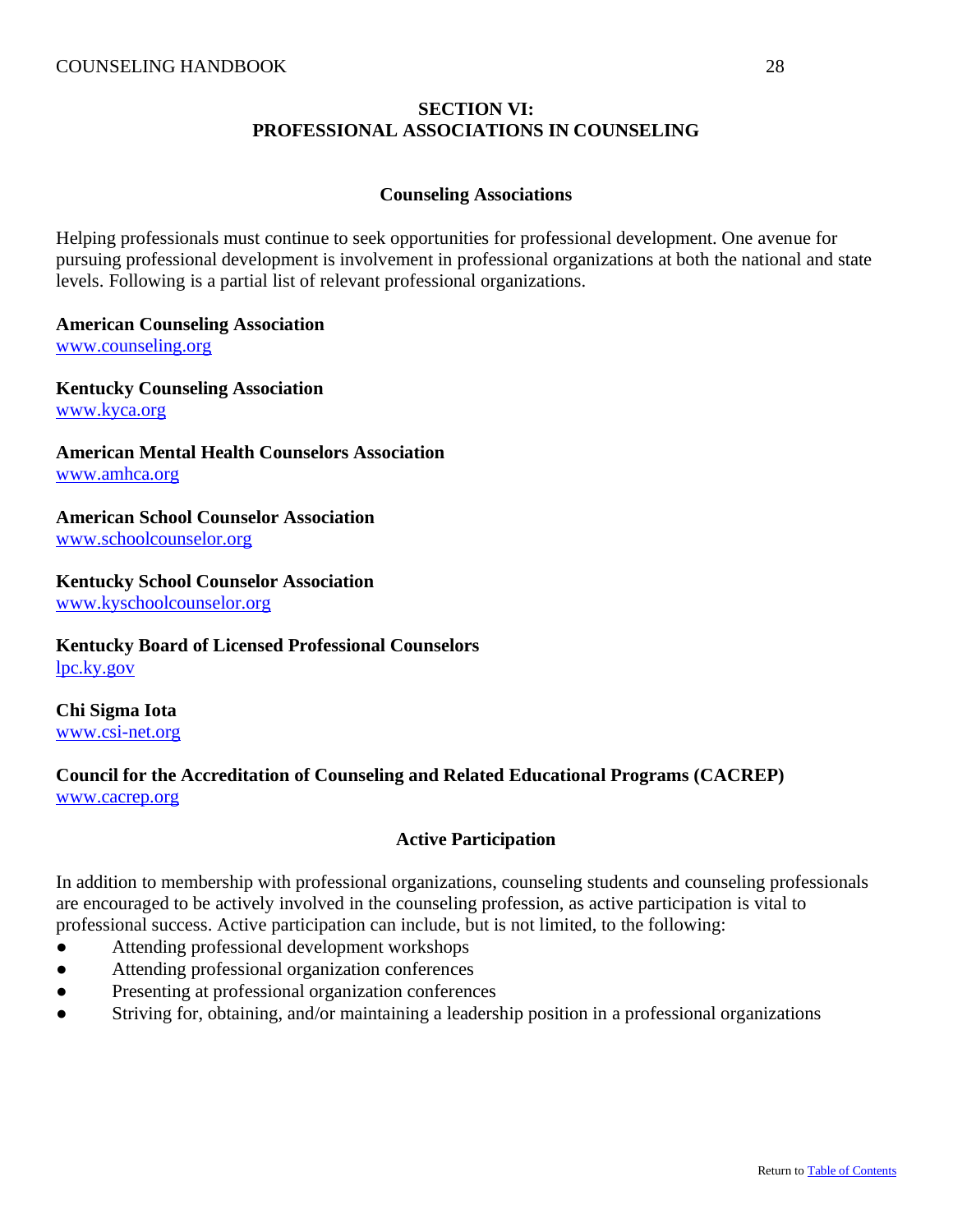# <span id="page-31-1"></span><span id="page-31-0"></span>**SECTION VII: APPENDICES**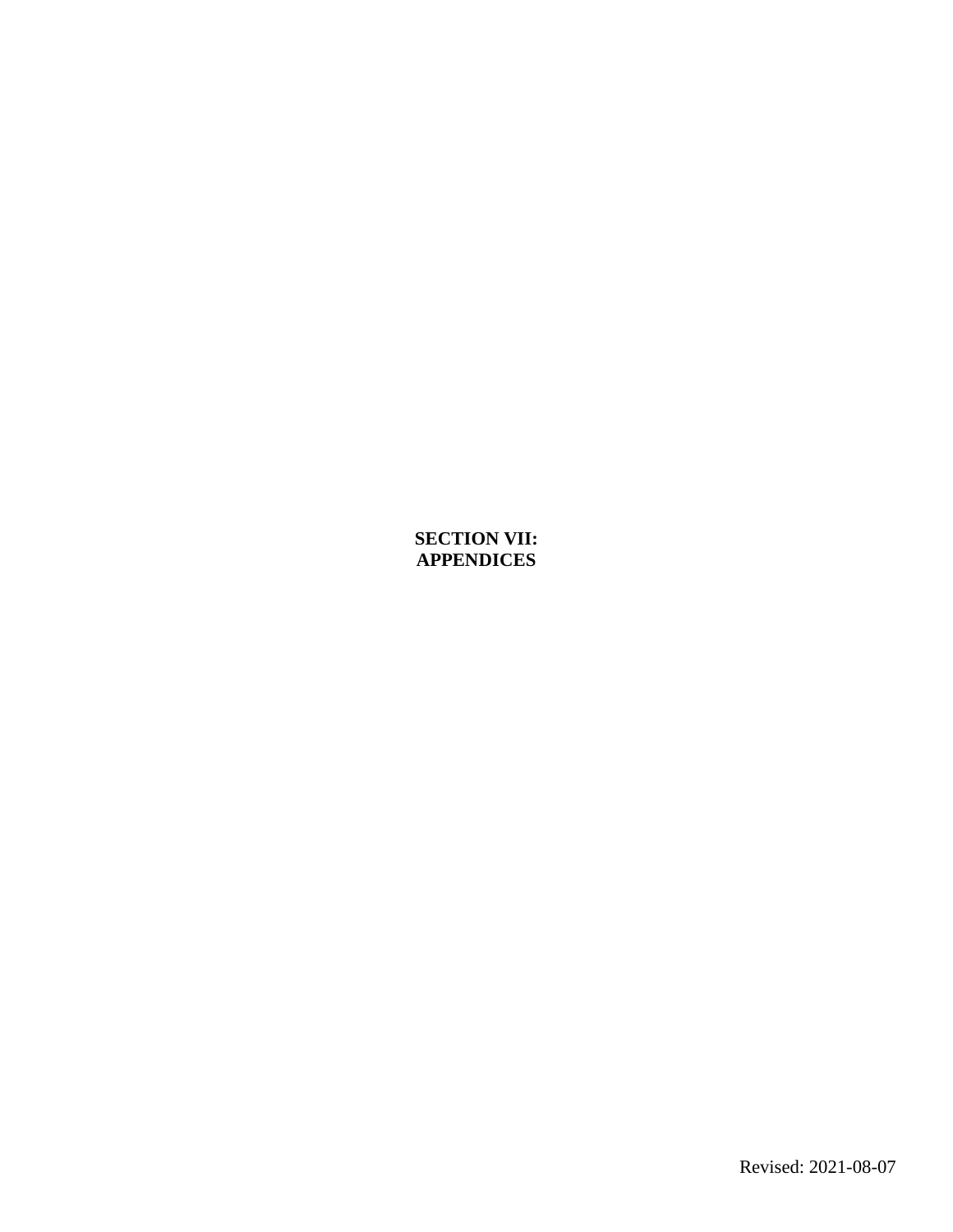|                                                                                                                       | <b>Appendix A:</b><br><b>Student Review Form</b> |                  |  |
|-----------------------------------------------------------------------------------------------------------------------|--------------------------------------------------|------------------|--|
| <u> 1990 - Johann Harry Harry Harry Harry Harry Harry Harry Harry Harry Harry Harry Harry Harry Harry Harry Harry</u> |                                                  | $M#$ :           |  |
|                                                                                                                       |                                                  | Section: Sem/Yr: |  |
|                                                                                                                       |                                                  |                  |  |

• I. I perceive this student is demonstrating particular problems in this course that potentially could interfere with success as a counselor. Entries that are checked indicate observed problems with The American Counseling Association (ACA) Code of Ethics, Council for Accreditation of Counseling and Related Education Programs (CACREP) Standards, MSU Counseling Program Dispositions, or Academic Performance/Professional Behaviors. Additional information or needed explanation can be recorded on back or attached to this form.

- 1. Creates professional counseling relationships. Student reflects knowledge in:
- 2. Earns and maintains the trust of the client. 2. Professional identity
- 
- \_\_\_\_ 3. Sustains open, honest and accurate communication. \_\_\_\_ 2. Social and cultural diversity \_\_\_\_ 4. Practices in a nondiscriminatory manner within the \_\_\_\_ 3. Human growth and development boundaries of competence.  $\overline{a}$  4. Career development
- 5. Develops positive working relationships with colleagues. \_\_\_\_\_ 5. Helping relationships \_\_\_\_\_ 6. Appropriately uses assessment instruments. \_\_\_\_\_\_\_ 6. Group work
- \_\_\_\_ 6. Appropriately uses assessment instruments. \_\_\_\_ 6. Group work
- \_\_\_\_ 7. Has a theoretical foundation for counseling practice. \_\_\_\_ 7. Assessment
- \_\_\_\_ 8. Incorporates ethical practices into daily professional work. \_\_\_\_ 8. Research and program evaluation.

# **MSU Counseling Program Dispositions**

- 1. Inclusiveness Is able to work with and advocate for an inclusive community of people with varied characteristics, ideas, and worldviews.
- \_\_\_\_ 2. Responsibility Considers consequences and makes decisions in a rational and thoughtful manner for the welfare of others; acts with integrity to pursue an objective with thoroughness and consistency. Takes responsibility for one's own feelings, emotions and interpersonal issues through healthy activities and relationships.
- \_\_\_\_ 3. Enthusiasm– Is eager and passionately committed to the profession of counseling.
- \_\_\_\_ 4. Caring Demonstrates empathy for others and the ability to establish meaningful professional and personal relationships.
- \_\_\_\_ 5. Confident Exhibits certainty about possessing the knowledge, interpersonal and emotional skills needed to succeed as a counselor.
- \_\_\_\_ 6. Ethical Adheres to accepted professional standards of conduct and decision making based on standards and ethical principles established in the Code of Ethics of the American Counseling Association.

# **Academic Performance/Professional Behaviors**

- \_\_\_\_ 1. Maintains a grade of C (or B for clinical courses) or better
- \_\_\_\_ 2. Maintains a 3.0 GPA
- \_\_\_\_ 3. Has completed the course in allotted number of attempts
- \_\_\_\_ 4. Attends class

# **ACA Code of Ethics CACREP Standards**

- 
- 
- -
	-
	-
-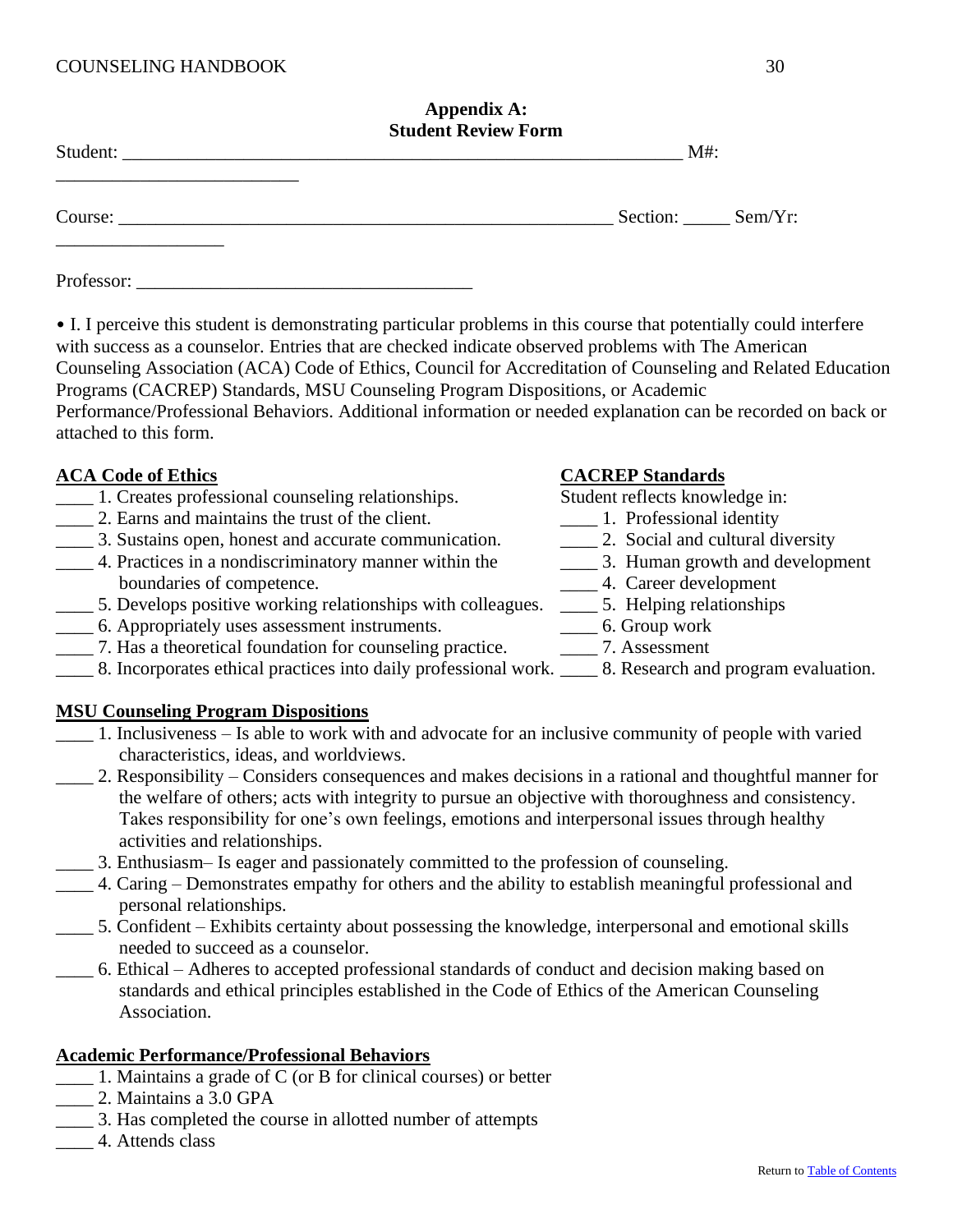- \_\_\_\_ 5. Is punctual for class
- \_\_\_\_ 6. Is prepared for class
- \_\_\_\_ 7. Participates and demonstrates effort in class
- \_\_\_\_ 8. Uses appropriate (standard) writing in professional settings
- \_\_\_\_ 9. Uses appropriate (standard) spoken grammar in professional settings
- \_\_\_\_ 10. Uses courteous, appropriate and professional modes of communication
- \_\_\_\_ 11. Dresses appropriately in professional settings
- $\frac{12. \text{ Other} \text{Explain}}{12. \text{ Other} \text{Explain}}$

• II. Rather than perceiving problems with this student, I have identified an unusually high level of effort or ability in coursework for this student. Include comments on additional pages, if desired.

Student Comment:

Additional comment (Professor):

I HAVE DISCUSSED THESE MATTERS WITH THIS STUDENT - Date:

Student signature indicates that the issues have been discussed. It does not indicate that the student agrees with the issue(s).

| Professor<br>менаш<br>_________<br>. |  |
|--------------------------------------|--|
|                                      |  |

<span id="page-33-0"></span>Student Signature: \_\_\_\_\_\_\_\_\_\_\_\_\_\_\_\_\_\_\_\_\_\_\_\_\_\_\_\_\_\_\_\_\_\_\_\_\_\_\_\_ Date: \_\_\_\_\_\_\_\_\_\_\_\_\_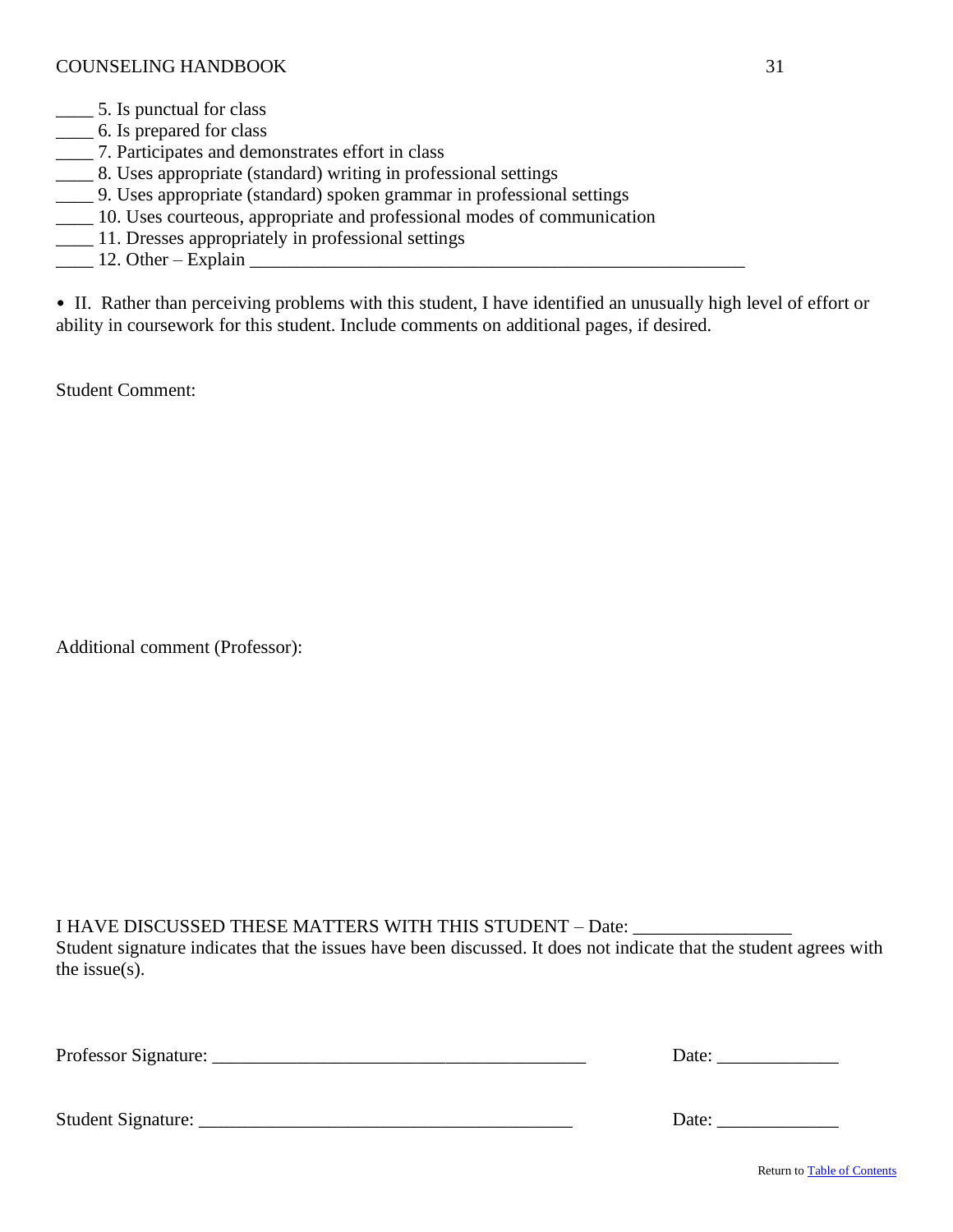<span id="page-34-0"></span>

| Level                                                                                                                                | <b>Action</b>                                                                                                                                                                                                                                                                                                                                                                                                                                                                                                                                                                              | <b>Description of Problem or Concern</b>                                                                                                                                                                                                                                                                                                                                          |
|--------------------------------------------------------------------------------------------------------------------------------------|--------------------------------------------------------------------------------------------------------------------------------------------------------------------------------------------------------------------------------------------------------------------------------------------------------------------------------------------------------------------------------------------------------------------------------------------------------------------------------------------------------------------------------------------------------------------------------------------|-----------------------------------------------------------------------------------------------------------------------------------------------------------------------------------------------------------------------------------------------------------------------------------------------------------------------------------------------------------------------------------|
| Informal                                                                                                                             | Discussion initiated by faculty member. No formal<br>documentation required.                                                                                                                                                                                                                                                                                                                                                                                                                                                                                                               | Minor behavior most likely improved<br>with informal discussion. Does not<br>involve a violation of professional<br>ethics.                                                                                                                                                                                                                                                       |
| Advisory                                                                                                                             | Discussion initiated by faculty member. Starfish<br>Procedures and/or Student Review Form completed by<br>faculty member, discussed with student, and signed by<br>student and faculty member (if Student Review Form<br>was completed). The student's advisor, counseling<br>program faculty, and the ELC department chair will be<br>notified of the Advisory level process. If the Student<br>Review Form was complete, then the student's advisor<br>will place the original signed form in the student's<br>academic file, and the student will receive a signed copy<br>of the form. | Isolated episode of problem behavior<br>or pattern of minor behavior that has<br>not been formally brought to the<br>student's attention. Level of training<br>and severity of behavior are both low.                                                                                                                                                                             |
| Remediation<br>(Continuation in the<br>program dependent<br>on successful<br>completion of the<br><b>Student Assistance</b><br>Plan) | Meeting with all counseling program faculty and<br>student; Student Assistance Plan developed and signed<br>by student and all counseling program faculty. The ELC<br>department chair will be notified of the Remediation<br>level process. The student's advisor will place the<br>original signed Student Assistance Plan in the student's<br>academic file. The student will receive a signed copy of<br>the plan.                                                                                                                                                                     | Pattern of problem behavior or<br>performance or serious violation of<br>academic achievement, clinical<br>performance, professional dispositions<br>or ethical standards.                                                                                                                                                                                                        |
| Non-continuance                                                                                                                      | Meeting with student, all counseling program faculty,<br>and ELC department chair; suspension of training.<br>Student Assistance Plan is developed and signed by<br>student and all counseling program faculty. The<br>student's advisor will place the original signed Student<br>Assistance Plan in the student's academic file. The<br>student will receive a signed copy of the plan.                                                                                                                                                                                                  | Clear indication that student behavior<br>and performance is not conducive to<br>professional development and/or<br>places clients/students at risk.<br>Determination made by all counseling<br>program faculty.                                                                                                                                                                  |
| <b>Expulsion</b> from<br>training                                                                                                    | Meeting with student, all counseling program faculty,<br>and ELC department chair. Student prohibited from<br>continuing in the MSU Counseling Program.                                                                                                                                                                                                                                                                                                                                                                                                                                    | Problem is so severe that continuation<br>in the program is denied (e.g., a<br>serious safety or legal issue) or<br>student shows no or little serious<br>effort to remediate an existing<br>problem. Decision made by all<br>counseling program faculty. Students<br>facing expulsion have the right to<br>appeal to the Dean of the College of<br>Education and Human Services. |

**Appendix B: Range of Responses to Student Concerns**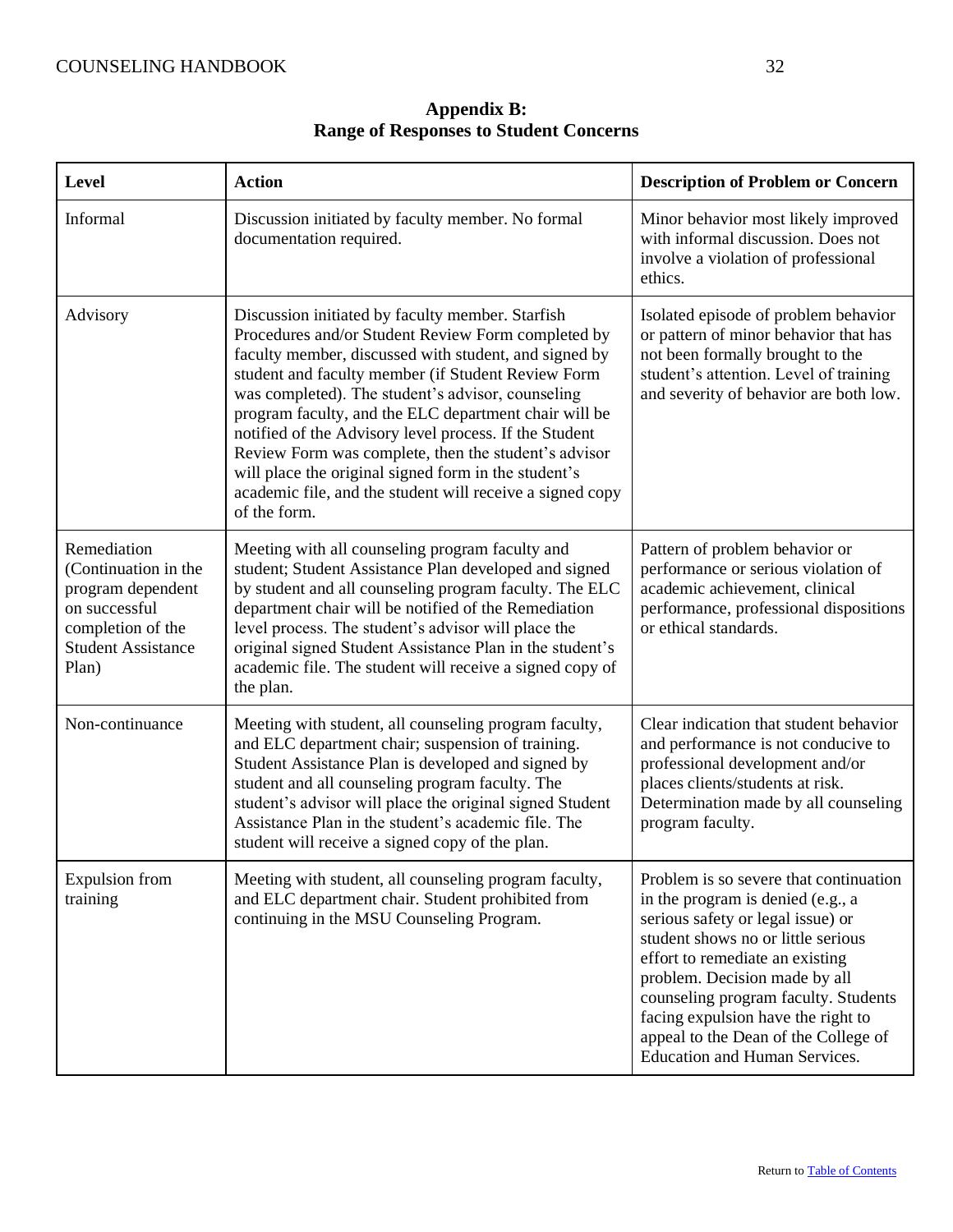| <b>CATEGORY</b>                                                                              | 3<br><b>Exceeds Standards</b>                                                                                                                                                                                                                                                                                                    | 2<br><b>Meets Standards</b>                                                                                                                                                                                                                                    | 1<br><b>Developing</b><br><b>Standards</b>                                                                                                                                                                                                                 | 0<br><b>Does Not Meet</b><br><b>Standards</b>                                                                                                                                                                     | <b>Score</b> |
|----------------------------------------------------------------------------------------------|----------------------------------------------------------------------------------------------------------------------------------------------------------------------------------------------------------------------------------------------------------------------------------------------------------------------------------|----------------------------------------------------------------------------------------------------------------------------------------------------------------------------------------------------------------------------------------------------------------|------------------------------------------------------------------------------------------------------------------------------------------------------------------------------------------------------------------------------------------------------------|-------------------------------------------------------------------------------------------------------------------------------------------------------------------------------------------------------------------|--------------|
| Theories that help<br>select appropriate<br>counseling<br>interventions (KPI 2.1-<br>Theory) | Candidate provides a<br>detailed description<br>of their counseling<br>approach, including<br>the foundational tenets<br>of the theory, the view<br>of the client based on<br>the identified theory<br>(i.e., view of health<br>and dysfunction), and<br>overall goal to<br>promote client<br>wellness.                          | Candidate clearly<br>identifies a<br>counseling approach,<br><i>including</i> a<br>description of their<br>theory, their view of<br>the client; applies<br>correct theoretical<br>terminology to<br>describe approach.                                         | Candidate<br>demonstrates a<br>limited<br>understanding of<br>theory, provides<br>minimal view of<br>client; utilizes vague<br>theoretical<br>terminology.                                                                                                 | Candidate relies on<br>listing theoretical<br>aspects or does not<br>identify theory;<br>vaguely describes the<br>client from a<br>theoretical<br>perspective.                                                    |              |
| Human development<br>across the lifespan<br>(KPI 3.2- Lifespan)                              | Candidate provides a<br>detailed case<br>conceptualization<br>using a developmental<br>theory or model as<br>foundation for the<br>case<br>conceptualization.                                                                                                                                                                    | Candidate provides a<br>case<br>conceptualization<br>using a developmental<br>theory or model as<br>foundation for the<br>case<br>conceptualization.                                                                                                           | Candidate provides a<br>vague case<br>conceptualization<br>using a developmental<br>theory or model as<br>foundation for the<br>case<br>conceptualization.                                                                                                 | Candidate does not<br>provide a case<br>conceptualization<br>using a developmental<br>theory or model as<br>foundation for the<br>case<br>conceptualization.                                                      |              |
| Ethical and legal<br>considerations in<br>professional counseling<br>$(KPI 1.2 - Ethics)$    | Candidate provides a<br>detailed description<br>of three or more<br>ethical issues present<br>in the case study;<br>provides detailed<br>description of the<br>ethical issue and why<br>it is an ethical issue;<br>clearly defines how<br>he/she would address<br>the ethical issue (i.e.,<br>ethical decision<br>making model). | Candidate provides a<br>description of at least<br>two or more ethical<br>issues present in the<br>case study; provides<br>description of the<br>ethical issue and why<br>it is an ethical issue;<br>defines how he/she<br>would address the<br>ethical issue. | Candidate minimally<br>describes ethical<br>issues; provides<br>limited explanation<br>of why the ethical<br>issue is pertinent;<br>provides a limited<br>description of how<br>he/she would address<br>the ethical issue.                                 | Candidate lists or<br>provides little<br>understanding of<br>ethical issues; little<br>explanation of why<br>the ethical issue is<br>pertinent; does not<br>explain how he/she<br>would address ethical<br>issue. |              |
| Counselor<br>characteristics and<br>behaviors that<br>influence helping<br>processes         | Candidate provides a<br>detailed description<br>of four or more<br>counselor<br>characteristics and<br>behaviors necessary<br>for establishing and<br>maintaining a<br>therapeutic alliance.                                                                                                                                     | Candidate provides an<br>accurate description<br>of three counselor<br>characteristics and<br>behaviors necessary<br>for maintaining a<br>therapeutic alliance.                                                                                                | Candidate provides a<br>partial description of<br>at least two counselor<br>characteristics and<br>behaviors necessary<br>for establishing a<br>therapeutic alliance;<br>demonstrates limited<br>understanding of the<br>core conditions and<br>attitudes. | Candidate vaguely<br>provides description<br>the counselor<br>characteristics and<br>behaviors necessary<br>for establishing a<br>therapeutic alliance,<br>or description is<br>confusing/unclear.                |              |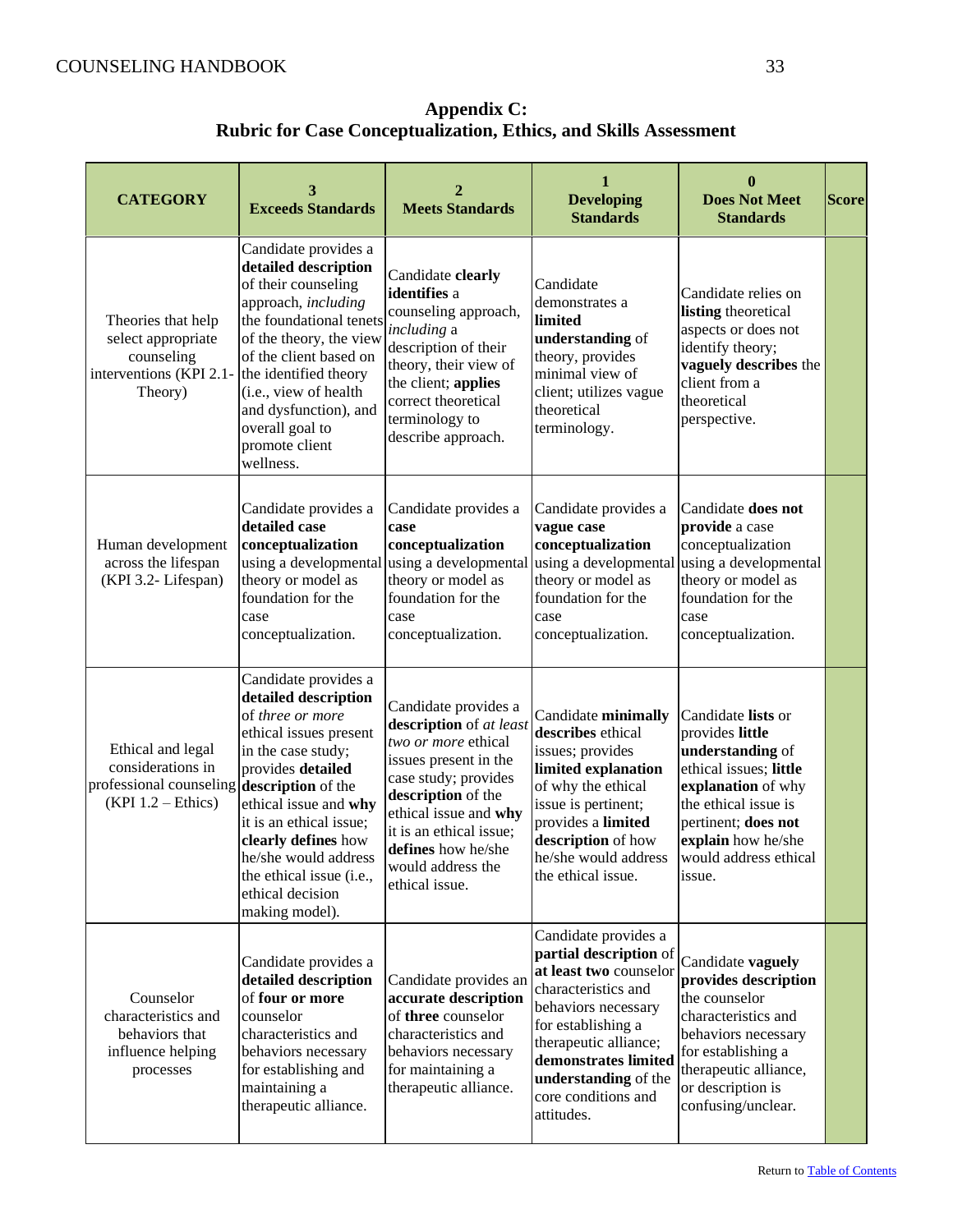<span id="page-36-0"></span>

| <b>Essential interviewing</b><br>& counseling skills                                                                                               | Candidate clearly<br>defines how they plan<br>to implement at least<br><i>three</i> foundational<br>counseling skills;<br>provides a definitive<br>purpose for the skills<br>based on the identified<br>counseling theory                                                                                                                                                      | Candidate describes<br>the implementation of Candidate identifies<br>at least two<br>foundational<br>counseling skills;<br>provides a clear<br>purpose for their<br>approach based on the<br>identified counseling<br>theory                                                        | some counseling<br>skills, but does not<br>fully apply them to the counseling skills that<br>case; provides a<br>generalized purpose<br>for using counseling<br>skills with the client                                                                                       | Candidate vaguely<br>mentions foundational<br>may help the client;<br>does not provide a<br>purpose for the skill.                                                                   |  |
|----------------------------------------------------------------------------------------------------------------------------------------------------|--------------------------------------------------------------------------------------------------------------------------------------------------------------------------------------------------------------------------------------------------------------------------------------------------------------------------------------------------------------------------------|-------------------------------------------------------------------------------------------------------------------------------------------------------------------------------------------------------------------------------------------------------------------------------------|------------------------------------------------------------------------------------------------------------------------------------------------------------------------------------------------------------------------------------------------------------------------------|--------------------------------------------------------------------------------------------------------------------------------------------------------------------------------------|--|
| Demonstrates self-<br>awareness, sensitivity<br>to others, and the skills<br>needed to relate to<br>diverse individuals,<br>groups, and classrooms | Candidate logically<br>defines at least three<br>challenges for the<br>client; demonstrates<br>self-awareness by<br>critically evaluating<br>at least three personal<br>challenges of<br>counseling this client;<br>appropriately<br>describes a method of<br>overcoming the<br>identified challenges<br>to create a<br>working/therapeutic<br>relationship with the<br>client | Candidate describes<br><i>at least two</i> client<br>challenges;<br>demonstrates self-<br>awareness by defining session; demonstrates<br>at least two personal<br>challenges with<br>working with this<br>client; explains a<br>method to overcome<br>challenges to the<br>session. | Candidate provides<br>limited<br>understanding of<br>possible client issues<br>for the counseling<br>vague self-awareness<br>by merely<br>mentioning some<br>challenges, but not<br>describing them;<br>provides an unclear<br>description of how to<br>overcome challenges. | Candidate lists client<br>and personal<br>challenges; response<br>is <b>not focused</b> on the<br>particulars of the case;<br>marginally identifies<br>overcoming the<br>challenges. |  |
|                                                                                                                                                    |                                                                                                                                                                                                                                                                                                                                                                                | <b>Total Points Possible: 18</b>                                                                                                                                                                                                                                                    |                                                                                                                                                                                                                                                                              |                                                                                                                                                                                      |  |
| <b>Total Scoring Range</b>                                                                                                                         | <b>Exceeds Standards</b><br>$16 - 18$ points                                                                                                                                                                                                                                                                                                                                   | <b>Meets Standards</b><br>$12 - 15$ points                                                                                                                                                                                                                                          | <b>Developing Standards</b><br>$6 - 11$ points                                                                                                                                                                                                                               | Does Not Meet<br><b>Standards</b><br>$0 - 5$ points                                                                                                                                  |  |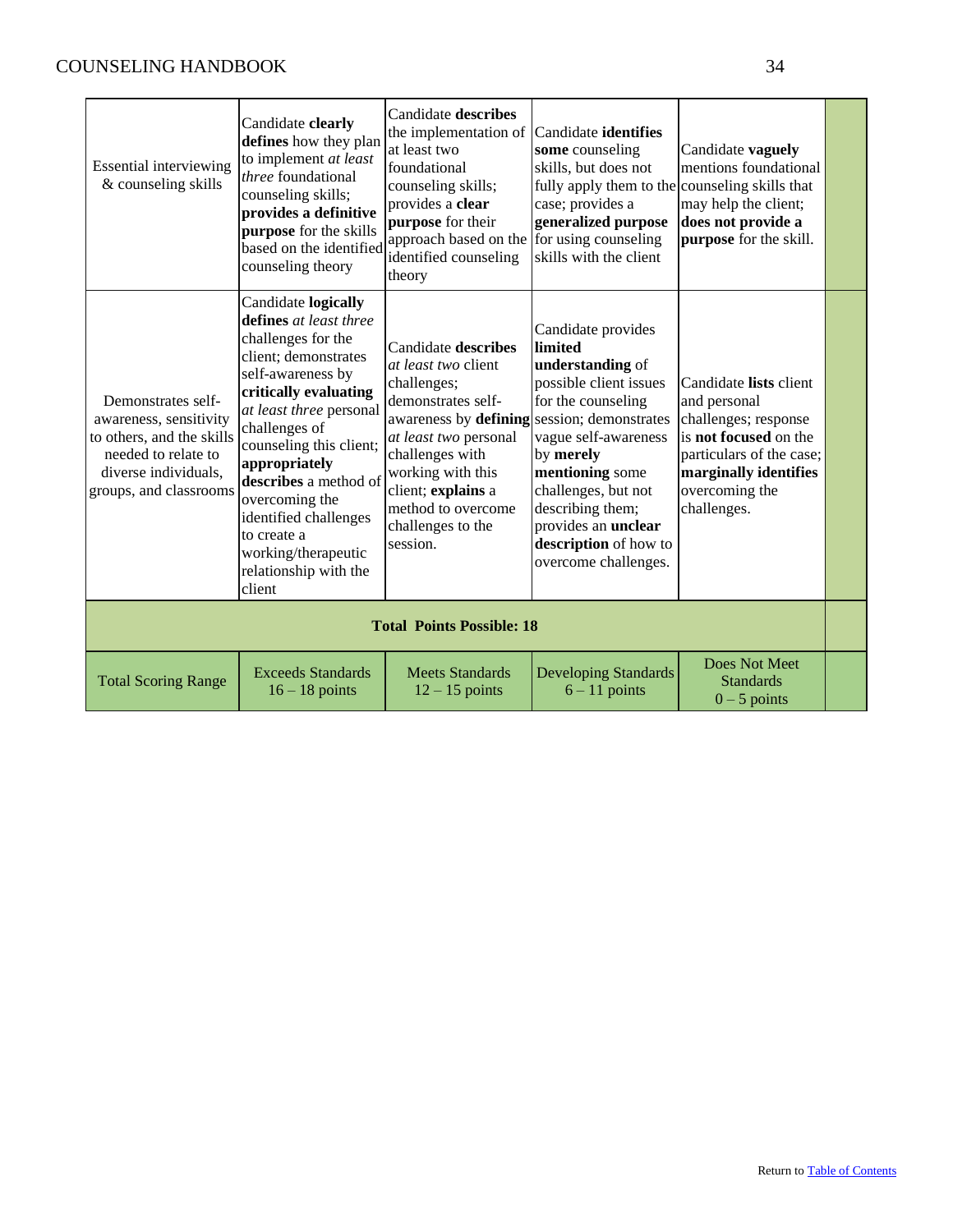# **Appendix D: Informed consent for Murray State University Counseling Students**

## **MSU Counseling Program Requirements and Expectations**

The expectations of the counseling curriculum are that you will explore and recognize the effect that your personal beliefs, values, issues, emotions, and behaviors have on your ability to function as a counseling professional. The various methods, courses, practicum, and internships will require that you develop and demonstrate your counseling skills as you work with other students in a simulated counselor-client relationship, role-play scenarios, and with clients in actual counseling sessions. You will be asked to examine your behaviors, beliefs, and emotions in relation to your counseling activities and experiences consistently and systematically.

1. The course content and experiential activities in the MSU Counseling Program are designed to afford students the opportunity to advance their personal, intellectual, and professional development. Throughout the program of study, you will be expected to receive and integrate feedback concerning your personal, academic, and professional strengths, limitations, and performance in a manner that accords with the professional standards of counseling.

a. You will be expected to incorporate feedback in a mature and professional manner. Observations and feedback received from faculty, supervisors, peers, and clients will be considered in evaluation. b. The [American Counseling Association Code of Ethics](http://www.google.com/url?sa=t&rct=j&q=&esrc=s&source=web&cd=1&ved=0CB8QFjAA&url=http%3A%2F%2Fwww.counseling.org%2Fresources%2Faca-code-of-ethics.pdf&ei=3o_iU_DsE8uPyASZvYCoCA&usg=AFQjCNE_2SMRm-PQGpvwhbFAu249kv80-g&sig2=cZqS4beFq1L_fs2aEGnv4Q&bvm=bv.72197243,d.aWw) (2014) provides the foundation for our ethical

standards. *Section F.9.b* states that faculty members:

"…1) assist students in securing remedial assistance when needed, 2) seek professional consultation and document their decision to dismiss or refer students for assistance, and 3) ensure that students have recourse in a timely manner to address decisions to require them to seek assistance or to dismiss them and provide students with due process according to the institutional policies and procedures."

c. If, in the professional judgment of a faculty member, a student's behavior is deemed substandard, unethical, illegal, and/or professionally unbecoming at any time during the course of training, a student may be referred for faculty review. At that time the faculty will be called to review the performance, record, and behavior of the student and to make recommendations to the Chair of the Department. The Counseling Student Handbook contains the Department's and Program's policies on remediation and dismissal.

2. The counseling program involves both didactic and experiential investment on the part of the student as well as participation in an active professional orientation and development process. Thus, it is distinctly different from undergraduate academic experiences and most conventional graduate programs. For this reason students are required to actively participate in all classroom experiences. Thus, students are expected to participate in class discussion, role-play, simulated counseling experiences, practicum, and internship. During these classroom experiences, you will be expected to be mindful of your peers in the classroom setting. Due to the nature of these activities, students may disclose sensitive information during classroom discussions. As such, it is imperative that there be an atmosphere of trust and safety in the classroom. Maintaining confidentiality affords an environment where those who wish to share are comfortable doing so.

3. Professional behavior and academic performance of students are formally evaluated several times during the graduate program:

a. Prior to admission to the department through admission process;

b. Upon completion of Foundational Counseling Skills, CNS 619, (students must earn a B or better in order to continue in the program);